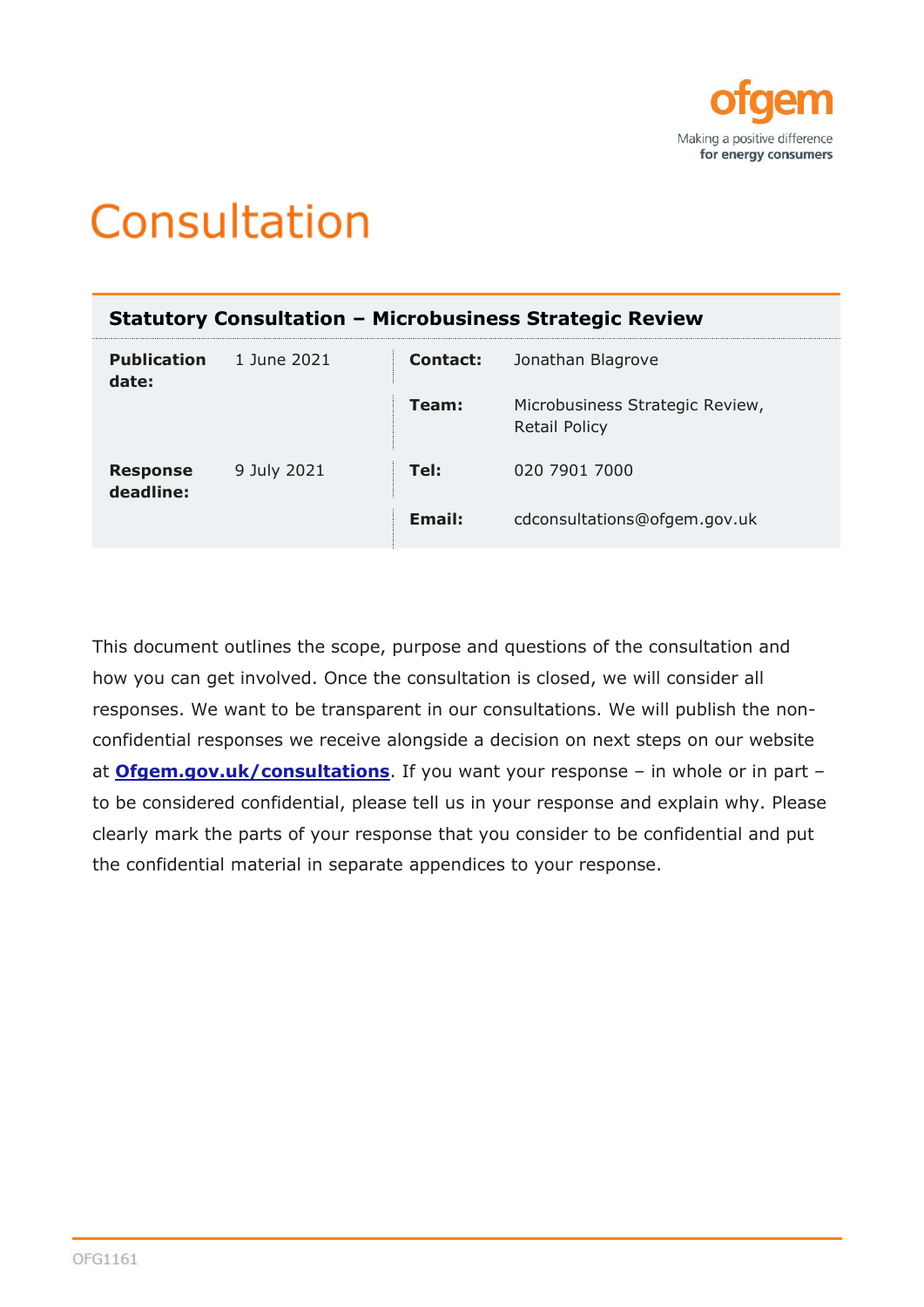© Crown copyright 2021

The text of this document may be reproduced (excluding logos) under and in accordance with the terms of the **[Open Government Licence](http://www.nationalarchives.gov.uk/doc/open-government-licence/version/3/)**.

Without prejudice to the generality of the terms of the Open Government Licence the material that is reproduced must be acknowledged as Crown copyright and the document title of this document must be specified in that acknowledgement. Any enquiries related to the text of this publication should be sent to Ofgem at:

10 South Colonnade, Canary Wharf, London, E14 4PU. Alternatively, please call Ofgem0207 901 7000.

This publication is available at **[www.ofgem.gov.uk](http://www.ofgem.gov.uk/)**. Any enquiries regarding the use and re-use of this information resource should be sent to: [psi@nationalarchives.gsi.gov.uk](mailto:psi@nationalarchives.gsi.gov.uk)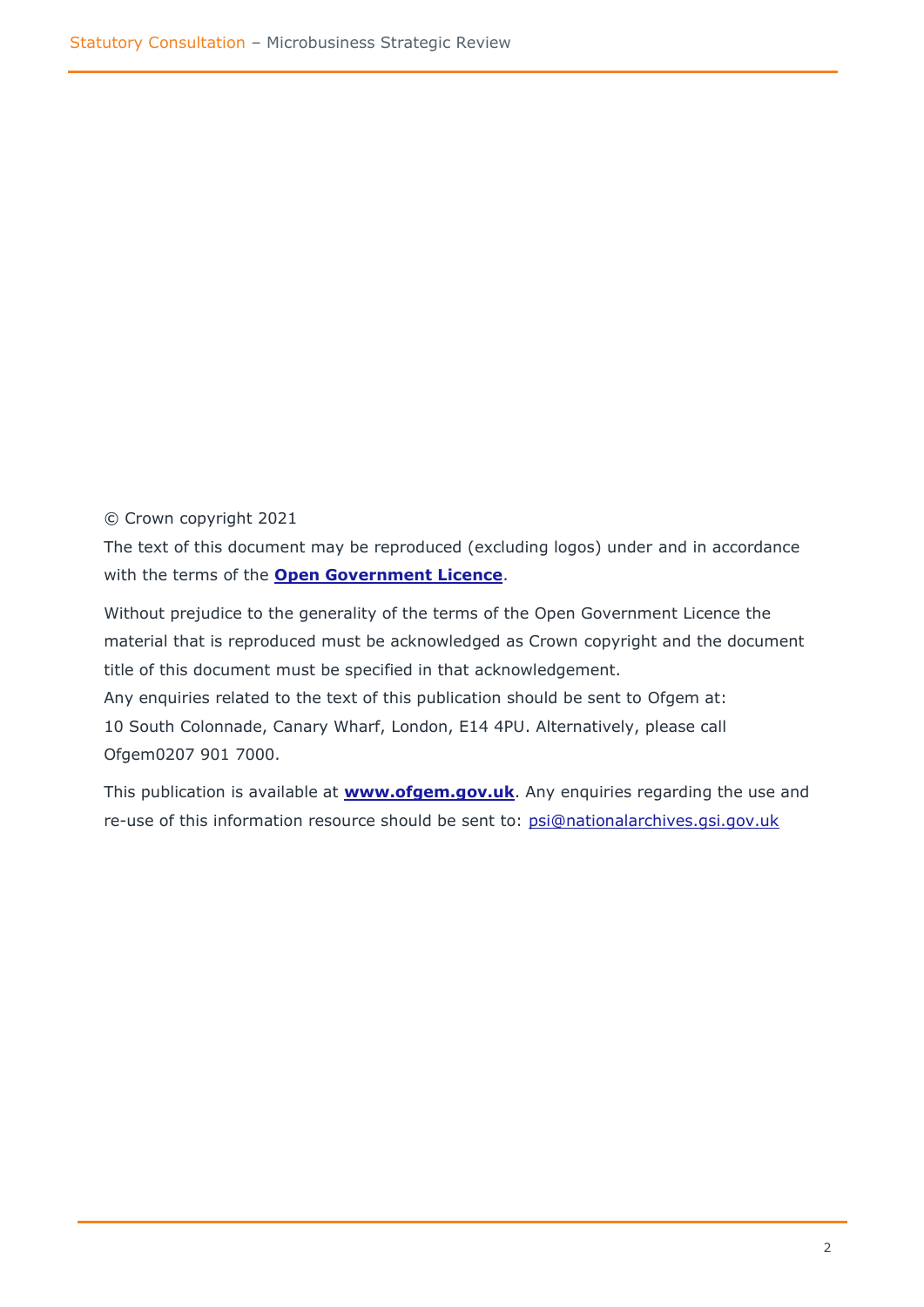# **Contents**

| The outcomes we want to see and the consumer harms impacting these outcomes 20 |
|--------------------------------------------------------------------------------|
|                                                                                |
|                                                                                |
|                                                                                |
|                                                                                |
|                                                                                |
| The outcomes we want to see and the consumer harms impacting these outcomes 23 |
|                                                                                |
|                                                                                |
|                                                                                |
|                                                                                |
|                                                                                |
| The outcomes we want to see and the consumer harms impacting these outcomes 30 |
|                                                                                |
|                                                                                |
|                                                                                |
| Dialogue: Two-way communication with service providers39                       |
|                                                                                |
| The outcomes we want to see and the consumer harms impacting these outcomes 39 |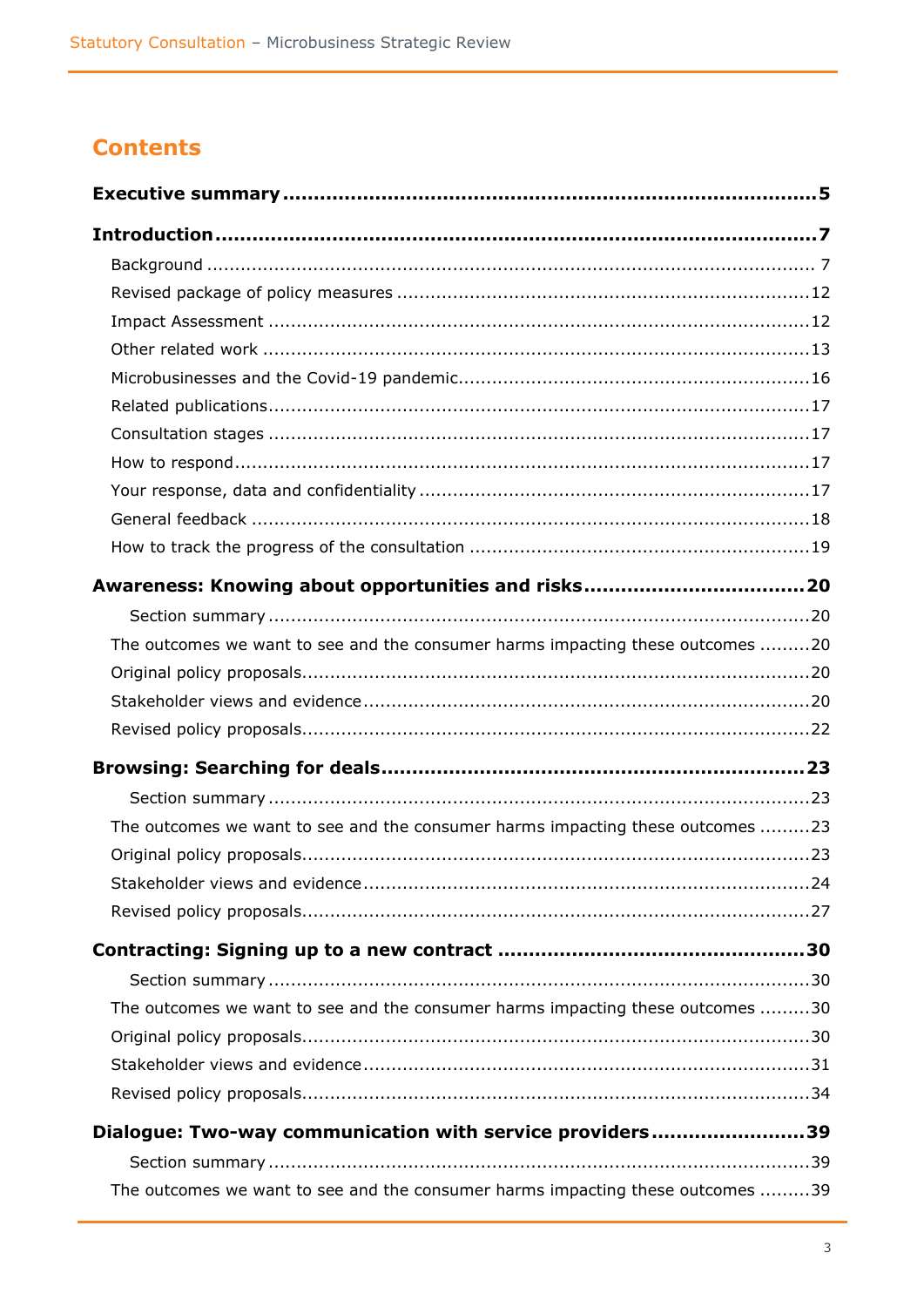| The outcomes we want to see and the consumer harms impacting these outcomes 44 |  |
|--------------------------------------------------------------------------------|--|
|                                                                                |  |
|                                                                                |  |
|                                                                                |  |
|                                                                                |  |
|                                                                                |  |
|                                                                                |  |
|                                                                                |  |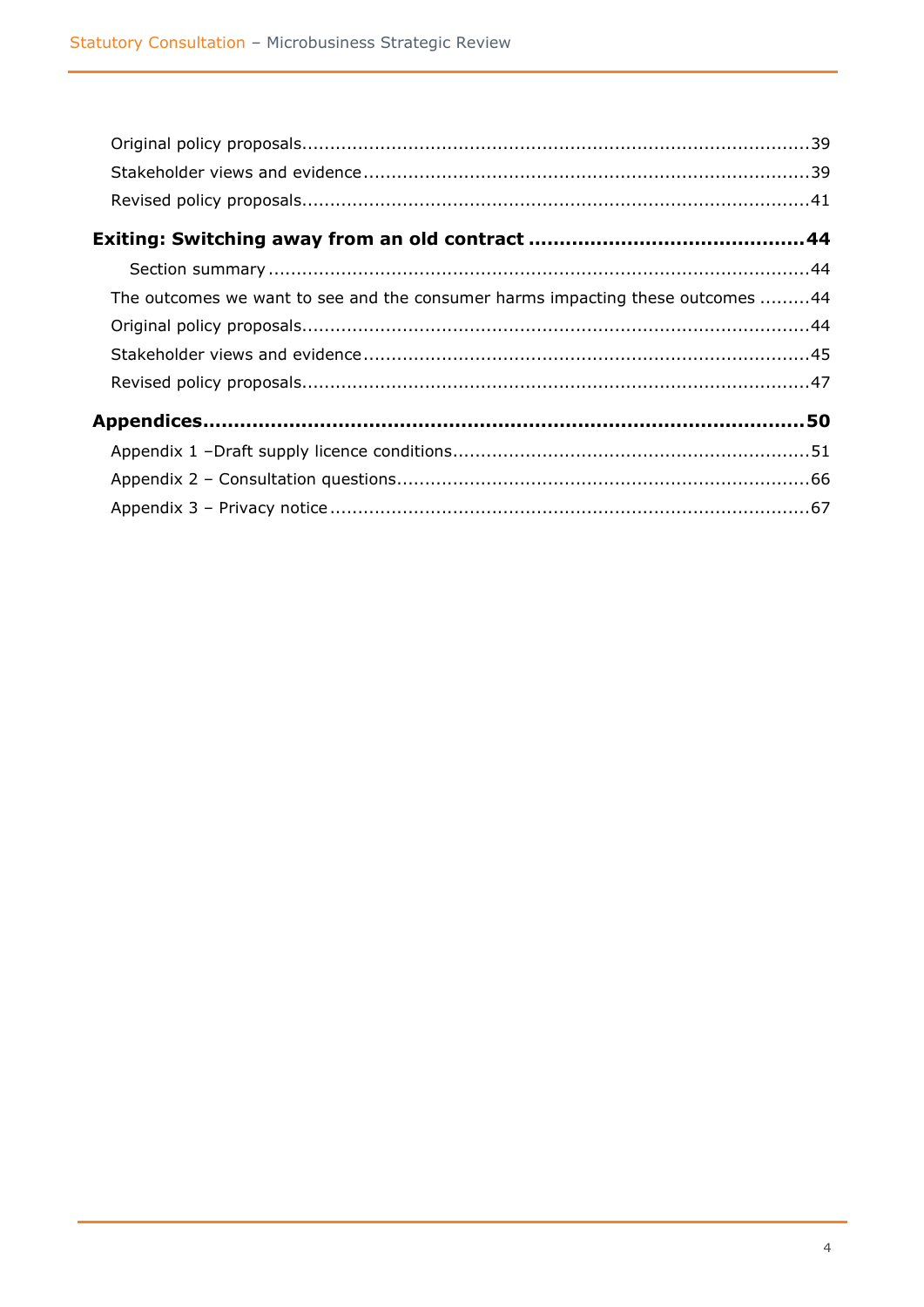### <span id="page-4-0"></span>**Executive summary**

Ofgem's priority is to protect the interests of current and future consumers. We want to see a retail energy market that works in the interests of all consumers, including microbusinesses. We have identified some areas where the retail energy market is not working well for microbusinesses and where individual consumers are suffering detriment. **We are now consulting on a finalised package of measures designed to remedy these issues.** 

Over the course of our Microbusiness Strategic Review, the views and evidence we have gathered have identified a mixed picture of consumer experience in the microbusiness segment. On the one hand, engagement levels are relatively high with around three in four microbusinesses on a negotiated, fixed-term deal. Microbusinesses are able to negotiate bespoke contracts that suit their needs and agree competitive prices where they switch to a new supplier or agree a new deal with their existing provider. Microbusinesses can access a good quality of service from the best performing suppliers and obtain valuable market insight and contracting services from brokers and other third party intermediaries who play an important role in the market.

On the other hand, microbusinesses who do not engage with the market face particularly high prices. For those that do engage in the market, too many encounter opacity, poor practice and procedural barriers that hamper their customer journey and can leave them overpaying for their energy. As many microbusinesses use brokerage services to engage with the market, the activities of a minority of brokers is causing particular harm in individual cases and we believe this poor practice is having a broader impact on trust across the market too.

To address these issues, we developed an initial package of proposed policy measures that we consulted on in 2020. Having reviewed consultation responses, held a number of virtual stakeholder workshops, gathered additional industry data and accounted for developments in government policy, we have refined our plans and are now consulting on a finalised package of proposals as follows:

- **Provision of principal contractual terms:** Strengthening existing rules around the provision of principal contractual terms to ensure consumers receive this key information both pre and post-contract agreement in all cases
- **Brokerage cost transparency**: Clarifying and strengthening existing supply licence obligations to provide information about brokerage costs on contractual documentation
- **Broker dispute resolution**: Introducing a requirement for suppliers to only work with brokers signed up to a qualifying alternative dispute resolution scheme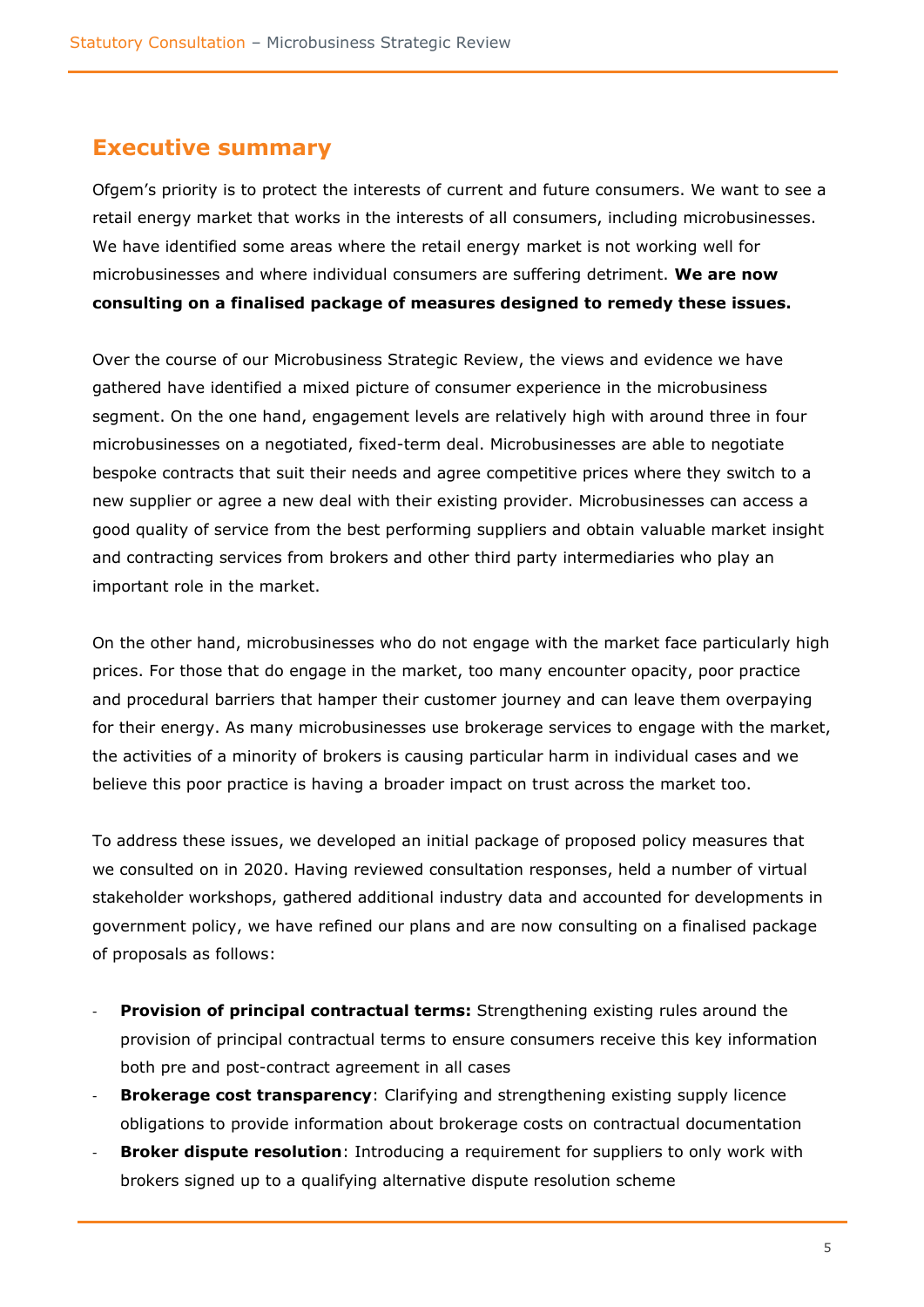- **Cooling-off period**: Introducing a 14 day cooling-off period for microbusiness contracts
- **Banning notification requirements:** Banning suppliers from requiring microbusinesses to provide notice of their intent to switch
- **Information and Awareness**: Working collaboratively with Citizens Advice to create new and updated information so that microbusinesses can access up-to-date guidance and advice alongside communications to help further boost awareness of how the market operates and their rights as consumers.

We envisage our proposals, both individually and as a complementary package, bringing significant benefits to consumers and the market. Consumers will be provided with the key information they need to make better informed choices, have new contract cooling-off rights, and be able to resolve disputes with their broker via an independent body. Their switching experience will also be smoother. At the same time our proposals should help increase supplier accountability, and drive improved practice within the broker community.

Pending feedback to this consultation, we intend implementing these reforms later this year with the full package taking effect in early 2022. Alongside implementing these near-term reforms, we will continue to support government as it prepares to consult on the case for direct regulation of third party intermediaries, including brokers operating in the microbusiness retail energy market.

We recognise that a well-functioning market will be more important than ever in the coming months as microbusinesses emerge from the challenges posed by the Covid-19 pandemic. We believe introducing each of the measures will play an important role in contributing to the longer-term recovery by greatly improving microbusinesses experience at each stage of their customer journey. We believe each measure represents a proportionate intervention that can realistically be implemented by suppliers and other industry participants who are also working hard to recover and rebound from the pandemic.

We welcome views from stakeholders on our proposals **by close on 9 July 2021**.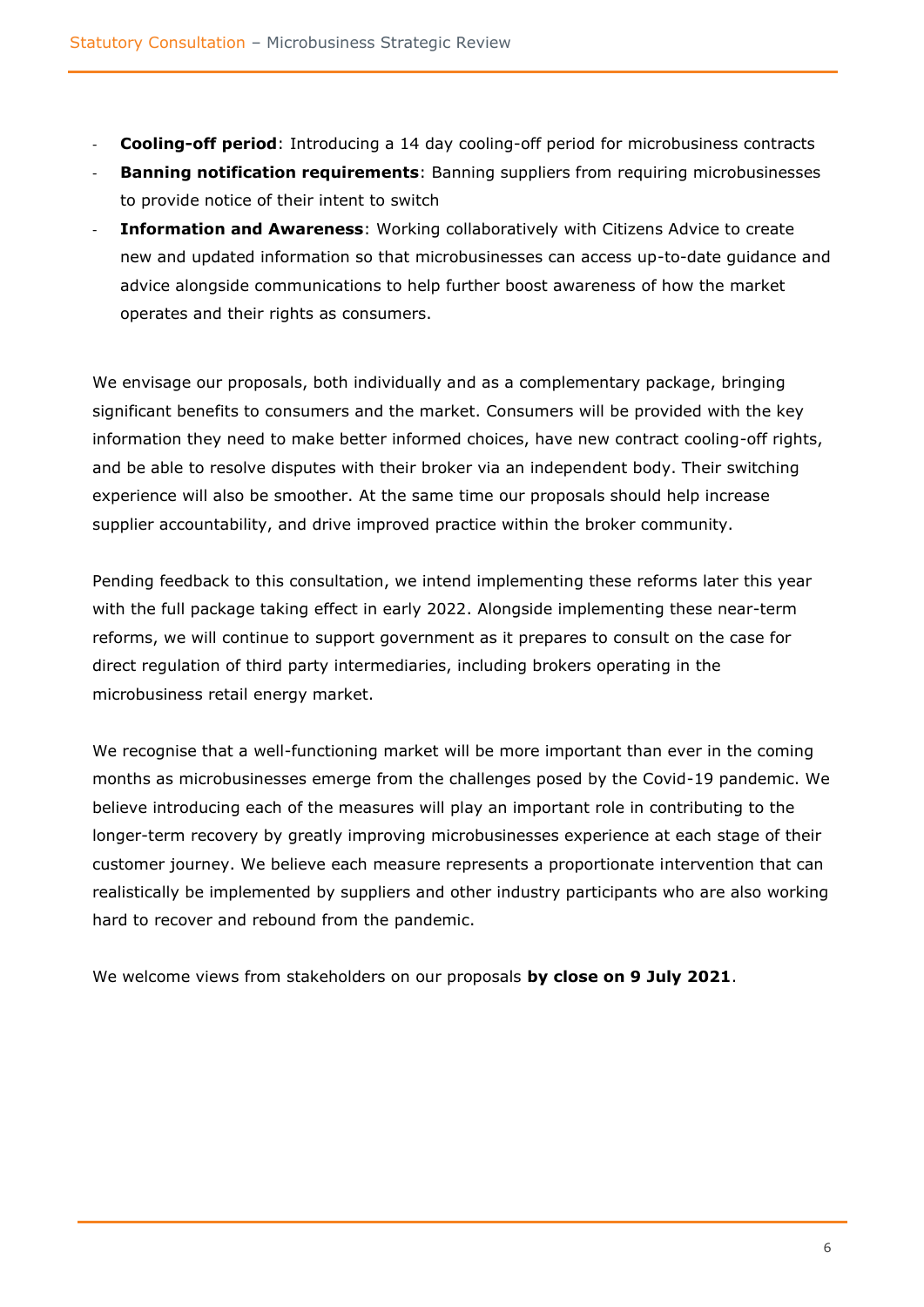# <span id="page-6-0"></span>**Introduction**

# <span id="page-6-1"></span>**Background**

#### **Microbusinesses in the UK economy and retail energy market**

Microbusinesses play a central role in the UK economy, providing a wide range of products and services. Latest government data suggests that there were over 5.7 million microbusinesses in the UK by 2020, accounting for 96% of all businesses, 33% of employment and 21% of turnover.<sup>1</sup> Data from the Office of National Statistics (ONS) shows that despite the impact of the Covid-19 pandemic, 70% of microbusinesses in the UK were still trading<sup>2</sup> as of January 2021<sup>3</sup>

Microbusinesses are equally important in the retail energy market. As of December 2020, the largest suppliers (who supply approximately 90% of the microbusiness market) provided supply to circa 1.4m electricity and 0.5m microbusiness gas meter points. Microbusinesses make up a significant proportion of energy expenditure too, with expenditure from all these meter points accounting for  $E3.4$ bn in 2020.  $4.5$ 

#### **Why we launched a strategic review of the microbusiness market**

The regulatory framework protecting microbusinesses in the energy market has evolved in recent years. In 2013 we introduced 'Standards of Conduct' setting overarching rules for suppliers to follow when engaging with microbusinesses. We also introduced rules in 2018 to limit back billing. However, our evidence base, including published research, indicated that despite this evolution, the market is not working well for some microbusinesses. For example, the Competition and Markets Authority's (CMA) price transparency remedy which took effect in 2017, aimed to reduce search costs for smaller microbusinesses, encourage them to engage in the market and ultimately pay less for their energy. Our evaluation of the remedy

<https://researchbriefings.files.parliament.uk/documents/SN06152/SN06152.pdf>

 $\frac{2}{3}$  Business insights and impact on the UK economy, 28 January 2021, Office for National Statistics:

<sup>4</sup> These values were compiled using an ongoing request for information to suppliers that represent approximately 90% of the small business market segment. These suppliers are British Gas, Corona, EDF, Eon, Gazprom, Npower, Opus, Scottish Power, SSE, and Total Gas & Power for electricity, and British Gas, CNG, Corona, EDF, Eon, Gazprom, Npower, Opus, Scottish Power, SSE, TEGS, and Total Gas & Power for gas.

<sup>&</sup>lt;sup>1</sup> House of Commons Library (2020),

[https://www.ons.gov.uk/businessindustryandtrade/business/businessservices/bulletins/businessinsightsandimpactont](https://www.ons.gov.uk/businessindustryandtrade/business/businessservices/bulletins/businessinsightsandimpactontheukeconomy/28january2021) [heukeconomy/28january2021](https://www.ons.gov.uk/businessindustryandtrade/business/businessservices/bulletins/businessinsightsandimpactontheukeconomy/28january2021)

<sup>&</sup>lt;sup>3</sup> Data representing 15 June 2020 to 24 January 2021

<sup>&</sup>lt;sup>5</sup> For the purposes of this data, microbusinesses are defined as those non-domestic consumers who use no more than 100 MWh of electricity per year, and/or no more than 293 MWh of gas per year.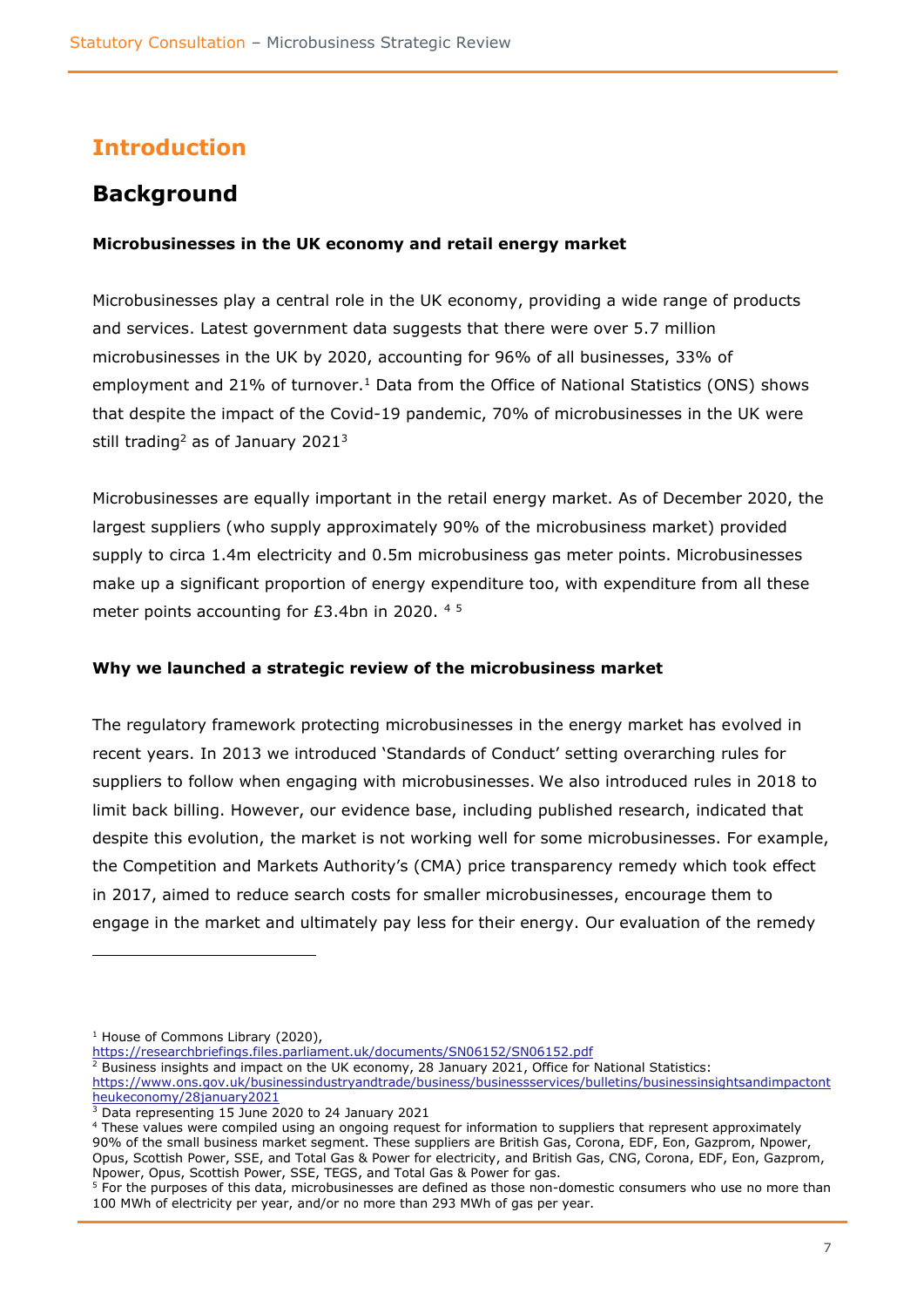indicated that attempts to introduce price transparency had not yet had a significant impact on the way the market operates. <sup>6</sup> It revealed a market with far from fully transparent pricing and where energy suppliers held significantly more key information than the customers they serve.

Meanwhile our micro and small business survey identified that a significant minority of microbusinesses are not engaging with the market and accessing the best deals. The 2018 survey found that of those businesses undertaking no switching activity, 43% believe that all suppliers charge the same and 51% believe the differences between deals are marginal.<sup>7</sup>

Government, consumer groups and industry parties have also consistently raised concerns with the way the microbusiness segment of the energy market is operating. They have placed a particular emphasis on poor practices by a minority of brokers who operate in the microbusiness market that are having a detrimental impact on customers, citing a lack of transparency around commission costs as a particular issue.

We acknowledged these issues in our Forward Work Programme 2019-2021, where we noted that microbusinesses face many of the same issues as domestic consumers. We said that we would take steps to better understand the issues faced by microbusinesses and take action where necessary to ensure these businesses are able to access a competitive retail market and secure adequate levels of protection. We launched our Strategic Review of the microbusiness market to meet these aims.

#### **Our vision for a positive microbusiness customer journey**

We envisage a retail market where providers meet microbusiness' needs and preferences; where microbusinesses receive appropriate protection, great customer service and are able to easily navigate and access competitive offerings to make informed decisions.

Based on this vision, we developed a customer journey model with a set of practical principles which we considered should be applied at each stage of the journey.

<sup>&</sup>lt;sup>6</sup> Ofgem, Evaluation of CMA Price Transparency Remedy (2019), [https://www.ofgem.gov.uk/publications-and](https://www.ofgem.gov.uk/publications-and-updates/evaluation-cma-price-transparency-remedy-final-report)updates/evaluation-cma-price-transparency-remedy-final-report

Ofgem, Micro and small business engagement survey (2018),

[https://www.ofgem.gov.uk/system/files/docs/2018/10/micro\\_and\\_small\\_business\\_engagement\\_survey\\_2018\\_report](https://www.ofgem.gov.uk/system/files/docs/2018/10/micro_and_small_business_engagement_survey_2018_report.pdf) [.pdf](https://www.ofgem.gov.uk/system/files/docs/2018/10/micro_and_small_business_engagement_survey_2018_report.pdf)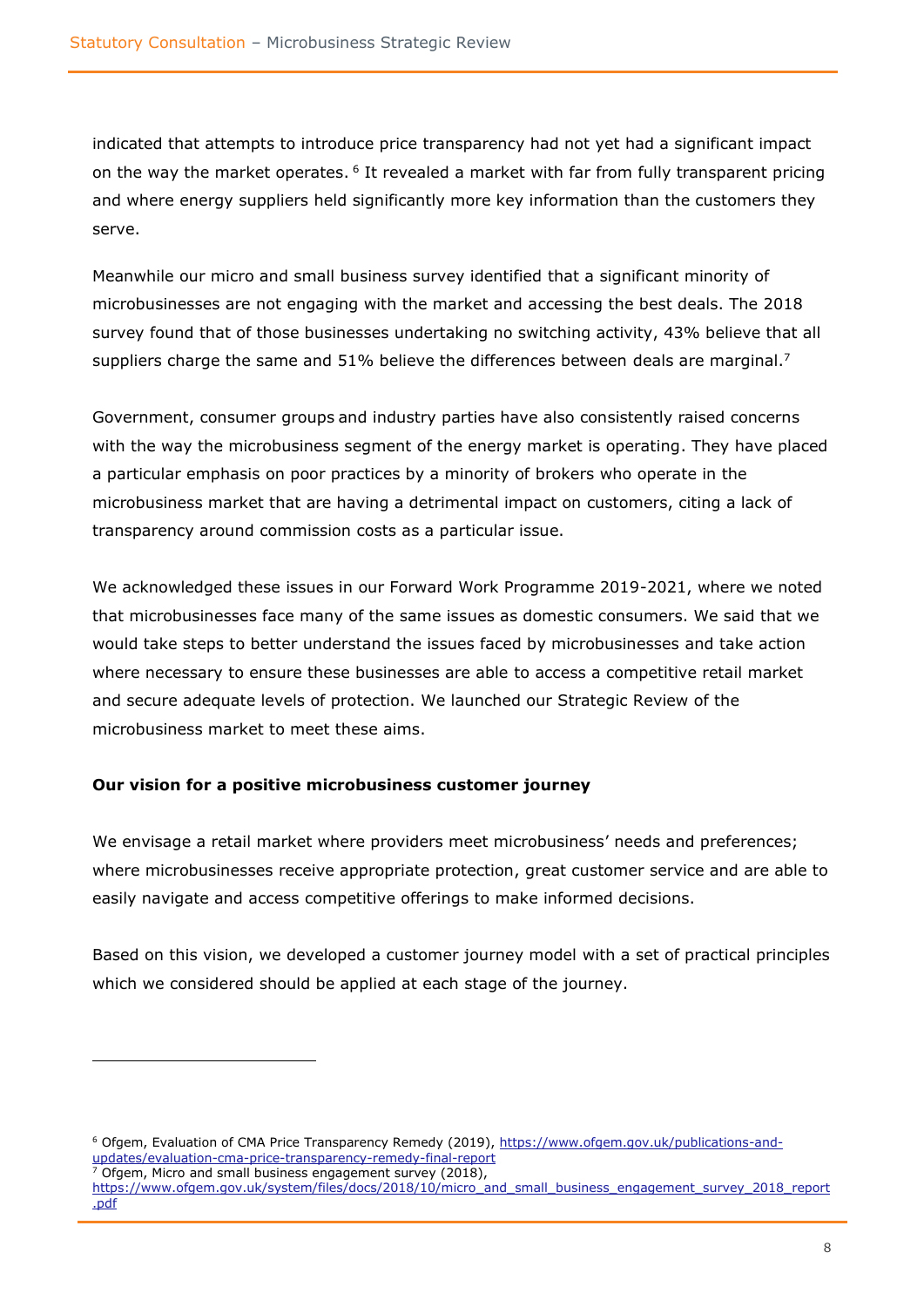

#### **Theories of consumer harm**

We developed eight theories of consumer harm based on areas where either we had already seen some evidence of detriment, or where we saw a likelihood of consumer harm. Below we set out our theories of consumer harm, representing both overarching and specific concerns relating to the customer journey.

#### *Overarching theories of consumer harm*

- 1) The smallest microbusinesses cannot effectively engage with the current market given its complexity, including the very wide range of offerings and providers. At present their size and lack of expertise places them at a significant disadvantage when engaging with providers, leading to them ending up on expensive and/or unsuitable deals.
- 2) The cost of disengagement is higher for microbusinesses than disengaged domestic consumers leading to disengaged microbusinesses overpaying for their energy.
- 3) Barriers to accessing, using and sharing consumption data are preventing some microbusinesses fully benefiting from smart data and other technological innovations. This is hampering their ability to make informed switching decisions, use energy more efficiently and budget effectively.

#### *Awareness*

4) A significant number of microbusinesses are generally unaware of the opportunities presented by the market, their rights, and company obligations. This is leading to a lack of engagement and/or a substandard experience during the customer journey.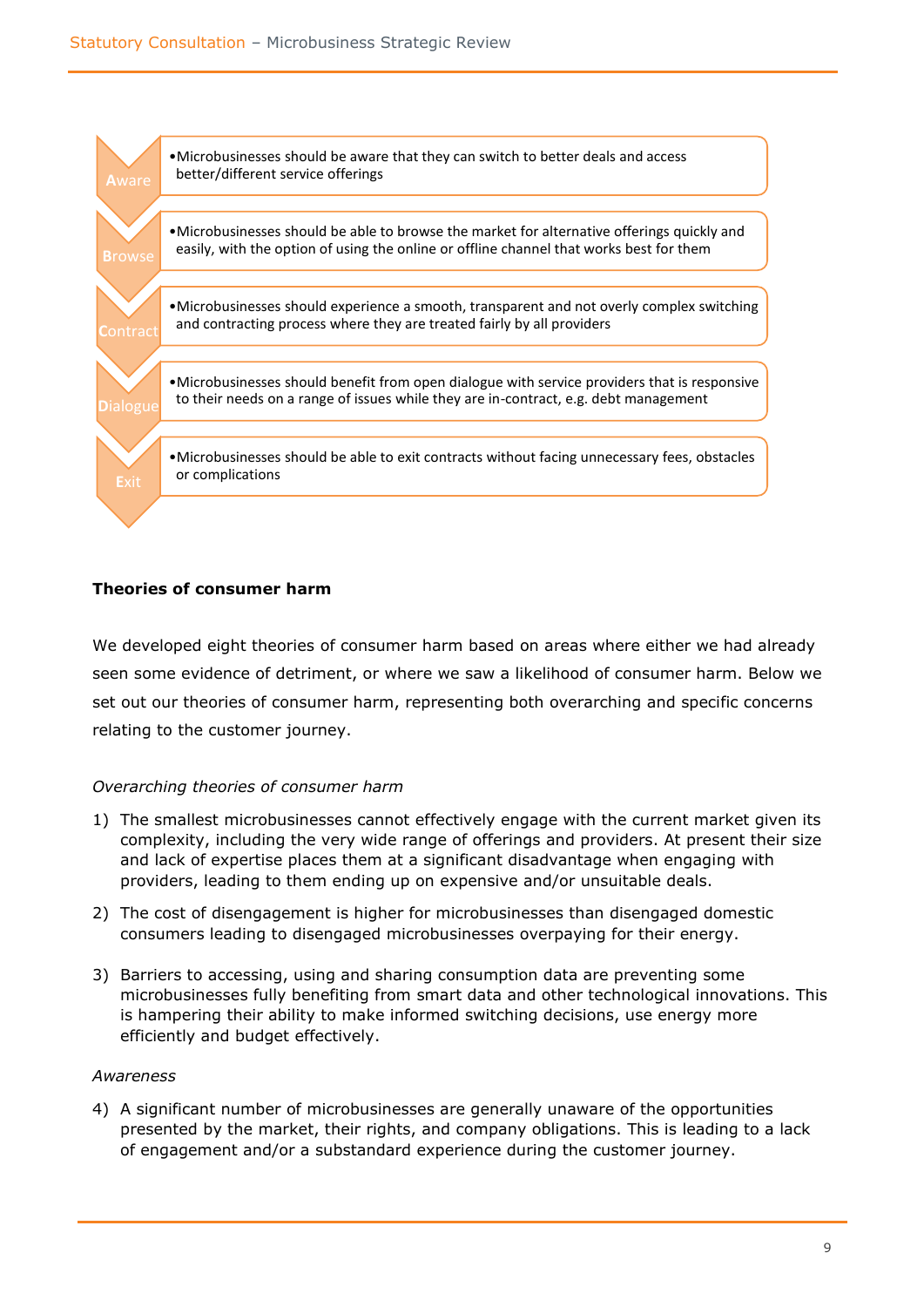#### *Browsing*

5) Despite the CMA's attempts to improve price transparency, pricing is still not fully transparent and it is difficult to compare prices. This is leading to a significant proportion of microbusinesses not identifying the best deals.

#### *Contracting*

- 6) The supplier/third party intermediary contracting process is, or is perceived to be, overly complex, costly and opaque, leading to some consumers ending up on costly contracts with disadvantageous terms.
- 7) Microbusinesses often rely on brokers to switch and weak broker regulation is allowing room for sharp practices by some brokers. Gaps in current consumer redress mechanisms add further to this harm.

#### *Dialogue*

8) The absence of rules concerning debt management in this segment of the market is resulting in some microbusinesses struggling with debt being treated unfairly and not benefiting from customer-focused debt management policies and processes.

#### **Scope of the Review**

In our Opening Statement where we launched our review, we set out the scope of our review as follows.<sup>8</sup>

*Business classifications*: We noted our view that larger businesses are generally better equipped to look after their own interests and that we are therefore focusing on microbusinesses as defined in the gas and electricity supply licences for the purpose of this review.

*Home-based single site businesses*: We recognised that a typical home-based single site business (by this we mean where an individual uses one room in their home as an office) is unlikely to engage with the business energy market. Instead they will likely consume energy under the terms of one (or two if they are a dual-fuel customer with different suppliers for each fuel) domestic supply contract(s). We noted that our review would not consider consumers on domestic supply contracts.

<sup>8</sup> Ofgem, Opening Statement – Strategic Review of the microbusiness retail market (2019), [https://www.ofgem.gov.uk/publications-and-updates/opening-statement-strategic-review-microbusiness-retail](https://www.ofgem.gov.uk/publications-and-updates/opening-statement-strategic-review-microbusiness-retail-market)[market](https://www.ofgem.gov.uk/publications-and-updates/opening-statement-strategic-review-microbusiness-retail-market)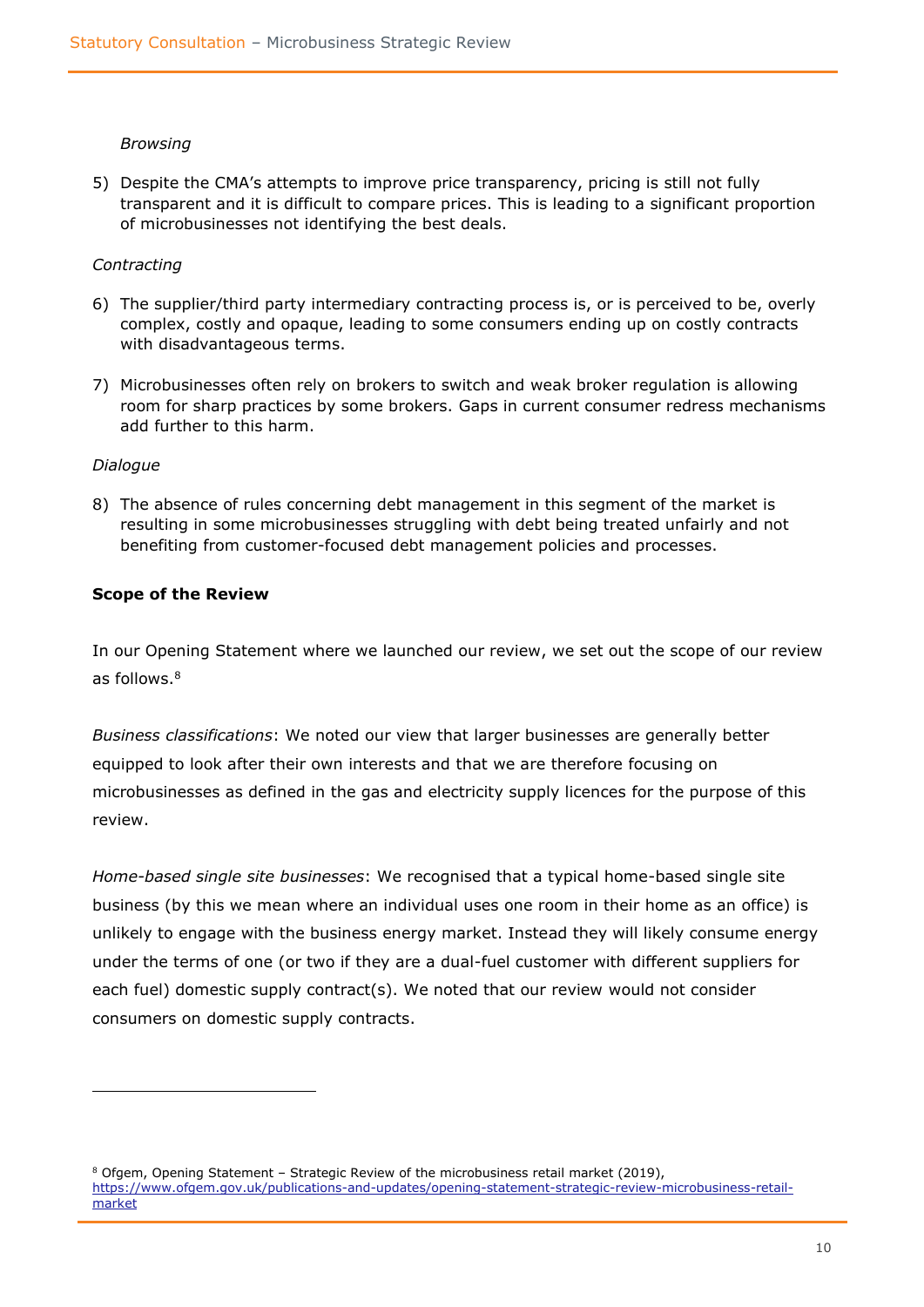*Industry and other parties*: We stated that our review would focus on the experiences microbusinesses have at each stage of their customer journey. Suppliers, third party intermediaries (TPIs)<sup>9</sup>, Citizens Advice, Citizens Advice Scotland, Ombudsman Services and others interact with consumers at various points in the journey. We said that we would therefore consider the role and impact of all parties at each stage of the customer journey.

*Time frame and actions:* We noted that the review was scheduled to run for the course of our 2019-2021 Forward Work Programme. We have since set out our updated timeline in our Forward Work Programme  $2021/22^{10}$ . We focused on identifying near-term actions that can be taken within the confines of the existing regulatory framework.

### **Our approach to assessing and prioritising issues**

#### **Evidence sources**

In our Policy Consultation we outlined the range of evidence sources used to help assess the nature and impact of the challenges faced by microbusinesses $^{11}$ .

#### **Categorising and prioritising issues**

Our stakeholder engagement helped us build a broad picture of the challenges faced by microbusinesses engaging in the retail energy market at each stage of their customer journey. We then analysed the views and evidence obtained to assess the impact of the harms we identified in terms of their likely scale and severity.

Scale: We assessed the likely scale of a harm by considering the number of microbusinesses potentially affected by it.

<sup>9</sup> The Third party intermediary (TPIs) market is rapidly expanding and developing to include a very wide range of players who currently include organisations or individuals that give energy related advice, aimed at helping customers to buy energy and/or manage their energy needs (e.g. switching sites, energy brokers and any company that offers support with energy procurement).

<sup>10</sup> Forward Work Programme 2021/22, March 2021:https://www.ofgem.gov.uk/publications-and-updates/forwardwork-programme-202122

<sup>&</sup>lt;sup>11</sup> Ofgem, Microbusiness Strategic Review: Policy Consultation (2020), [https://www.ofgem.gov.uk/publications-and](https://www.ofgem.gov.uk/publications-and-updates/microbusiness-strategic-review-policy-consultation)[updates/microbusiness-strategic-review-policy-consultation](https://www.ofgem.gov.uk/publications-and-updates/microbusiness-strategic-review-policy-consultation)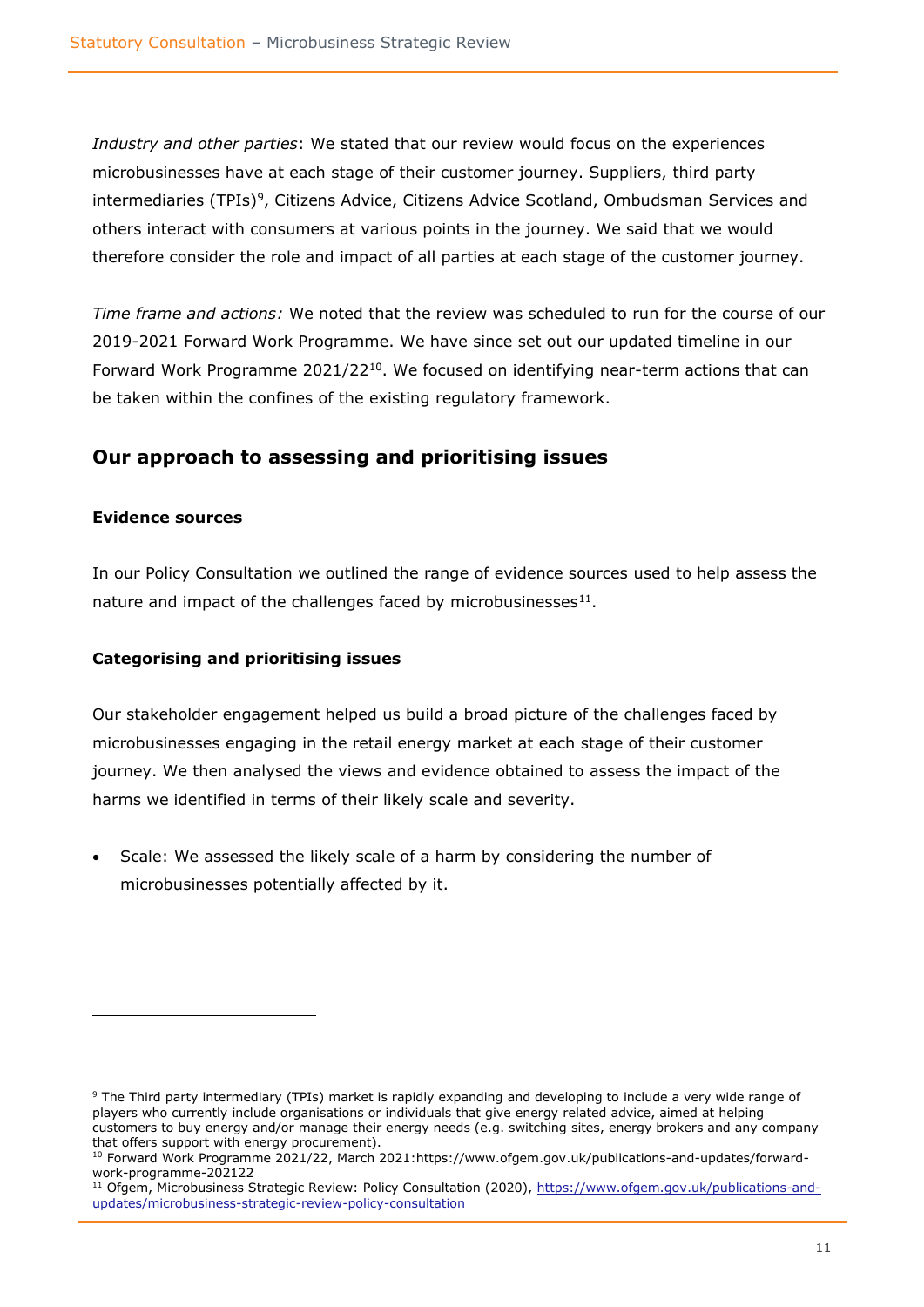Severity: To assess the severity of a harm, we considered the likely harm for individual microbusinesses accounting for financial impacts, and also impacts on trust, future engagement in the market and inconvenience.

Applying this model enabled us to draw up a list of harms for prioritisation. In our Policy Consultation we mapped these harms against each stage of the customer journey model and highlighted those that were prioritised.

### <span id="page-11-0"></span>**Revised package of policy measures**

In the following chapters we set out a summary of stakeholder views and evidence regarding our original package of proposed policy measures received via our Policy Consultation, including drawing on a selection of illustrative examples from responses. We have also drawn on stakeholder views presented at three online workshops we ran in autumn 2020<sup>12</sup> and new data we have collected from suppliers<sup>13</sup>. We explain how we have used these data to refine or in some cases set aside each of the policy measures we originally consulted on.

### <span id="page-11-1"></span>**Impact Assessment**

Alongside this document we have published a revised Impact Assessment setting out our updated thinking on the likely impact of our proposals.

<sup>&</sup>lt;sup>12</sup> PowerPoint slide packs presented at these events are available to download from the following page on our website:<https://www.ofgem.gov.uk/publications-and-updates/microbusiness-strategic-review-policy-consultation> <sup>13</sup> A Request for Information (RFI) was issued to the suppliers from whom we regularly collect contractual and pricing data. These are British Gas, CNG Ltd, Corona Energy, E.ON, EDF, Gazprom Energy, npower, Drax (Opus Energy and Haven power), SSE, Scottish Power and Total Gas & Power. The RFI asked for data on how far in advance of the supply start date contracts have historically been agreed, and the estimated implementation costs of a cooling-off period that would expire 28 days before the supply start date.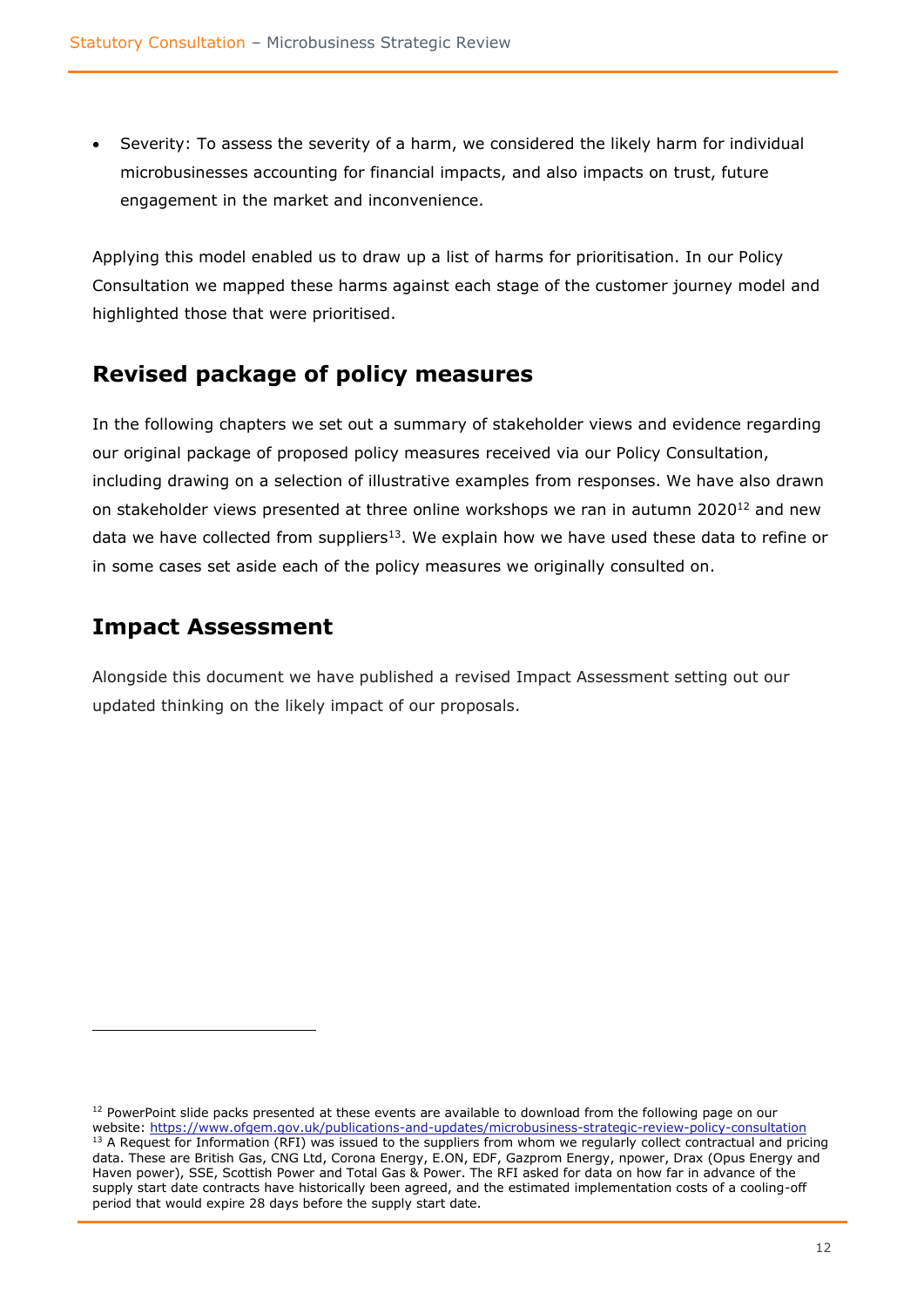### <span id="page-12-0"></span>**Other related work**

A number of other workstreams are focused on complementary reforms that will help improve microbusinesses' experience. We have summarised these below.

#### *Smart metering rollout*

Suppliers are required under their current licence obligations to take all reasonable steps to roll out smart meters to domestic and designated non-domestic premises they serve by the end of June 2021, and this includes their microbusiness customers. A new regulatory framework will replace the current obligations on 1 July 2021, which will give suppliers binding annual installation targets to continue to drive market-wide rollout of smart meters to mid-2025. Smart meters give consumers near real-time information on energy use – expressed in pounds and pence – so that consumers will be able to better manage their energy use, save money and reduce metering issues. The Department for Business, Energy and Industrial Strategy (BEIS) cost-benefit analysis sets out that microbusiness customers should expect to see significant benefits from the rollout, particularly the £1.5bn released through energy consumption reduction $14$ . We continue to provide regulatory oversight of rollout delivery, ensuring energy suppliers' compliance with their smart meter licence obligations and working to secure the best possible outcomes for consumers.

#### *Switching programme*

The Switching Programme is currently in its Design, Build and Test phase and continues to actively work with industry stakeholders to create the central systems and processes to enable a faster and more reliable switching experience. The changes will enable non-domestic customers to switch within two working days while improvements to address data will ensure that there are fewer issues with switches going wrong. By improving the speed and reliability of switching, the Programme aims to increase the number of consumers who engage actively in the market and, with a view to driving competition in the market leading to lower bills, better tariffs, products, and services for consumers. The expected go-live date for the Programme is in summer 2022.

<sup>14</sup> Smart Meter Roll-Out, Cost-Benefit Analysis (2019),

[https://assets.publishing.service.gov.uk/government/uploads/system/uploads/attachment\\_data/file/831716/smart](https://assets.publishing.service.gov.uk/government/uploads/system/uploads/attachment_data/file/831716/smart-meter-roll-out-cost-benefit-analysis-2019.pdf)[meter-roll-out-cost-benefit-analysis-2019.pdf](https://assets.publishing.service.gov.uk/government/uploads/system/uploads/attachment_data/file/831716/smart-meter-roll-out-cost-benefit-analysis-2019.pdf)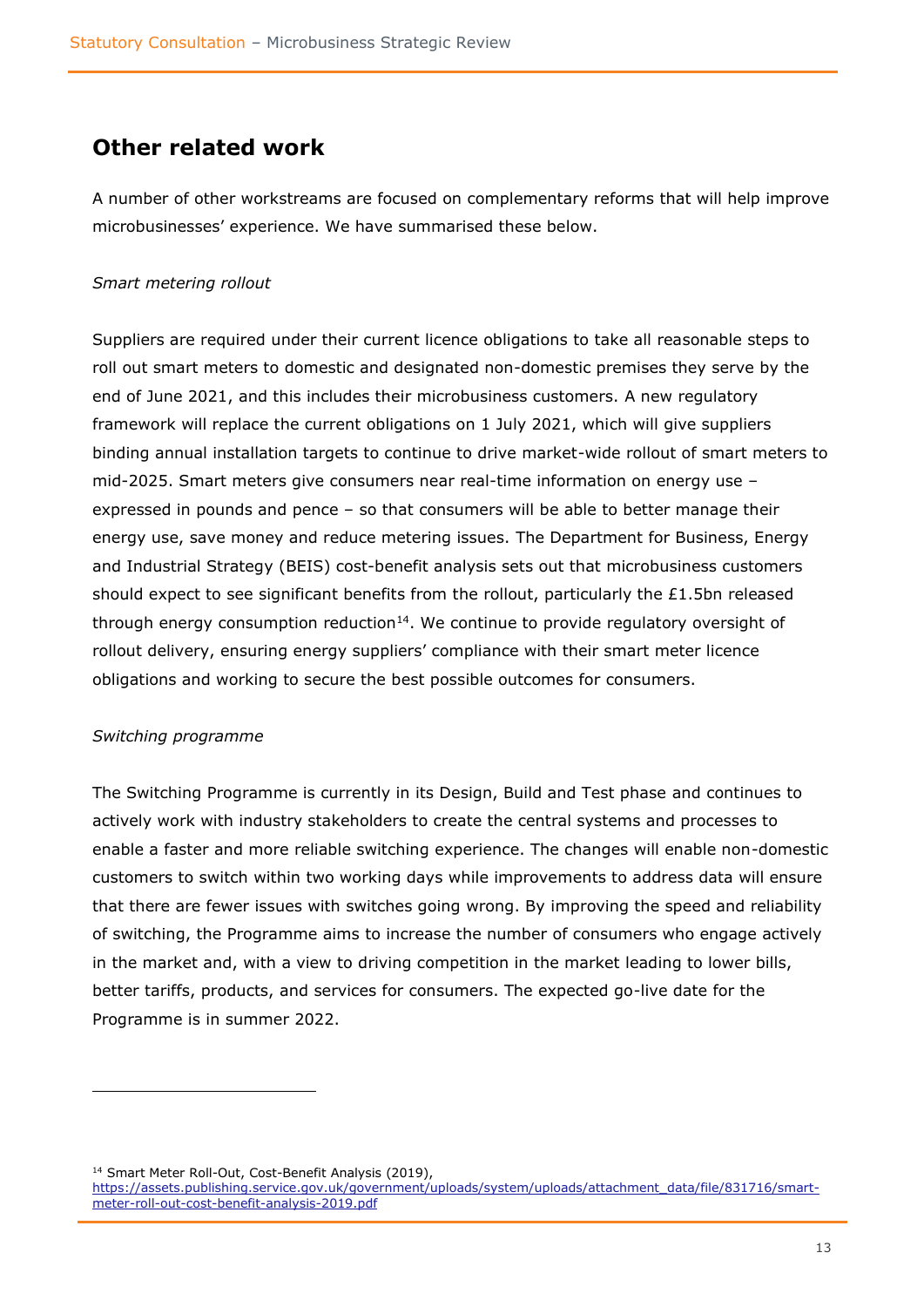In our Policy Consultation, we acknowledged the importance of improving access to energy data for microbusiness customers to facilitate contact comparison for customers wanting to switch, and also noted positive progress with Gemserv and Xoserve in making this happen. Further to industry approving a code modification to formalise TPI access to non-domestic electricity data in June 2020, we can confirm that access to non-domestic electricity data is due to be governed under the Retail Energy Code (REC)<sup>15</sup> from 1 September 2021<sup>16</sup> and access to non-domestic gas data will move to the REC at the same time as the Switching Programme go-live<sup>17</sup>.

#### *Market-wide Half-hourly Settlement (MHHS)*

In April 2021, we published our decision to proceed with implementation of Market-wide Halfhourly settlement (MHHS).<sup>18</sup> This is one of the key activities in our new Forward Work Programme 2021/22. Building on other reforms such as the smart meter rollout, MHHS will be a vital enabler of the flexibility that will support the transition to net zero. MHHS will send accurate signals to suppliers about the cost of serving their customers throughout each day. Suppliers will have powerful incentives to offer new tariffs and products that encourage more flexible use of energy and help consumers to lower their bills.

We expect microbusinesses to be among all energy consumers who will share in the systemwide benefits of MHHS, whether or not they are able to offer flexibility. In our Decision, we estimate that our chosen option for MHHS will deliver net benefits to GB energy consumers in the range of £1,559m-£4,509m over the period 2021-2045.

<sup>16</sup> <https://www.ofgem.gov.uk/publications-and-updates/retail-energy-code-v20-and-retail-code-consolidation> <sup>17</sup> [Switching Programe Significant Code Review, March 2021: https://www.ofgem.gov.uk/publications-and](Switching%20Programe%20Significant%20Code%20Review,%20March%202021:%20https:/www.ofgem.gov.uk/publications-and-updates/switching-programme-significant-code-review-retail-energy-code-v30)[updates/switching-programme-significant-code-review-retail-energy-code-v30](Switching%20Programe%20Significant%20Code%20Review,%20March%202021:%20https:/www.ofgem.gov.uk/publications-and-updates/switching-programme-significant-code-review-retail-energy-code-v30) 

18 Electricity Retail Market-wide Half-hourly Settlement: Decision and Full Business Case, April 2020[:](https://www.ofgem.gov.uk/publications-and-updates/electricity-retail-market-wide-half-hourly-settlement-decision-and-full-business-case%20Ofgem) 

[https://www.ofgem.gov.uk/publications-and-updates/electricity-retail-market-wide-half-hourly-settlement-decision](https://www.ofgem.gov.uk/publications-and-updates/electricity-retail-market-wide-half-hourly-settlement-decision-and-full-business-case%20Ofgem)[and-full-business-case Ofgem](https://www.ofgem.gov.uk/publications-and-updates/electricity-retail-market-wide-half-hourly-settlement-decision-and-full-business-case%20Ofgem)

<sup>&</sup>lt;sup>15</sup> The Retail Energy Code (REC) was introduced as part of the Switching Programme and is a dual fuel code that will, in time, govern all energy retail processes and rules, including access to energy data.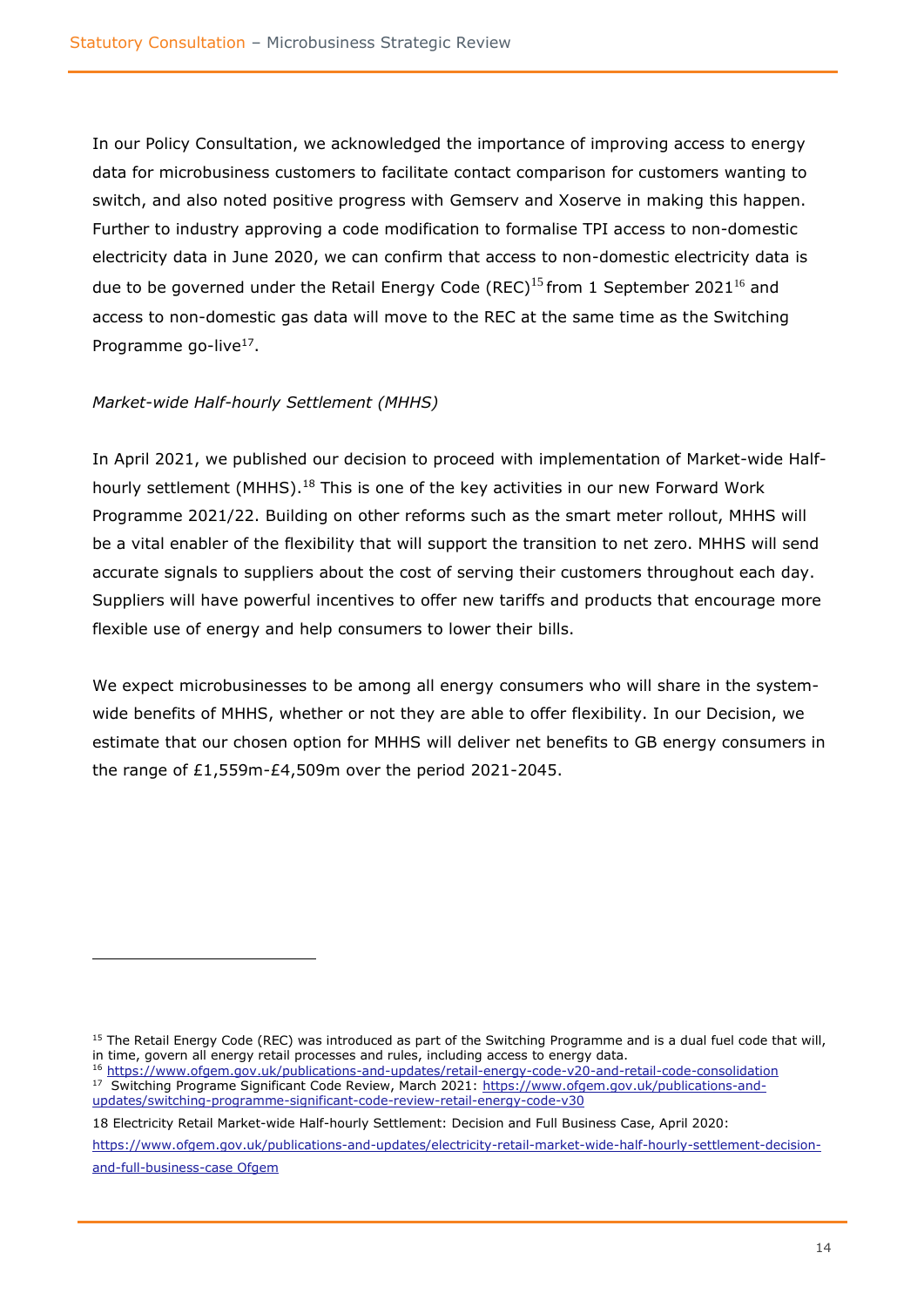#### *Cold calling by brokers in the energy market*

In our Policy Consultation we noted the role that the Telephone Preference Service (TPS) and Corporate Telephone Preference Service (CTPS) can play in helping microbusinesses screen out unwanted sales calls. We noted that this is particularly relevant given information provided during our Policy Consultation suggesting that the volume and nature of unsolicited calls received by microbusinesses from brokers during business hours has been increasing in recent years, causing significant disruption, nuisance and disengagement among microbusinesses.

Further investigations into cold calling by TPIs in the energy market by the Information Commissioner's Office (ICO) have confirmed a rise in the number of complaints in this sector. As a result of this, the ICO will be running a new workstream to engage with and educate TPI's with the aim of improving their compliance to the TPS/CTPS regulations, or otherwise taking enforcement activity where appropriate.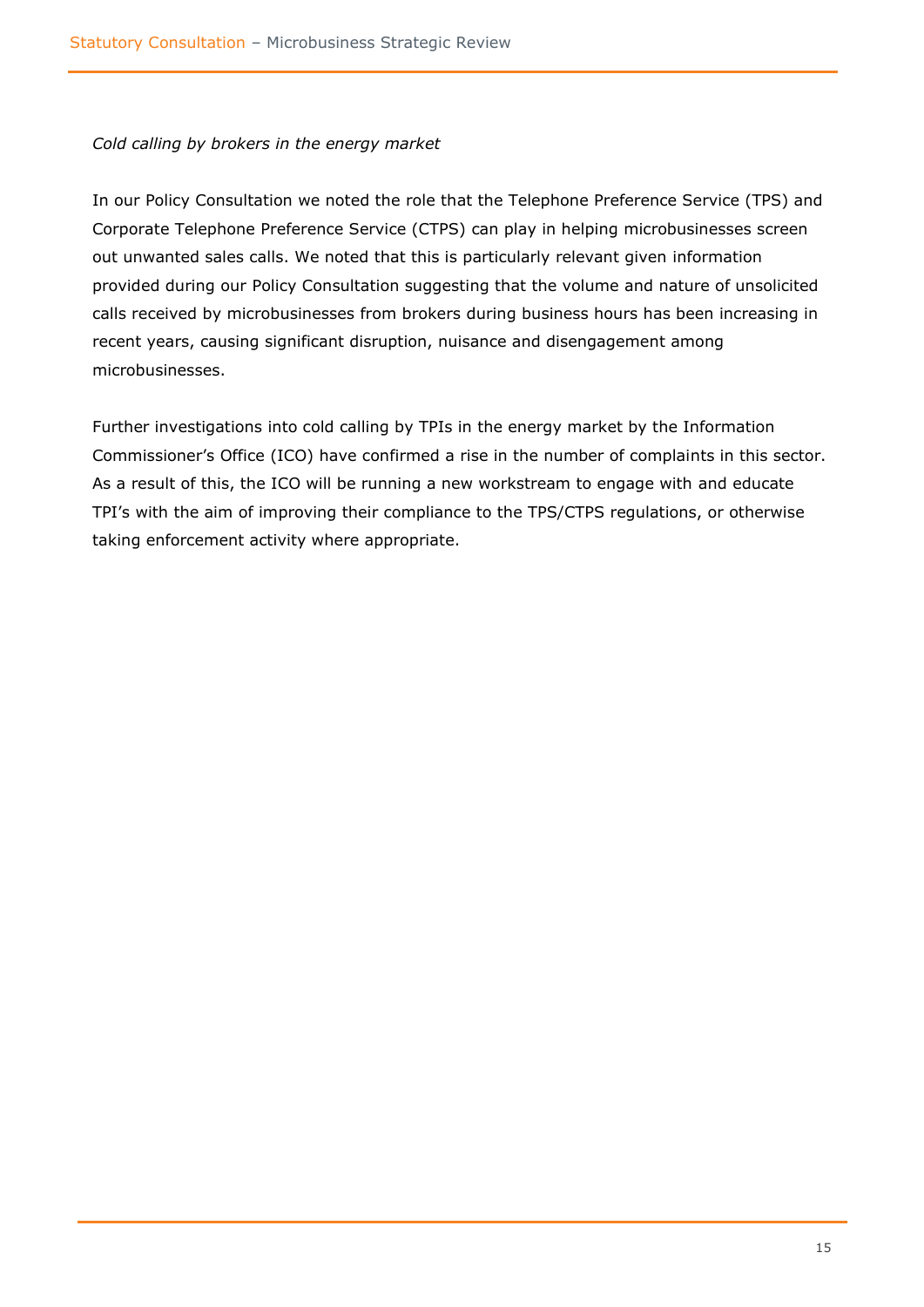### <span id="page-15-0"></span>**Microbusinesses and the Covid-19 pandemic**

We recognise that microbusinesses have been and continue to be impacted by the pandemic. Our package of reforms will help improve outcomes for microbusinesses at this critical time, complementing the actions we have and are continuing to take outside of this Review to respond to the pandemic.

#### *Regulatory guidance*

In light of the financial pressures that some small businesses have been under, our open letters to suppliers in April and June  $2020^{19}$  set out our expectations for non-domestic suppliers to be reasonable in considering what support they can offer their customers and to treat small business customers fairly by supporting them in managing their energy needs. This included providing support to customers struggling to pay their bills as a direct or indirect result of the pandemic. The letters also recognised that suppliers will need to think pragmatically about how their approach to debt management should evolve going forward, as they continue to deal with customers financially impacted by the pandemic. We remind suppliers of their existing obligations under SLC 0A<sup>20</sup> to treat microbusiness consumers fairly in the way in which they behave and carry out any actions, provide information and deliver customer services.

#### *Contract access*

In our Policy Consultation we noted our concerns around access to energy contracts for some microbusinesses being restricted as a response to the pandemic. We have since looked into this issue. The evidence we have gathered to date suggests that some microbusinesses operating in high-risk sectors (such as hospitality) have at some points during the pandemic found it more difficult to access new supply contracts. However, some suppliers remain active in offering supply contracts to businesses operating in these sectors. We are continuing to monitor this area to ensure the best outcomes for affected customers.

Impact of Covid-19 on retail energy supply companies – regulatory expectations from 1 July 2020, Open letter, June 2020: [https://www.ofgem.gov.uk/publications-and-updates/impact-covid-19-retail-energy-supply-companies](https://www.ofgem.gov.uk/publications-and-updates/impact-covid-19-retail-energy-supply-companies-regulatory-expectations-1-july-2020)[regulatory-expectations-1-july-2020](https://www.ofgem.gov.uk/publications-and-updates/impact-covid-19-retail-energy-supply-companies-regulatory-expectations-1-july-2020)

 $19$  Impact of Covid-19 on retail energy supply companies – an enabling framework for regulatory flexibility, Open letter, April 2020: [https://www.ofgem.gov.uk/publications-and-updates/impact-covid-19-retail-energy-supply](https://www.ofgem.gov.uk/publications-and-updates/impact-covid-19-retail-energy-supply-companies-enabling-framework-regulatory-flexibility)[companies-enabling-framework-regulatory-flexibility;](https://www.ofgem.gov.uk/publications-and-updates/impact-covid-19-retail-energy-supply-companies-enabling-framework-regulatory-flexibility)

<sup>&</sup>lt;sup>20</sup> Supply licence condition 0A. Treating Microbusiness Consumers Fairly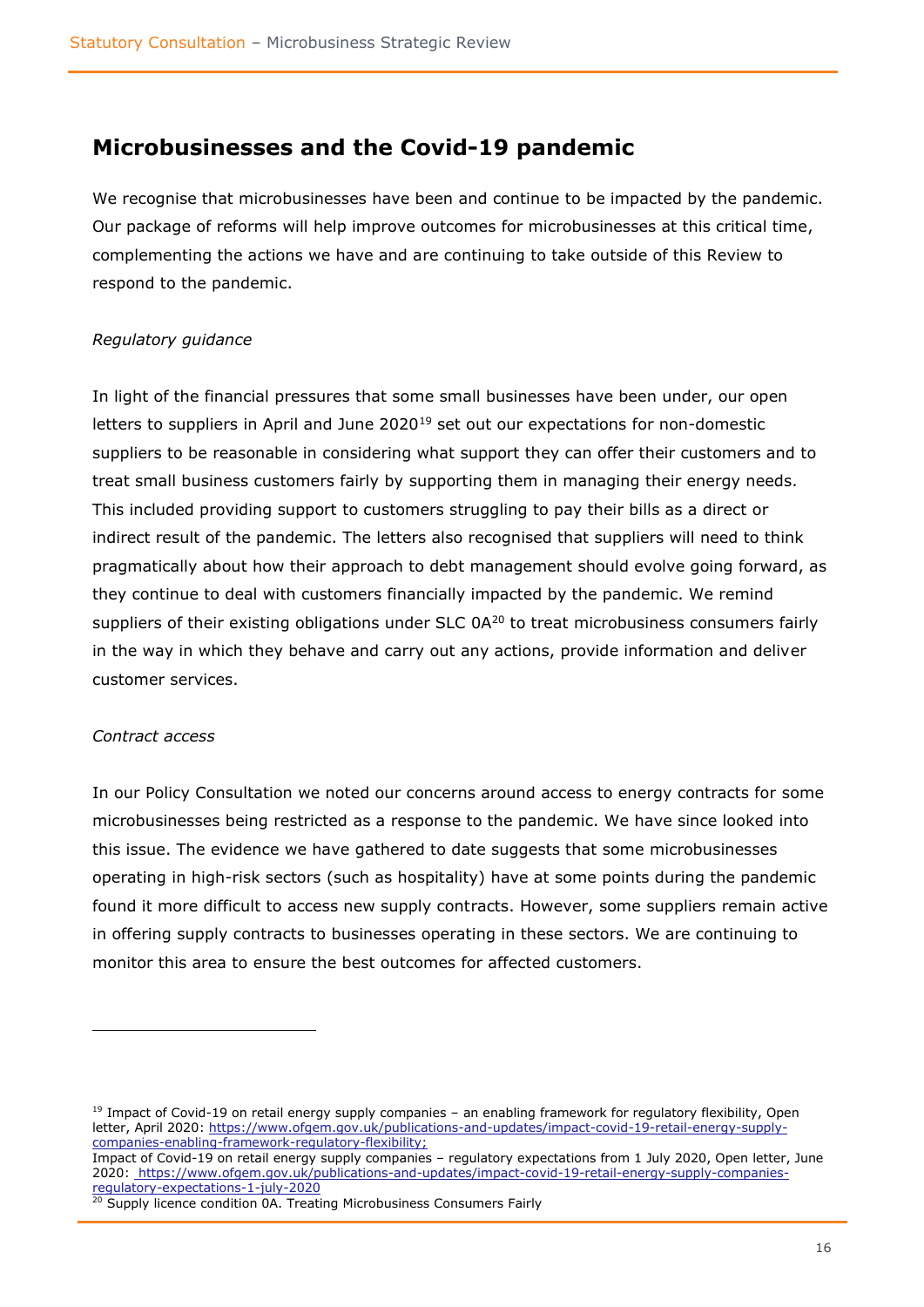## <span id="page-16-0"></span>**Related publications**

Stakeholders may wish to view the following publications alongside this consultation:

Opening Statement - [Strategic Review of the microbusiness retail market](https://www.ofgem.gov.uk/system/files/docs/2019/05/opening_statement.pdf)

[Evaluation of CMA Price Transparency Remedy](https://www.ofgem.gov.uk/system/files/docs/2019/05/evaluation_of_price_transparency_remedy_-_final_report.pdf)

Microbusiness Research Synthesis

[Microbusiness Strategic Review: Policy Consultation and Draft Impact](https://www.ofgem.gov.uk/publications-and-updates/microbusiness-strategic-review-policy-consultation) Assessment

[Microbusiness Strategic Review Event 1: Broker Dispute Resolution](https://www.ofgem.gov.uk/system/files/docs/2020/10/mbsr_event1_brokeradr_0.pdf)

[Microbusiness Strategic Review Event 2: Switching related proposals](https://www.ofgem.gov.uk/system/files/docs/2020/10/mbsr_event2_switching_0.pdf)

Microbusiness Strategic Review Event [3: Broker Conduct Principle, Informed Contract Choices](https://www.ofgem.gov.uk/system/files/docs/2020/10/mbsr_event_3_bcp_commission_transparency_and_informed_choices_0.pdf)  [and Commission Transparency](https://www.ofgem.gov.uk/system/files/docs/2020/10/mbsr_event_3_bcp_commission_transparency_and_informed_choices_0.pdf)

### <span id="page-16-1"></span>**Consultation stages**

Following the closure of this statutory consultation, we expect to issue a final decision in summer 2021. We then anticipate policy measures taking effect from autumn 2021 onwards.

### <span id="page-16-2"></span>**How to respond**

We want to hear from anyone interested in this consultation. Please send your response to the email address provided on the front page of this document **by close on 9 July 2021.**

We will publish non-confidential responses on our website at [www.ofgem.gov.uk/consultations.](http://www.ofgem.gov.uk/consultations)

### <span id="page-16-3"></span>**Your response, data and confidentiality**

You can ask us to keep your response, or parts of your response confidential. We will respect this, subject to obligations to disclose information, for example, under the Freedom of Information Act 2000, the Environmental Information Regulations 2004, statutory directions,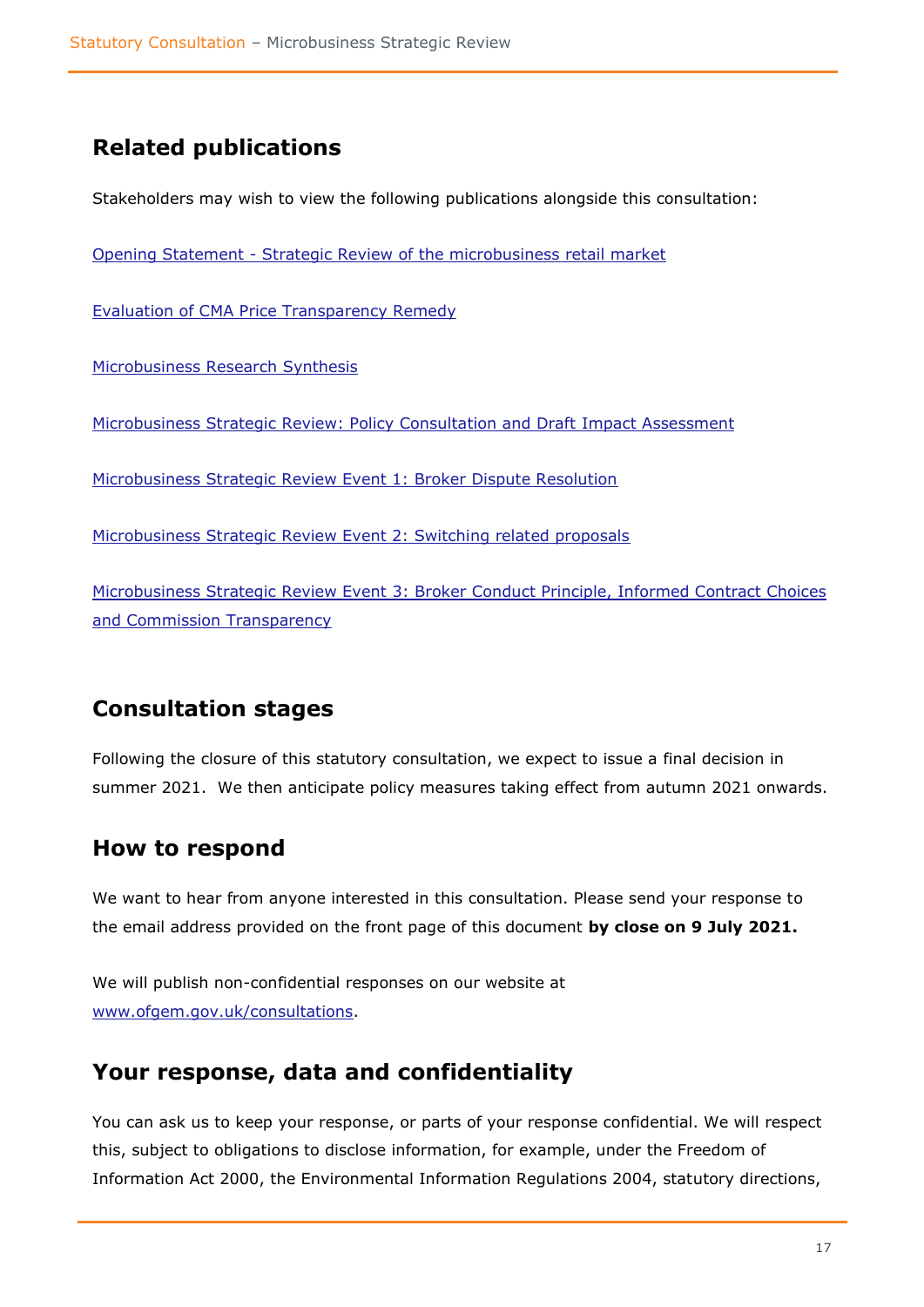court orders, government regulations or where you give us explicit permission to disclose. If you do want us to keep your response confidential, please clearly mark this on your response and explain why.

If you wish us to keep part of your response confidential, please clearly mark those parts of your response that you *do* wish to be kept confidential and those that you *do not* wish to be kept confidential. Please put the confidential material in a separate appendix to your response. If necessary, we'll get in touch with you to discuss which parts of the information in your response should be kept confidential, and which can be published. We might ask for reasons why.

If the information you give in your response contains personal data under the General Data Protection Regulation 2016/379 (GDPR) and domestic legislation on data protection, the Gas and Electricity Markets Authority will be the data controller for the purposes of GDPR. Ofgem uses the information in responses in performing its statutory functions and in accordance with section 105 of the Utilities Act 2000. Please refer to our Privacy Notice on consultations at Appendix 3 of this document.

# <span id="page-17-0"></span>**General feedback**

We believe that consultation is at the heart of good policy development. We welcome any comments about how we have run this consultation. We would also like your answers to the following questions:

- 1. Do you have any comments about the overall process of this consultation?
- 2. Do you have any comments about its tone and content?
- 3. Was it easy to read and understand? Or could it have been better written?
- 4. Were its conclusions balanced?
- 5. Did it make reasoned recommendations for improvement?
- 6. Do you have any further comments?

Please send any general feedback comments to [stakeholders@ofgem.gov.uk](mailto:stakeholders@ofgem.gov.uk)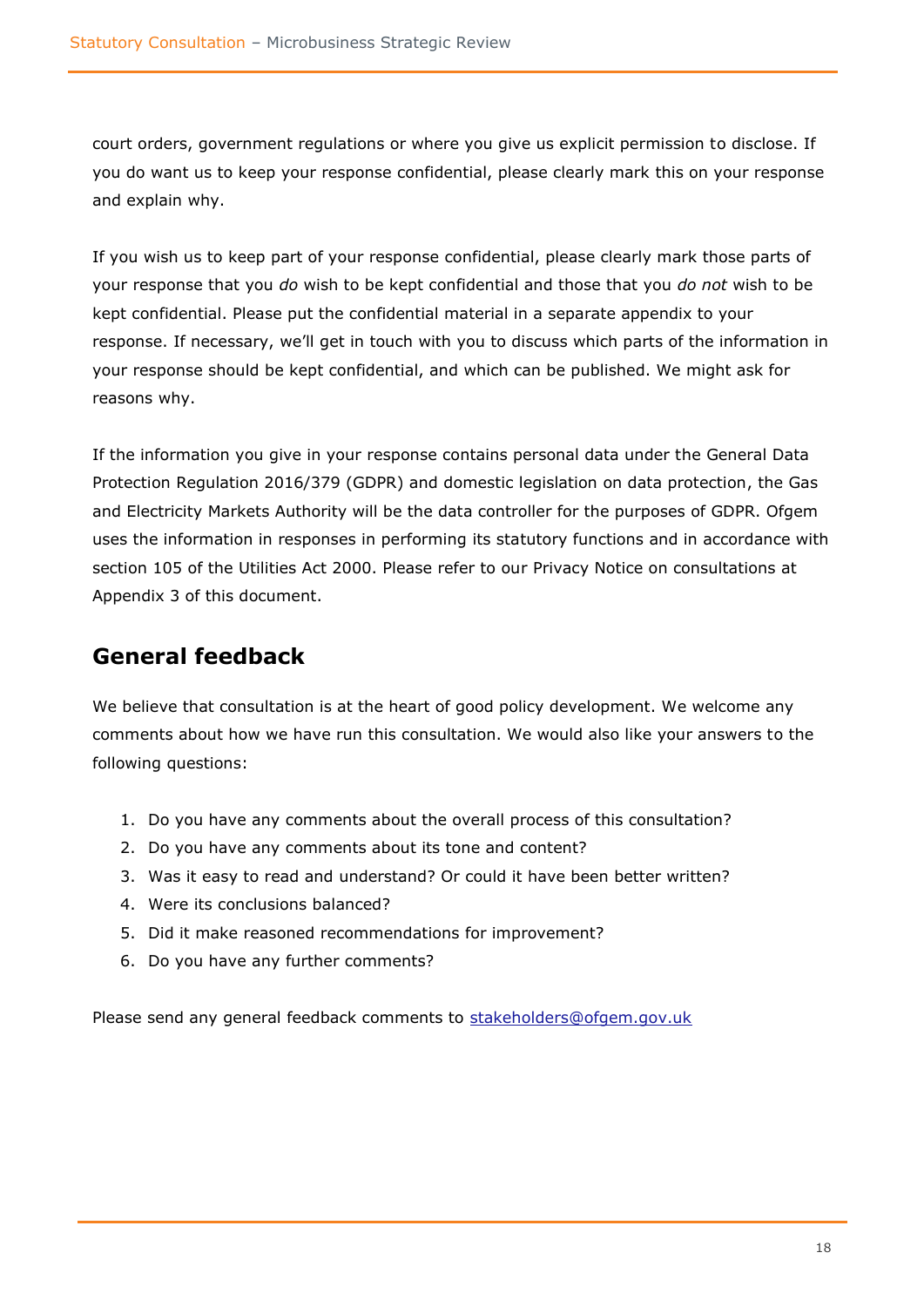### <span id="page-18-0"></span>**How to track the progress of the consultation**

You can track the progress of a consultation from upcoming to decision status using the 'notify me' function on a consultation page when published on our website. [Ofgem.gov.uk/consultations.](http://www.ofgem.gov.uk/consultations)

#### **Notifications**

| Notify me +                                                  | Would you like to be kept up to date with Domestic supplier-customer<br>communications rulebook reforms? subscribe to notifications: |  |
|--------------------------------------------------------------|--------------------------------------------------------------------------------------------------------------------------------------|--|
| Email *                                                      |                                                                                                                                      |  |
| <b>CAPTCHA</b><br>Check the box below to verify you're human |                                                                                                                                      |  |
| I'm not a robot                                              | reCAPTCHA<br>Privacy - Terms                                                                                                         |  |
| <b>Submit</b>                                                |                                                                                                                                      |  |

Once subscribed to the notifications for a particular consultation, you will receive an email to notify you when it has changed status.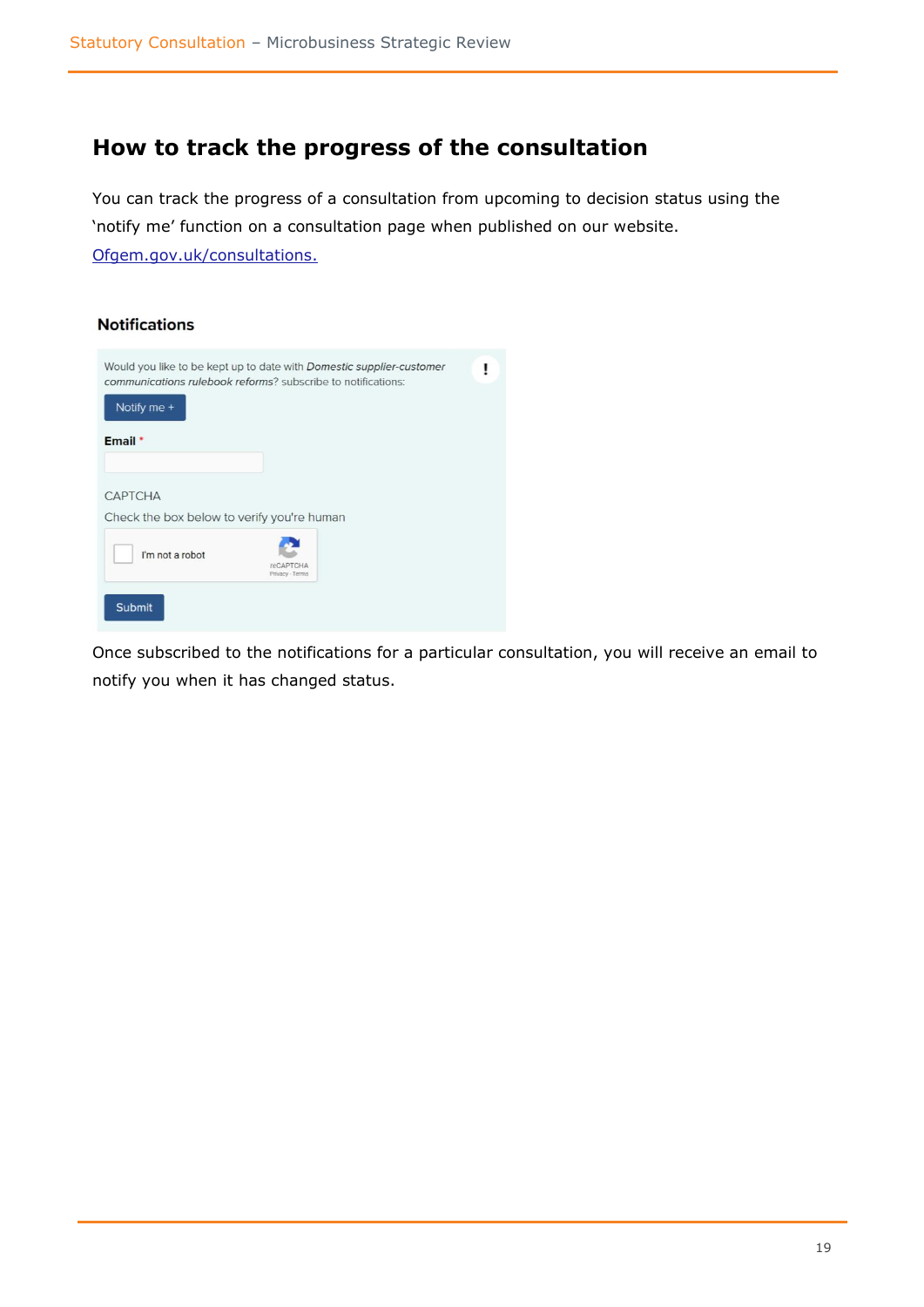### <span id="page-19-0"></span>**Awareness: Knowing about opportunities and risks**

#### <span id="page-19-1"></span>**Section summary**

In this chapter we signpost readers to the outcomes we want to see at this stage of the customer journey, along with the consumer harms we identified and prioritised earlier in the review. We go on to recap our original policy proposals; set out stakeholder views and evidence in response to these plans; and our revised proposals.

#### <span id="page-19-2"></span>**The outcomes we want to see and the consumer harms impacting these outcomes**

In our Policy Consultation we set out the outcomes we want to see at this stage of the customer journey. We went on to describe the key consumer harms we had identified and how these harms were adversely affecting consumers' experience at this stage of their journey.<sup>21</sup>

#### <span id="page-19-3"></span>**Original policy proposals**

In our Policy Consultation we proposed working collaboratively with leading consumer groups on a two-pronged approach to improving awareness and information provision for microbusinesses. First, building upon and developing existing and new awareness materials for microbusinesses and second, utilising the most effective channels to disseminate information, harnessing the latest technological developments. We stated that we would like to tap into leading consumer groups' expertise and local networks to build upon and disseminate/provide access to key information.

#### <span id="page-19-4"></span>**Stakeholder views and evidence**

The clear majority of stakeholders are supportive of our proposal, with many keen to play a part in its delivery.

*Content of information*

<sup>&</sup>lt;sup>21</sup> Microbusiness Strategic Review: Policy Consultation, Ofgem, [https://www.ofgem.gov.uk/publications-and](https://www.ofgem.gov.uk/publications-and-updates/microbusiness-strategic-review-policy-consultation)[updates/microbusiness-strategic-review-policy-consultation](https://www.ofgem.gov.uk/publications-and-updates/microbusiness-strategic-review-policy-consultation) , page 20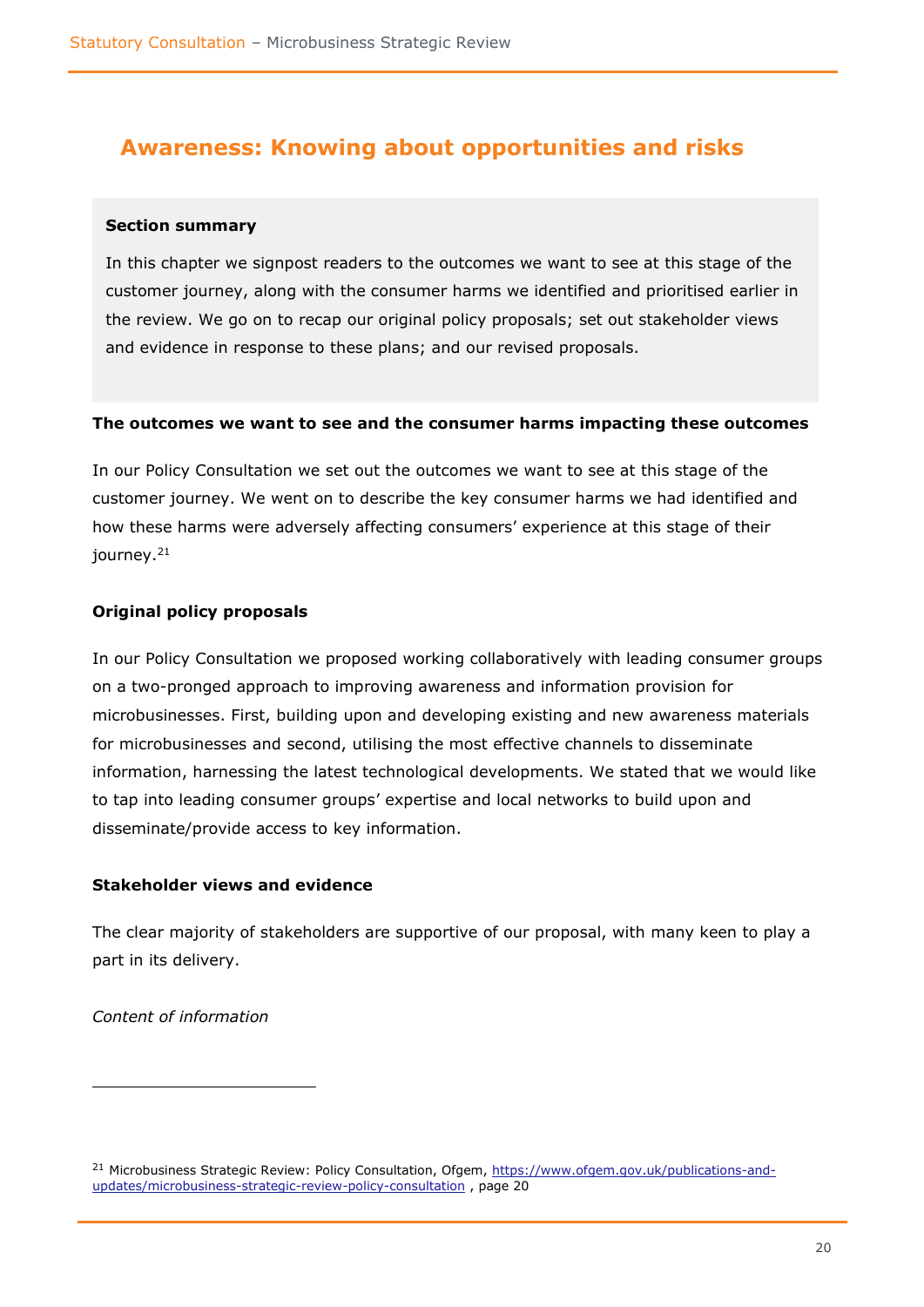A variety of suggestions were made regarding the content of information that could be provided to microbusinesses. For example, Drax envisage a guide including how microbusinesses can engage with the market and what their rights are. They suggest the guide could also be used to highlight the actions microbusinesses can take to get the best outcomes, such as getting a smart meter and ensuring value for money from third party intermediaries (TPIs).

There were several other suggestions to help raise awareness of different elements of the market. A number of stakeholders focused on the accessibility of clear pricing for consumers, reflecting on the aims of the Price Transparency Remedy<sup>22</sup>. Some stakeholders also proposed the creation of a centralised site with links to all suppliers pricing data. For example EDF suggest Citizens Advice or Ofgem websites could provide a location for such a site.

#### *Disseminating information*

We have received several suggestions of methods for ensuring microbusinesses can access key information about the retail energy market. In particular, a number of stakeholders, including for example Centrica, propose the creation of a centralised information hub. They suggest the hub could help provide information relevant to all customers. On a similar note, Cost Advice Services suggest that awareness raising information provided by an independent body will help to ensure impartial information provision.

Several stakeholders have focused on methods for improving the availability of information specifically concerning brokers and their services. For example E.on have suggested this could be achieved by a consumer body such as Citizens Advice providing star ratings for brokers, as they do for suppliers<sup>23</sup>, enabling microbusinesses to see which brokers offer the highest rated services.

<sup>22</sup> The CMA introduced the Price Transparency Remedy in June 2017. It requires suppliers to provide clear prices to microbusiness customers through a quotation tool on their own websites or through Price Comparison Websites (PCWs). It aims to reduce microbusinesses' search costs, encourage them to engage in the market, and ultimately pay less for their energy.

 $^{23}$  First published in 2016, Citizens Advice star rating services provides consumers with accessible information about energy supplier performance with scores calculated using a variety of data and metrics.

Citizens Advice, Compare domestic energy supplier's customer service, [https://www.citizensadvice.org.uk/about](https://www.citizensadvice.org.uk/about-us/our-work/citizens-advice-consumer-work/supplier-performance/energy-supplier-performance/compare-domestic-energy-suppliers-customer-service/)[us/our-work/citizens-advice-consumer-work/supplier-performance/energy-supplier-performance/compare-domestic](https://www.citizensadvice.org.uk/about-us/our-work/citizens-advice-consumer-work/supplier-performance/energy-supplier-performance/compare-domestic-energy-suppliers-customer-service/)[energy-suppliers-customer-service/](https://www.citizensadvice.org.uk/about-us/our-work/citizens-advice-consumer-work/supplier-performance/energy-supplier-performance/compare-domestic-energy-suppliers-customer-service/)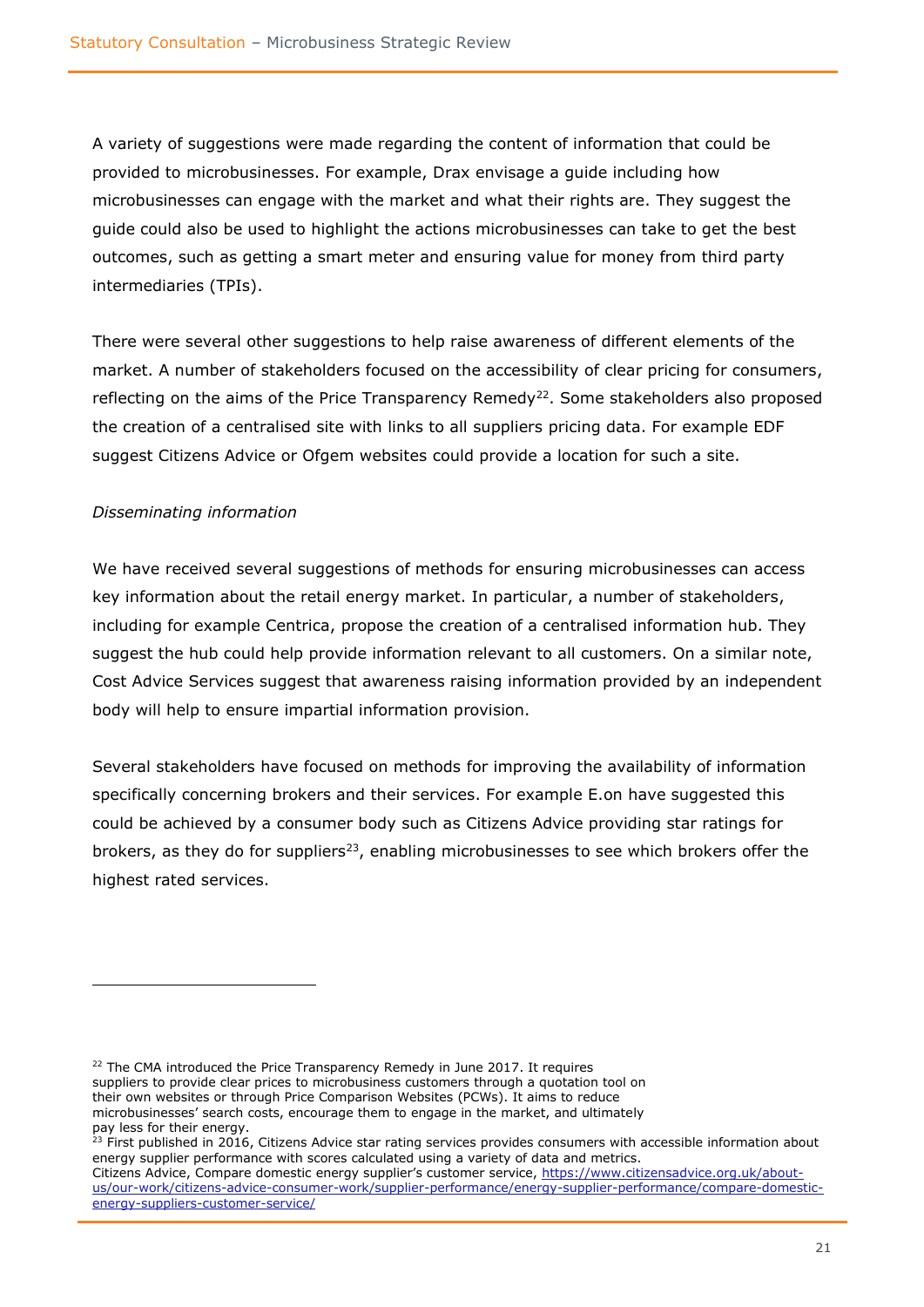#### <span id="page-21-0"></span>**Revised policy proposals**

After considering stakeholder views and evidence, **we remain of the view that our proposal to improve awareness levels and information provision for microbusinesses will deliver benefits for consumers and effectively complement the other reforms we propose taking forward.** 

We welcome Citizens Advice commitment in their draft Consumer Work Plan 2021/2022<sup>24</sup> to improve information for microbusinesses, and have agreed that we will work with Citizens Advice to shape the creation of new and updated information over the coming months. This will enable microbusinesses and others to access up-to-date guidance and advice, focused in particular on the areas where new or updated guidance will add most value. We will also work jointly with Citizens Advice to establish the best tools for signposting the availability of this information to microbusinesses and on communications to help further boost awareness.

<sup>&</sup>lt;sup>24</sup> Consultation: The Citizens Advice Draft Consumer Work Plan 2021/22, Citizens Advice, January 2021: [https://www.citizensadvice.org.uk/about-us/our-work/policy/policy-research-topics/consumer-policy](https://www.citizensadvice.org.uk/about-us/our-work/policy/policy-research-topics/consumer-policy-research/consumer-policy-research/consultation-the-citizens-advice-draft-consumer-work-plan-202122/)[research/consumer-policy-research/consultation-the-citizens-advice-draft-consumer-work-plan-202122/](https://www.citizensadvice.org.uk/about-us/our-work/policy/policy-research-topics/consumer-policy-research/consumer-policy-research/consultation-the-citizens-advice-draft-consumer-work-plan-202122/)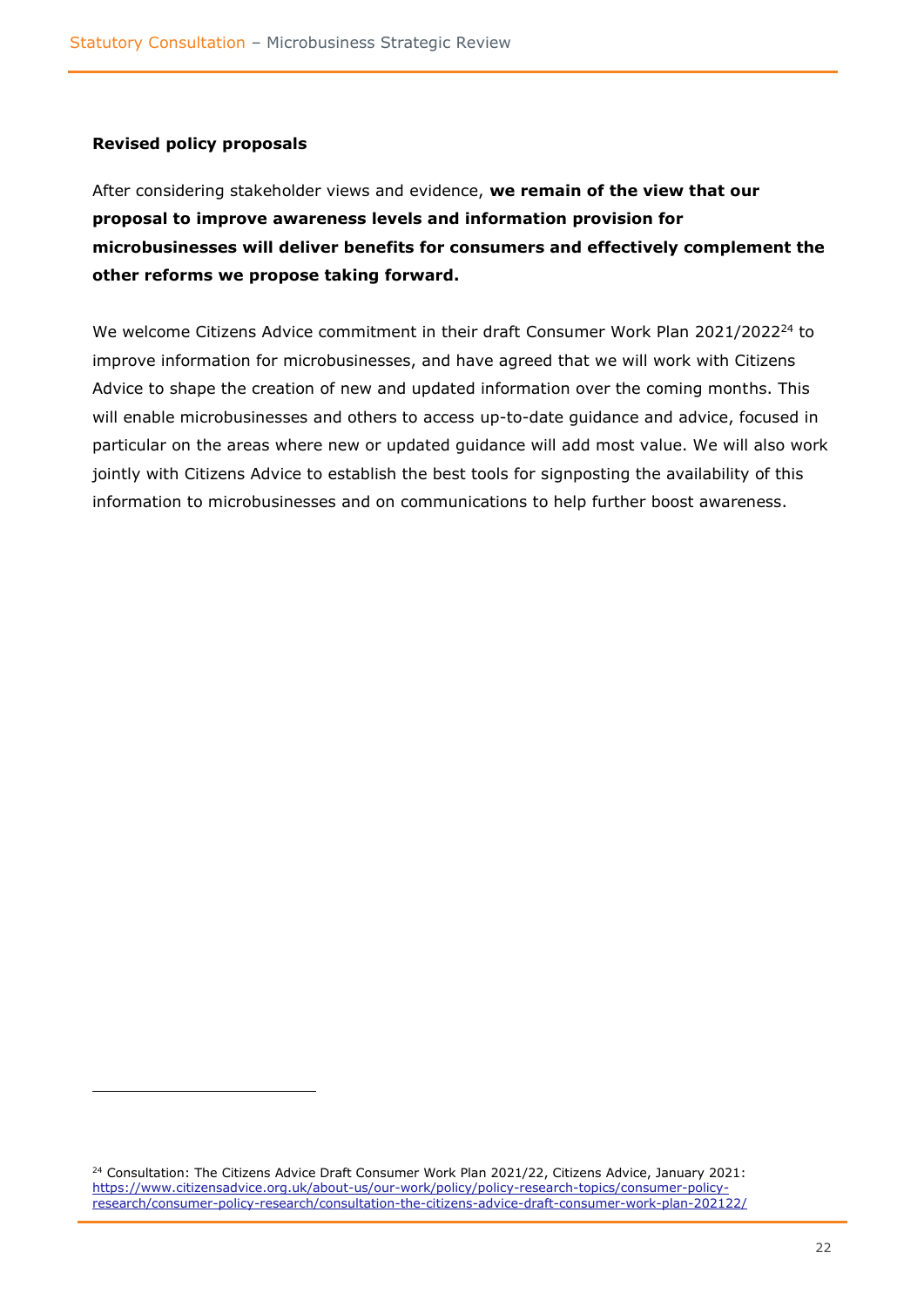# <span id="page-22-0"></span>**Browsing: Searching for deals**

#### <span id="page-22-1"></span>**Section summary**

In this chapter we signpost readers to the outcomes we want to see at this stage of the customer journey, along with the consumer harms we identified and prioritised earlier in the review. We go on to recap our original policy proposals; set out stakeholder views and evidence in response to these plans; and our revised proposals.

#### <span id="page-22-2"></span>**The outcomes we want to see and the consumer harms impacting these outcomes**

In our Policy Consultation we set out the outcomes we want to see at this stage of the customer journey. We went on to describe the key consumer harms we had identified and how these harms were adversely affecting consumers' experience at this stage of their journey.<sup>25</sup>

#### <span id="page-22-3"></span>**Original policy proposals**

#### Requirement to provide Principal Terms

Currently suppliers must take 'all reasonable steps' to bring the Principal Terms of a contract, in plain and intelligible language, to the attention of a microbusiness customer before entering into a contract.<sup>26</sup> In our Policy Consultation we proposed that this existing obligation be strengthened. We proposed strengthening it by requiring a written version of the Principal Terms be brought to the attention of the consumer in all circumstances so that consumers always receive this key information.

<sup>&</sup>lt;sup>25</sup> Microbusiness Strategic Review: Policy Consultation, Ofgem, [https://www.ofgem.gov.uk/publications-and](https://www.ofgem.gov.uk/publications-and-updates/microbusiness-strategic-review-policy-consultation)[updates/microbusiness-strategic-review-policy-consultation,](https://www.ofgem.gov.uk/publications-and-updates/microbusiness-strategic-review-policy-consultation) page 25

<sup>&</sup>lt;sup>26</sup> The Principal Terms contain the key terms of a contract. A full definition of what is included in the Principal Terms is available within the Electricity Supply Licences, [https://www.ofgem.gov.uk/licences-industry-codes-and](https://www.ofgem.gov.uk/licences-industry-codes-and-standards/licences/licence-conditions)[standards/licences/licence-conditions](https://www.ofgem.gov.uk/licences-industry-codes-and-standards/licences/licence-conditions)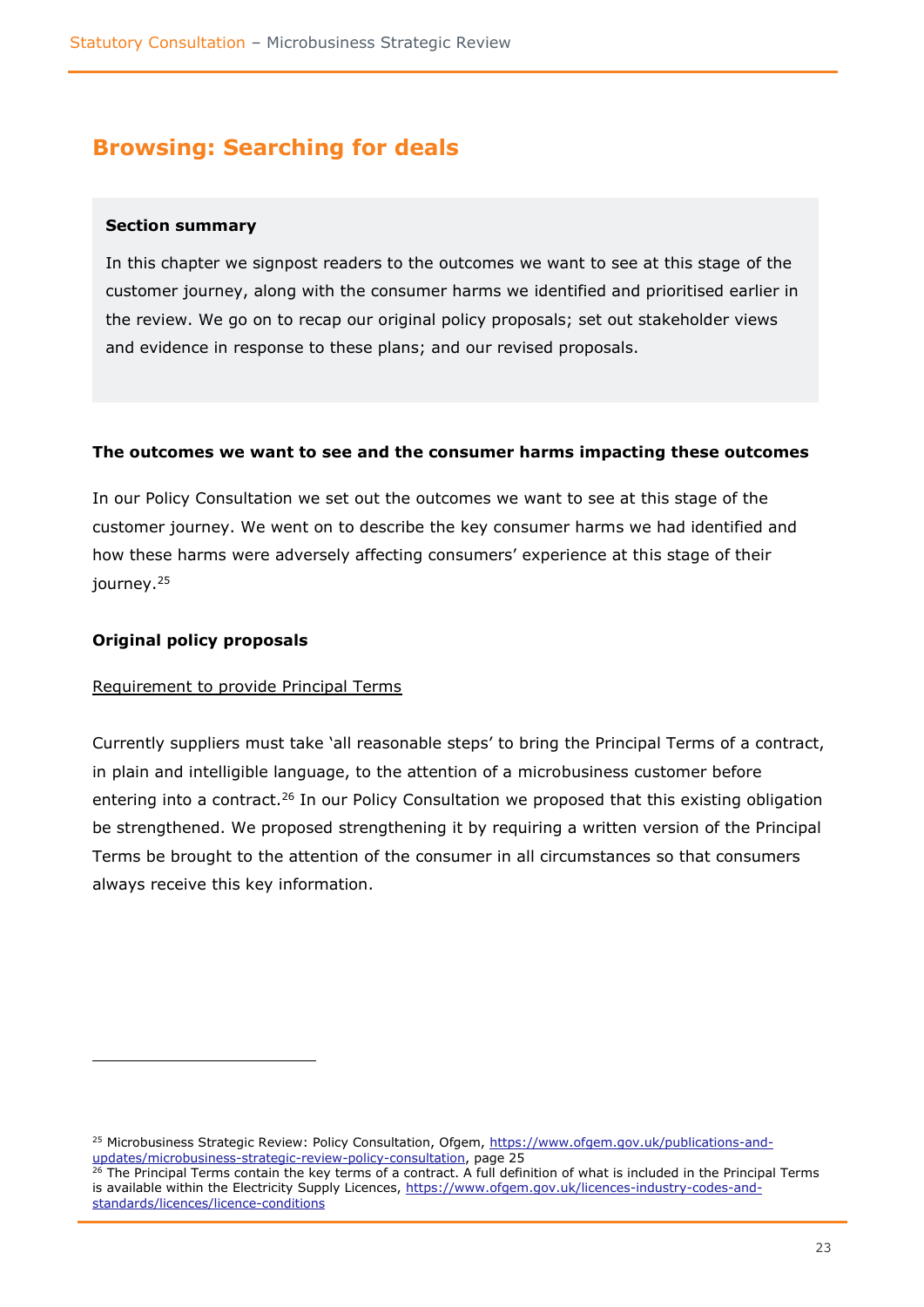#### Transparency around brokerage costs<sup>27</sup>

In our Policy Consultation we stated how the evidence provided to us has suggested that at least some microbusinesses are unaware of brokerage costs, which can be very high relative to the costs of energy supply. We proposed that increasing the transparency of brokerage costs up front (via the Principal Terms) would allow consumers to make more informed contract choices and better assess the value of brokerage services.

As well as providing information on brokerage costs when first entering into a contract via the Principal Terms, we set out our view that it would also be beneficial for this information to be disclosed throughout the duration of the contract as this would ensure consumers are able to use this when comparing offers. We believed this to be especially pertinent in the microbusiness market as fixed-term contracts can last multiple years and many consumers choose to negotiate new contracts well in advance of their existing contract end date. We therefore proposed introducing an additional requirement for suppliers to disclose brokerage costs included as part of the supply contract on bills, statements of account and at the request of the microbusiness customer.

#### <span id="page-23-0"></span>**Stakeholder views and evidence**

#### Requirement to provide Principal Terms

A clear majority of stakeholders support our proposal to strengthen the requirements around the provision of Principal Terms. Many have however requested further clarity about the design of our proposals and what it will mean in practice for suppliers and brokers. Some have raised concerns about their ability to ensure consumers receive Principal Terms in writing.

#### *Clarity on requirements*

Many stakeholders have requested further clarity on when the Principal Terms must be provided in writing. For example, Love Energy Savings highlight their view that the existing supply licence conditions are unclear on how the Principal Terms must be brought to the

 $27$  Here and elsewhere in this document we refer to the term 'brokerage costs', a term that we propose defining in the supply licence conditions as meaning any fees, commission or other consideration including a benefit of any kind, processed by the licensee and paid or made or due to be paid or made to the Broker in respect of a Micro Business Consumer Contract.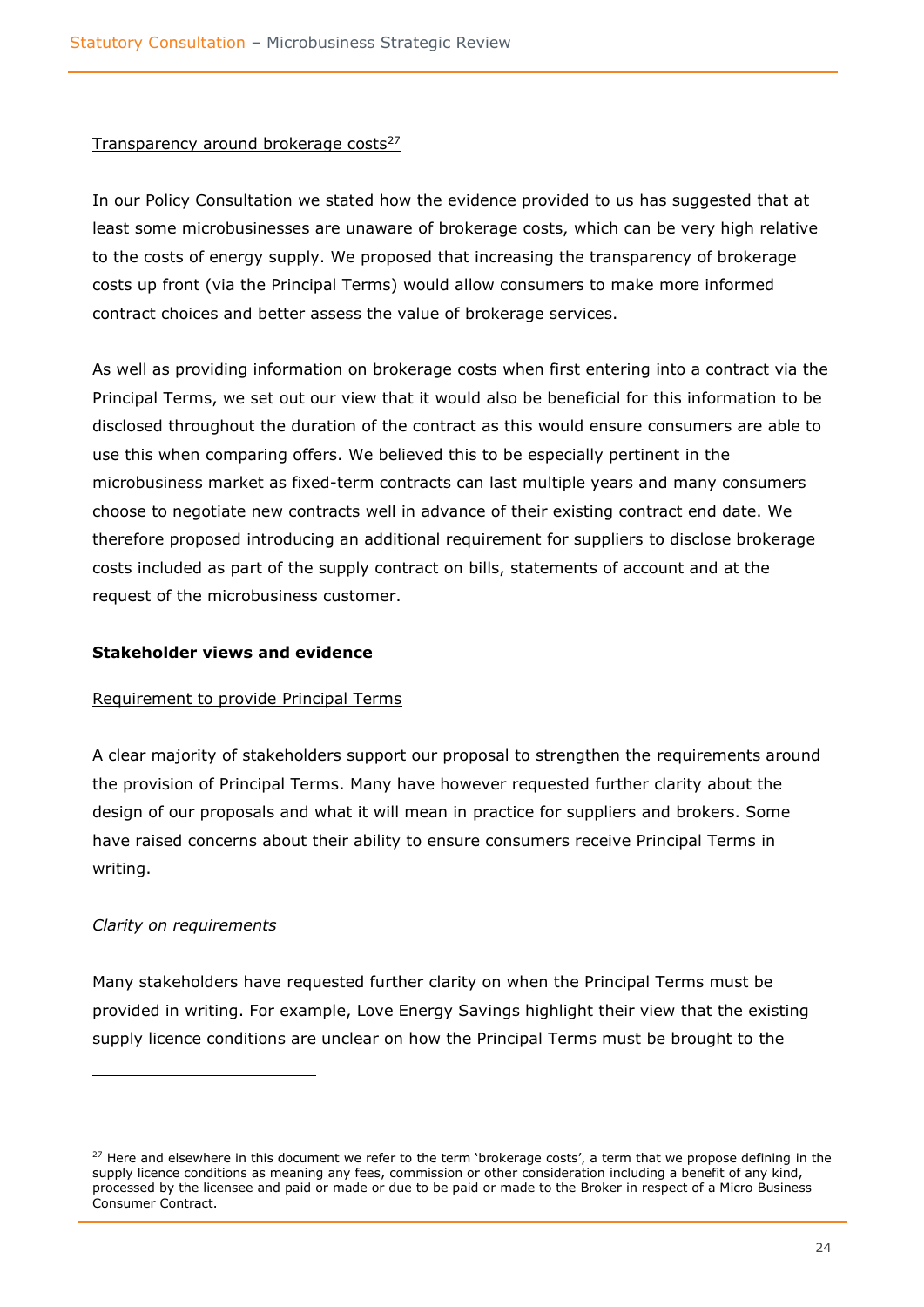customer's attention before entering into a contract and whether these must be provided in writing at this stage.

#### *Providing Principal Terms in writing*

Some suppliers such as Dyce Energy and Engie have highlighted that it is their current practice to provide customers with a written version of the Principal Terms.

A minority of other suppliers raised concerns with ensuring brokers they work with provide a written copy of the Principal Terms in all circumstances. For example Utilita have highlighted difficulties in overseeing broker compliance during preliminary contract negotiations.

#### Transparency around brokerage costs

The majority of stakeholders are supportive of our proposal to improve transparency around brokerage costs. These stakeholders have noted that increased transparency will help ensure microbusiness customers can make a more informed choice when deciding to engage with a broker and could help reduce the consumer harms stemming from opacity around brokerage costs. EDF for example argue transparency of broker fees would ensure customers are able to make an informed choice about engaging a broker and decide whether what they are being offered represents a fair value for the service received. The Federation of Small Businesses note that the way in which broker charges are presented is also of critical importance, particularly given differences in the way in which suppliers calculate commission and varying TPI business models

Those opposed to our proposals, primarily some TPIs, have in particular raised their concern that the proposal to display brokerage costs on bills could encourage a 'race to the bottom'. Northern Gas & Power for example have suggested that brokers could compromise the quality of service offered to microbusiness consumers to allow them to compete with other brokers on price.

The majority of stakeholders have gone on to offer views on two specific elements of our proposal: the frequency with which brokerage cost information is provided, and its format.

#### *Frequency*

Stakeholders are broadly supportive of brokerage cost information being included in Principal Terms and on request by customers. There is broad recognition among stakeholders that the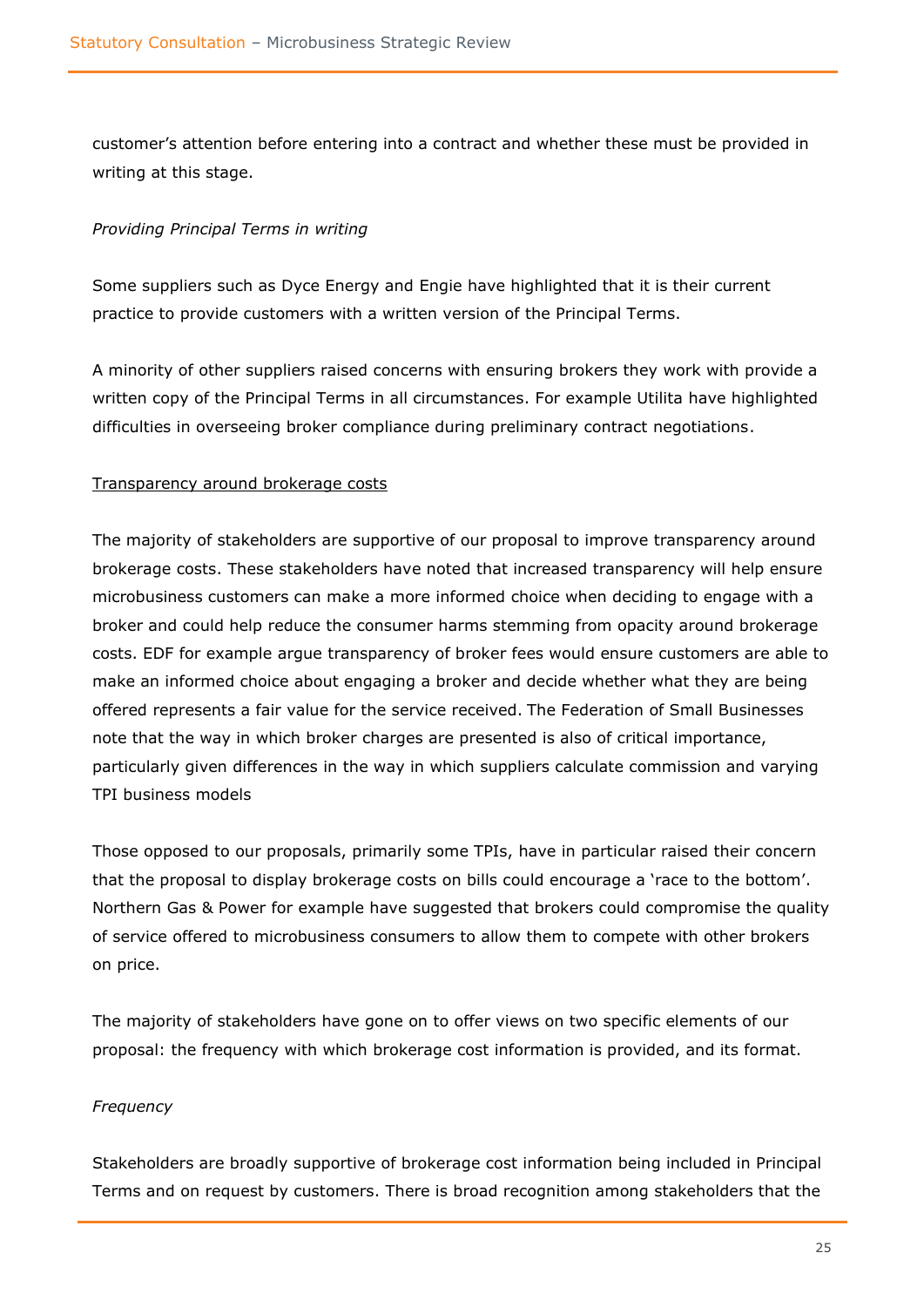key point in time for consumers to receive this information is upfront, at the point when they are considering entering a new deal so that they can use this information to inform their decision-making.

Conversely there is broad consensus among stakeholders that brokerage costs should not be required to be displayed on bills or statements of account for a range of reasons, including those set out below.

#### 'Bill cluttering'/confusion

Several consumer groups, along with a number of suppliers believe placing brokerage costs on all bills creates the potential for 'cluttering' and creating confusion. For example, Citizens Advice have highlighted that their report 'Getting through to Businesses' found more information on bills could be confusing, and customers may not engage with the information<sup>28</sup>.

Apportioning charges across billing periods

Some suppliers and TPIs have raised concerns around presenting brokerage costs across different billing periods. Dyce Energy for example suggest that disclosing commission on bills would highlight seasonal variance in commission costs despite there being no actual change in the service provided by a TPI across the seasons.

#### Cost of system changes

Some suppliers have raised concerns about the costs of system changes associated with displaying brokerage costs. Drax for example argue disclosing commission payments on every bill and statement of account would require complex and costly IT system changes which would increase burden on suppliers while providing few benefits to consumers.

<sup>&</sup>lt;sup>28</sup> Citizens Advice, Getting through to business[, https://www.citizensadvice.org.uk/about-us/our-work/policy/policy](https://www.citizensadvice.org.uk/about-us/our-work/policy/policy-research-topics/energy-policy-research-and-consultation-responses/energy-policy-research/getting-through-to-business)[research-topics/energy-policy-research-and-consultation-responses/energy-policy-research/getting-through-to](https://www.citizensadvice.org.uk/about-us/our-work/policy/policy-research-topics/energy-policy-research-and-consultation-responses/energy-policy-research/getting-through-to-business)[business](https://www.citizensadvice.org.uk/about-us/our-work/policy/policy-research-topics/energy-policy-research-and-consultation-responses/energy-policy-research/getting-through-to-business)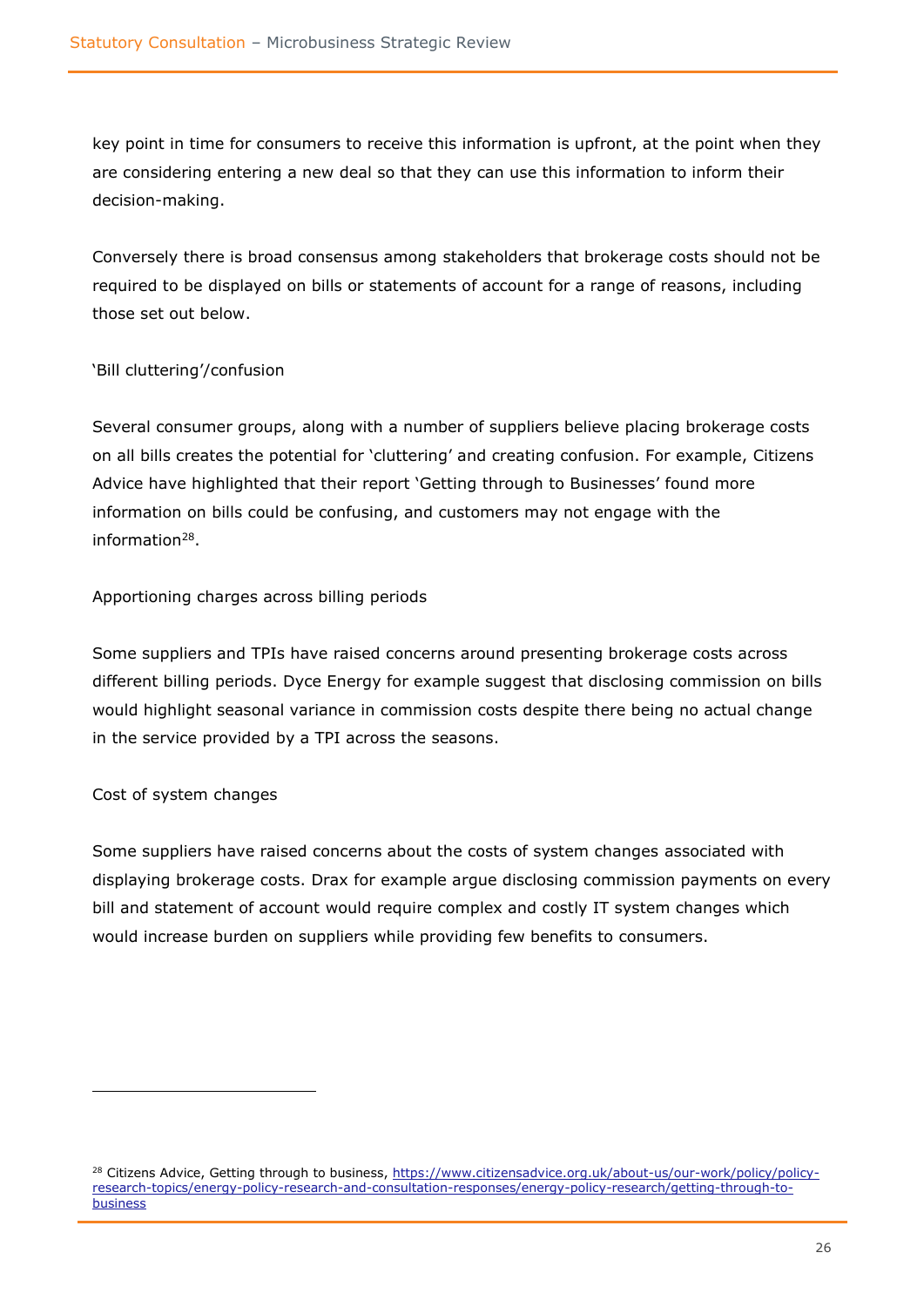#### *Format*

Stakeholders views vary widely on the format brokerage costs should be displayed in. Some advocate suppliers being required to display brokerage costs in a standardised format. Suggestions on the precise format vary. For example EDF propose broker commission being displayed as the total estimated cost  $(E)$ , for the whole contract duration. They see this as being the simplest and clearest method for enabling customers to make an informed decision. Engie suggest displaying broker fees in p/kWh so that they are relative to other key charges such as energy or policy costs.

Several stakeholders propose a principles-based approach, allowing suppliers to decide how to display brokerage costs. Centrica for example suggest prescriptive requirements would not account for different commission structures present in the market and potentially stifle innovation.

#### <span id="page-26-0"></span>**Revised policy proposals**

#### Requirement to provide Principal Terms

After considering stakeholder views and evidence we are **retaining our proposal to strengthen the requirements around Principal Terms** while modifying the draft supply licence drafting to provide greater clarity.

We are consulting on strengthening the requirements around Principal Terms to ensure that they are provided in all cases. This will ensure that consumers always receive key information about a new contract, including any brokerage costs, which we believe is an essential part of a robust contracting process.

In addition, we are proposing to further clarify when the *written* Principal Terms must be provided. We propose amending the existing supply licence obligation to require that a written copy of the Principal Terms must be sent to the customer no later than one working day after a contract has been entered into.

Designing the supply licence obligations in this way would mean that a consumer should always be provided with Principal Terms *in some form, before* they enter into a contract, and always receive these terms *in written form* either before or shortly after entering into a contract. This will provide consumers with both the key information they need to make a purchasing decision before entering into a contract and the opportunity to read and reflect on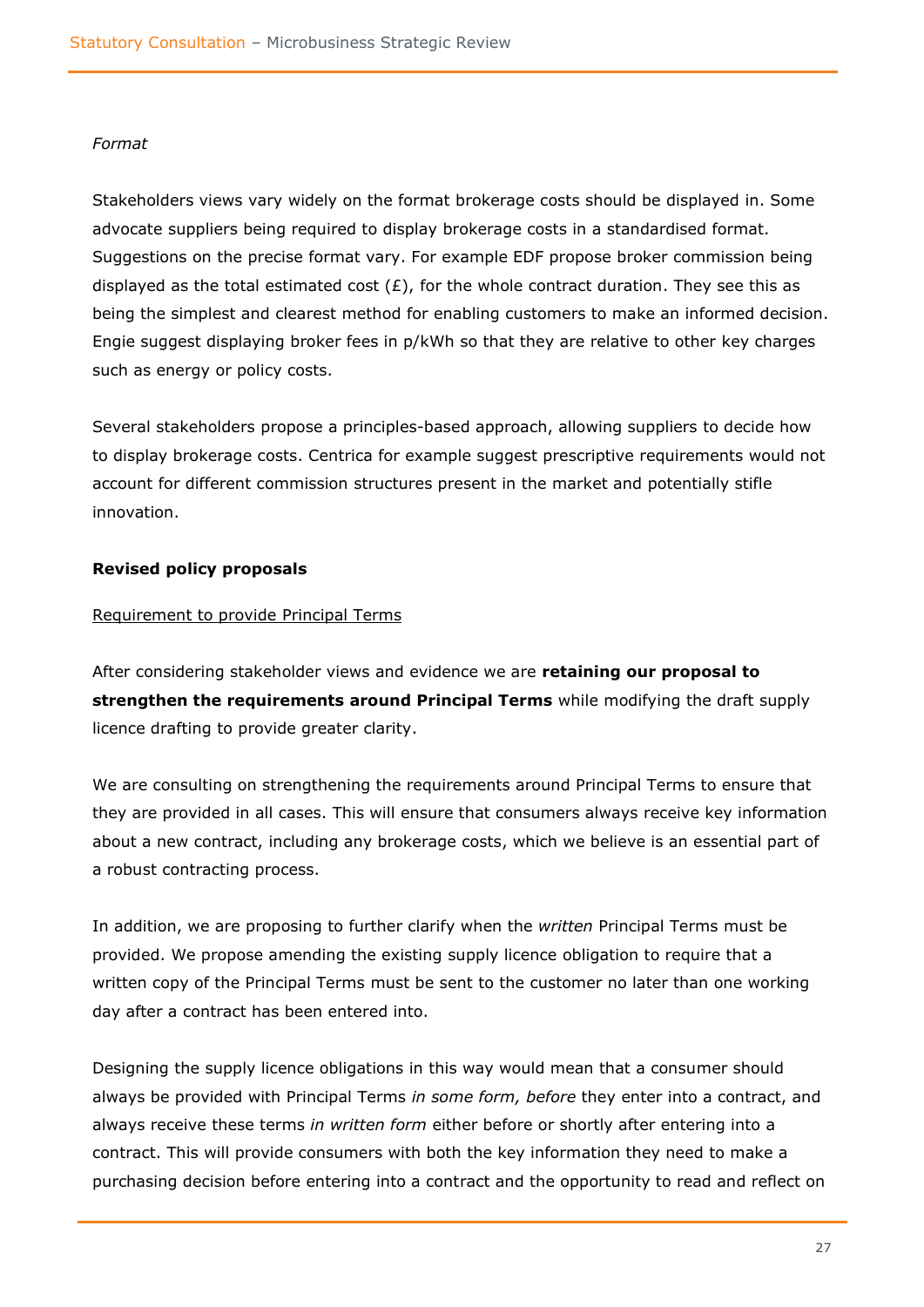this information while they are in the cooling-off period (our proposal for a cooling-off period is set out in the next chapter of this document).

#### Transparency around brokerage costs

After considering stakeholder views and evidence we **are retaining our proposal to increase transparency around brokerage costs**. We are proposing modifying both the frequency of when brokerage cost information must be provided and the format that it must be provided in to account for stakeholder views and evidence and maximise the effectiveness of the proposal. We are proposing that information on brokerage costs must be provided to microbusinesses through the Principal Terms, for all contracts, but not on bills or account statements. We are proposing that this information is displayed as a total cost in pounds/pence, covering the duration of the contract.

#### *Frequency*

We recognise the range of issues raised by stakeholders concerning the display of brokerage cost information on bills and statements of account. In particular, we acknowledge that the majority of the benefit to be gained from obtaining information about brokerage costs is likely to occur at the point when a microbusiness is considering entering into a new contract, where this information can be used to help fully evaluate a purchasing decision. By the time a consumer receives bills and statements of account they will typically have made their purchasing decision and any cooling-off period will have expired so receiving this information on these communications will be of limited value. Mandating its provision to every consumer does not therefore appear warranted. An individual consumer who wishes to obtain brokerage cost information partway through their contract can do so by requesting it from their supplier.

#### *Format*

The key driver for our proposal is ensuring brokerage costs are presented in the clearest possible terms for consumers. We believe this will maximise the chances of consumers being fully aware of the brokerage cost element of a supply contract and therefore be best placed to account for brokerage costs when selecting a new deal.

We believe this outcome can be best achieved by requiring the presentation of brokerage costs as a total amount in pounds/pence, covering the duration of the contract. We believe this format will be easy to understand and can be incorporated in contractual documentation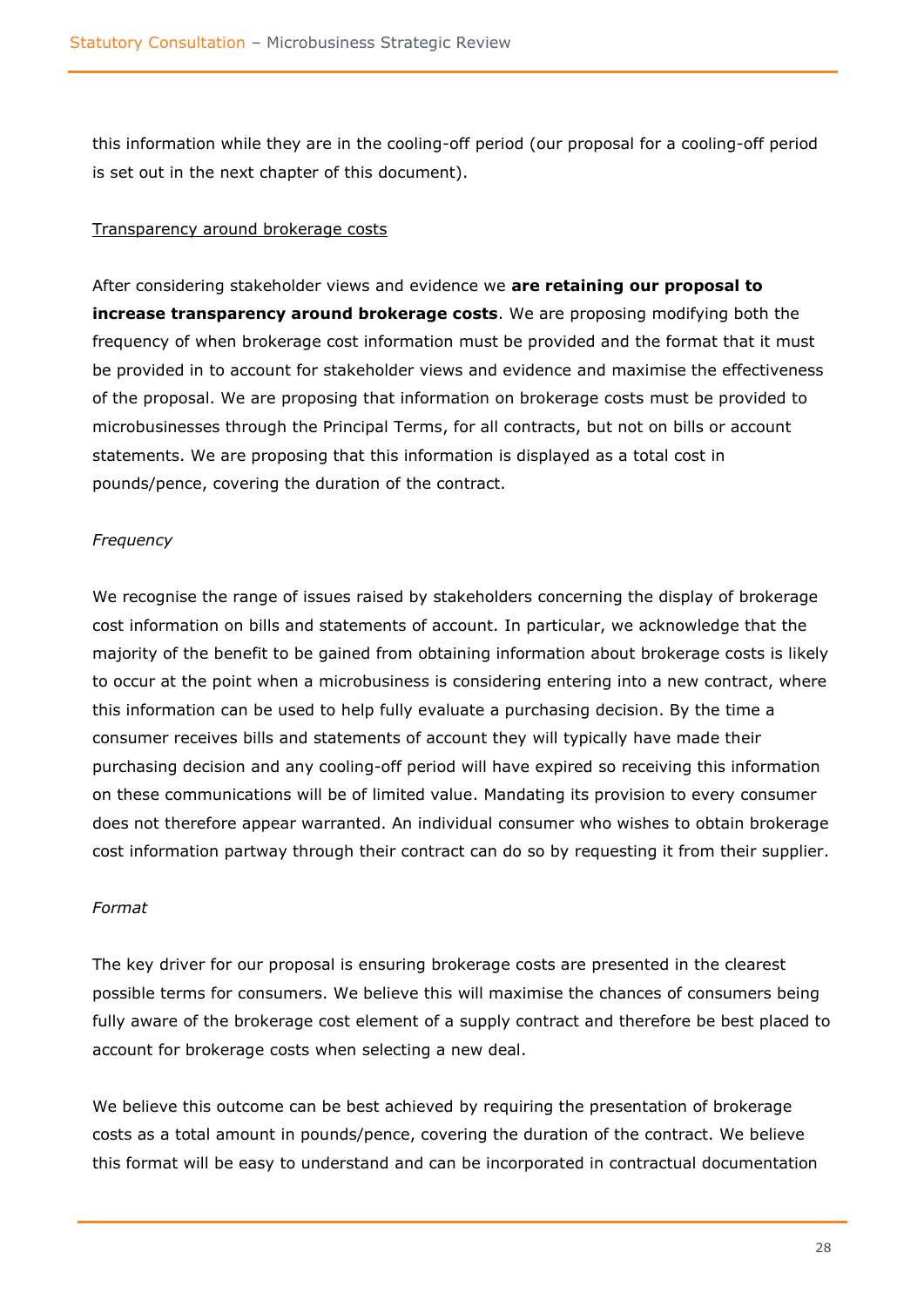(using estimation where it is not possible to provide an exact figure) irrespective of the brokerage cost structure for a particular deal.

Our proposed approach mirrors that taken in some other settings that microbusinesses may be familiar with. For example, the Financial Conduct Authority rules for general insurance brokers require that "disclosure must be in cash terms (estimated, if necessary) and in writing or another durable medium."<sup>29</sup>

<sup>&</sup>lt;sup>29</sup> FCA, FCA Handbook: ICOBS 4.4 Commission disclosure for commercial customers, <https://www.handbook.fca.org.uk/handbook/ICOBS/4/4.html?date=2021-03-31>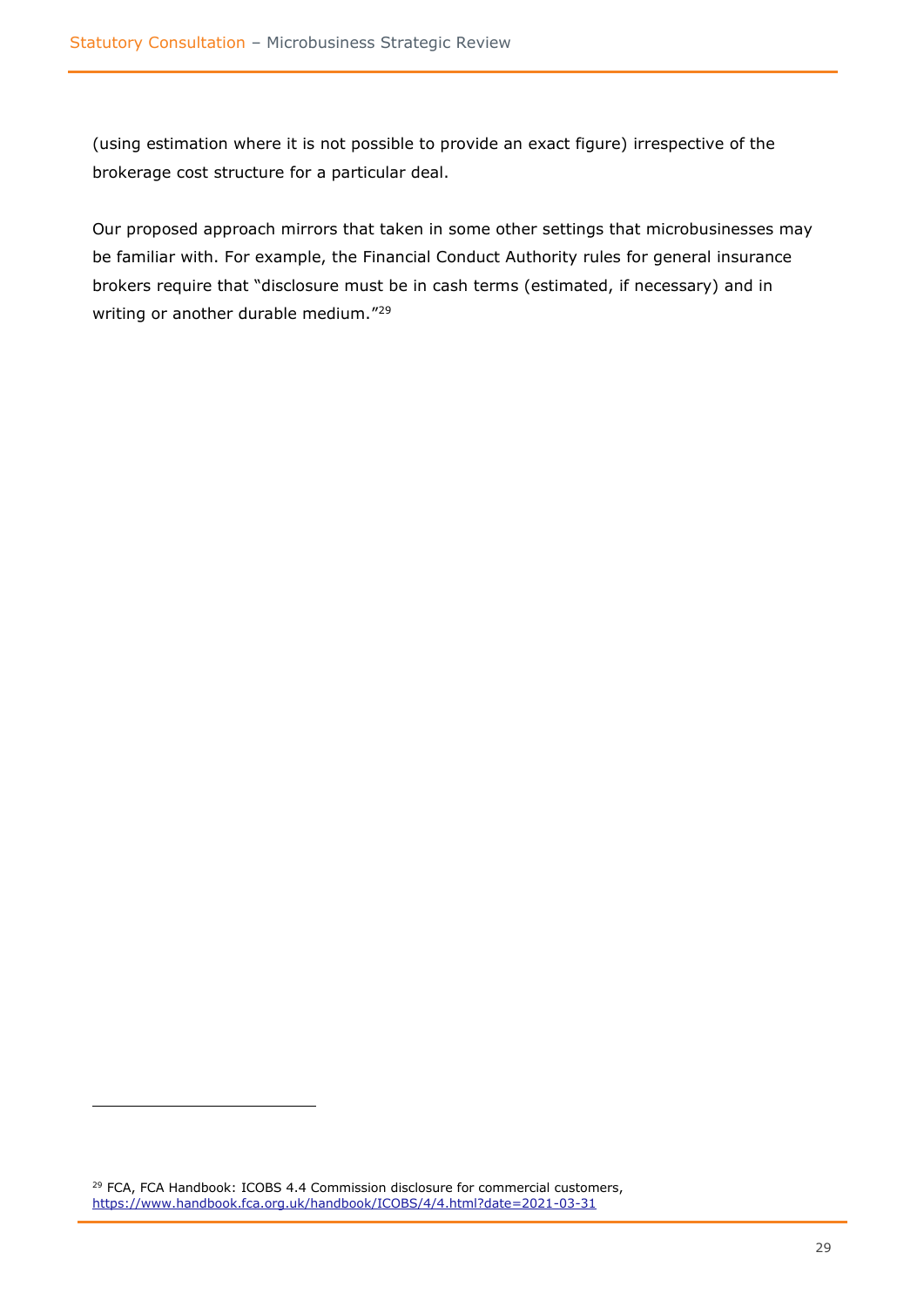### <span id="page-29-0"></span>**Contracting: Signing up to a new contract**

#### <span id="page-29-1"></span>**Section summary**

In this chapter we signpost readers to the outcomes we want to see at this stage of the customer journey, along with the consumer harms we identified and prioritised earlier in the review. We go on to recap our original policy proposals; set out stakeholder views and evidence in response to these plans; and our revised proposals.

#### <span id="page-29-2"></span>**The outcomes we want to see and the consumer harms impacting these outcomes**

In our Policy Consultation we set out the outcomes we want to see at this stage of the customer journey. We went on to describe the key consumer harms we had identified and how these harms were adversely affecting consumers' experience at this stage of their journey.<sup>30</sup>

#### <span id="page-29-3"></span>**Original policy proposals**

#### Broker conduct principle and Informed contract choices

In our Policy Consultation we proposed introducing a supply licence condition requiring suppliers to ensure that brokers they work with conduct themselves appropriately when interacting with microbusinesses. We proposed extending relevant parts of the existing 'Standards of Conduct' (SLC 0A) to achieve this<sup>31</sup>.

In addition, we proposed targeting poor sales and marketing practices directly by introducing specific requirements on suppliers and the brokers they work with. We proposed that suppliers and brokers they work with must:

• ensure that the structure, terms and conditions of contracts are clear and easily comprehensible

<sup>&</sup>lt;sup>30</sup> Microbusiness Strategic Review: Policy Consultation, Ofgem, [https://www.ofgem.gov.uk/publications-and](https://www.ofgem.gov.uk/publications-and-updates/microbusiness-strategic-review-policy-consultation)[updates/microbusiness-strategic-review-policy-consultation,](https://www.ofgem.gov.uk/publications-and-updates/microbusiness-strategic-review-policy-consultation) page 32 <sup>31</sup> Standard Conditions of Electricity Supply Licence, Ofgem, [https://www.ofgem.gov.uk/publications-and](https://www.ofgem.gov.uk/publications-and-updates/standard-conditions-electricity-supply-licence)[updates/standard-conditions-electricity-supply-licence](https://www.ofgem.gov.uk/publications-and-updates/standard-conditions-electricity-supply-licence)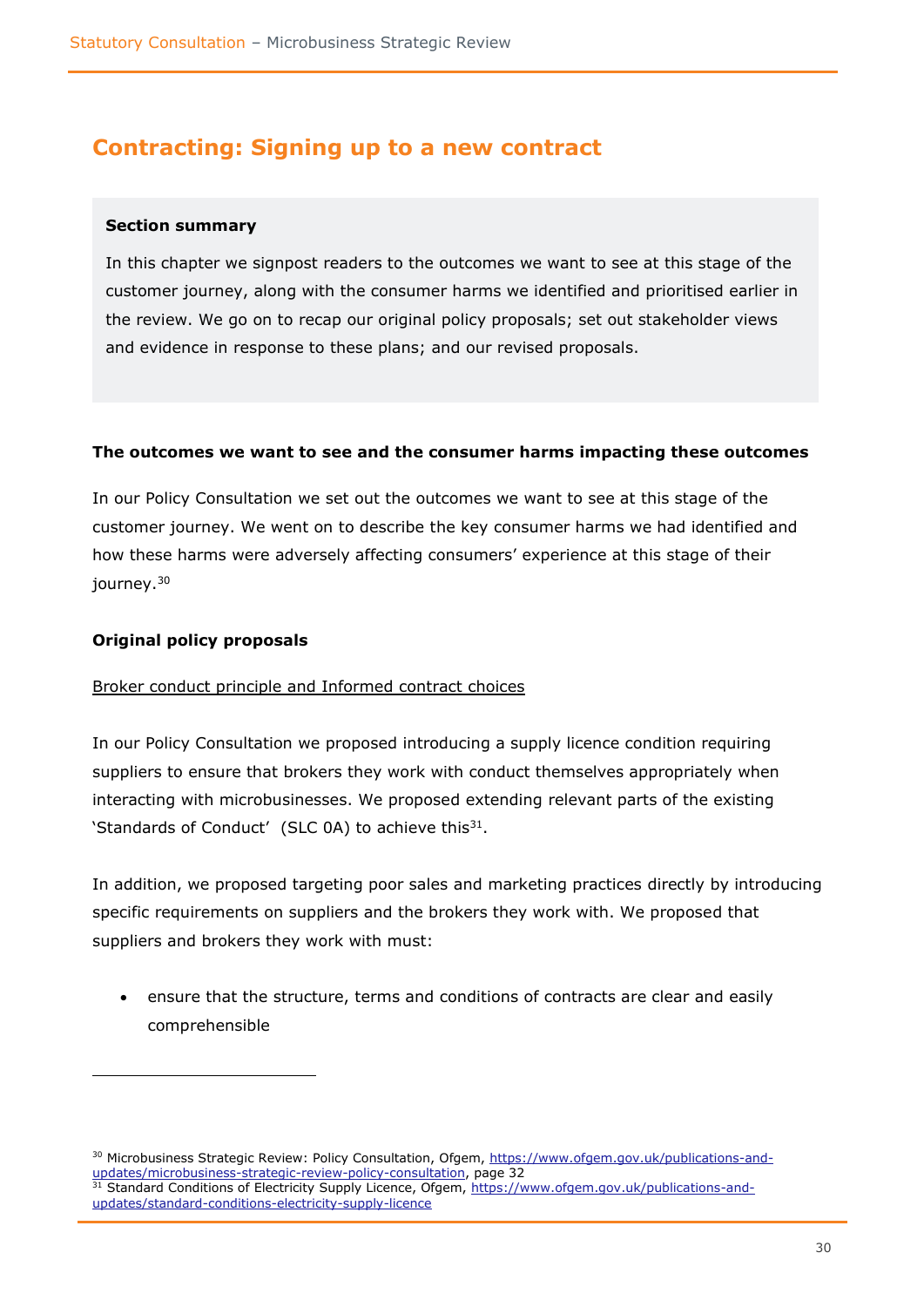- not mislead or otherwise use inappropriate tactics when selling or marketing
- only recommend contracts which are appropriate to a customer's characteristics and/or preferences
- maintain a record of information provided to microbusiness customers concerning a contract during Face-to-Face Marketing Activities or Telesales Activities for a period of 2 years

#### Cooling-off period

In our Policy Consultation we proposed introducing a cooling-off period for microbusiness contracts. This would provide microbusinesses with the right to cancel a new contract by giving notice to the new supplier up to 14 days after the date the contract was entered into and the customer had been provided with the Principal Terms in writing.<sup>32</sup> We proposed that the length of the cooling-off period should be 14 days on the basis that this would allow microbusinesses' sufficient time to evaluate the terms of the contract.

#### <span id="page-30-0"></span>**Stakeholder views and evidence**

#### Broker conduct principle & Informed contract choices

Stakeholder views regarding our proposals for a Broker conduct principle and informed contract choices are mixed. Most stakeholders are supportive of the overall intent behind the measures but at the same time highlight several significant concerns with the design of these proposals and advocate the direct regulation of brokers as their preferred alternative. Of the minority of stakeholders who support these proposals, several only do so on the proviso that these measures represent an interim step towards direct regulation and that they will have limited value.

### *Varying interpretations leading to a 'race to the bottom'*

A broad range of stakeholders have raised the potential for widely varying supplier and broker interpretations of the compliance requirements for the proposals leading to different standards being applied and ultimately a 'race to the bottom' where low standards become

 $32$  The Principal Terms contain the key terms of a contract. A full definition of what is included in the Principal Terms is available within the Electricity Supply Licences, [https://www.ofgem.gov.uk/licences-industry-codes-and](https://www.ofgem.gov.uk/licences-industry-codes-and-standards/licences/licence-conditions)[standards/licences/licence-conditions](https://www.ofgem.gov.uk/licences-industry-codes-and-standards/licences/licence-conditions)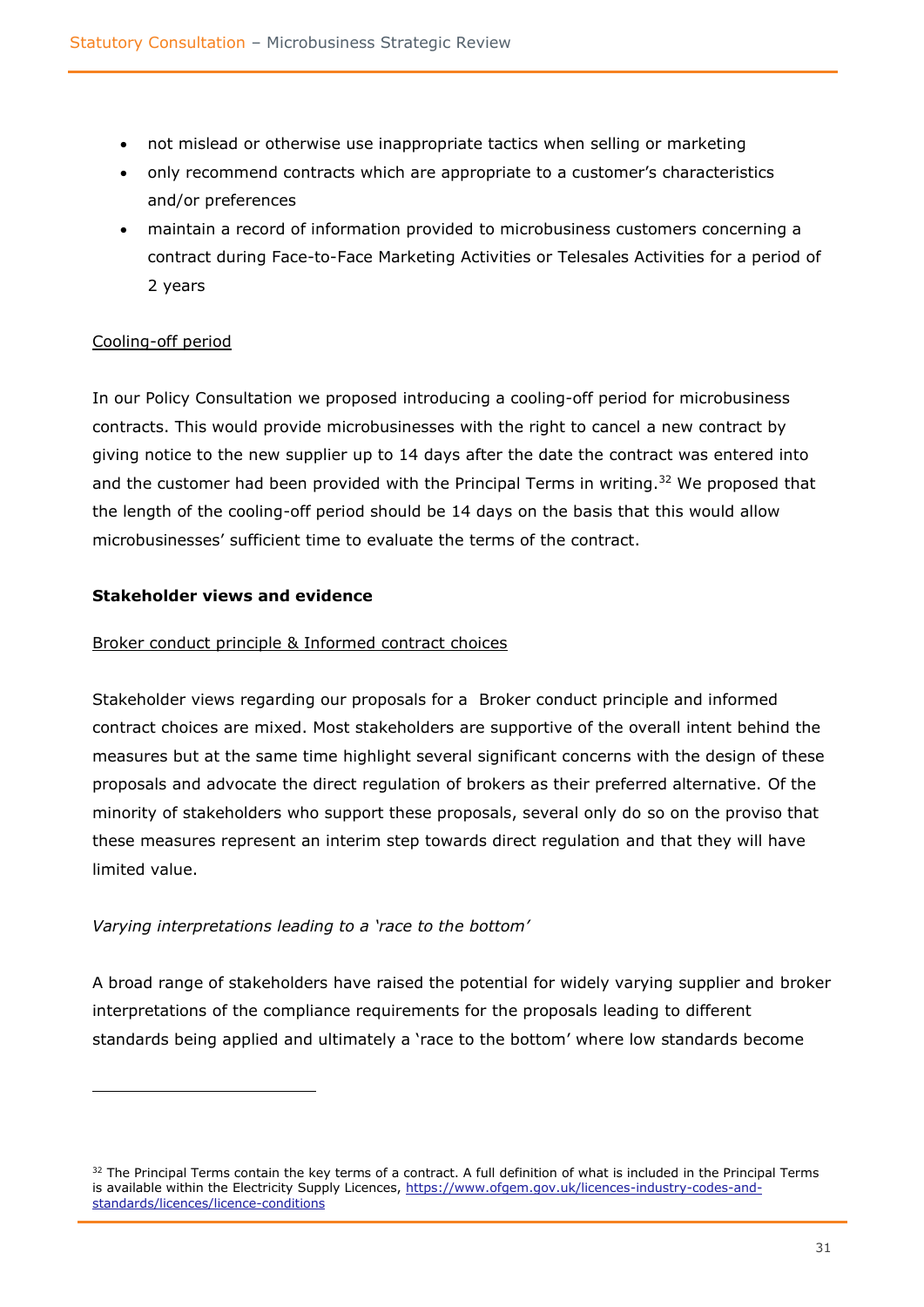widespread. For example, Citizens Advice have raised concerns that some suppliers may apply looser interpretations of the principles than others. They suggest this could create an environment where brokers who are prone to poor behaviour partner with suppliers with the loosest interpretations, resulting in poor outcomes for microbusiness customers.

#### *Difficulty meeting absolute obligations*

Several stakeholders have raised concern with the proposed supply licence requirement that:

"The licensee must, and must ensure that Brokers, achieve the Standards of Conduct in a manner consistent with the Customer Objective.".

E.on for example suggest this requirement would be unenforceable by either the supplier or Ofgem. They argue suppliers should not be penalised for brokers' actions which fall outside a supplier's direct control. Some stakeholders have suggested options for amending the obligations that would account for this. For example, Verastar have suggested changing the drafting to require suppliers to take 'all reasonable steps', making clear suppliers are not primarily responsible for broker conduct.

#### *Significant implementation costs*

For both proposals several suppliers anticipate high implementation and/or ongoing costs for suppliers and brokers. For example, Corona note suppliers would need to regularly audit all of their brokers to a high standard, noting that this would be a practice which some medium and small scale suppliers are unlikely to have any significant experience or expertise in. They argue this would create high costs and be a significant burden for suppliers. They also suggest brokers could face high administrative burdens and costs to meet the record keeping requirements of each individual supplier.

#### *Partial coverage*

Many stakeholders have raised the issue that these proposals would only offer a partial solution to the harms faced by microbusiness when engaging with the minority of brokers who adopt poor practices because the proposed approach only covers activities connected to supply contracts and not direct broker-consumer contracts.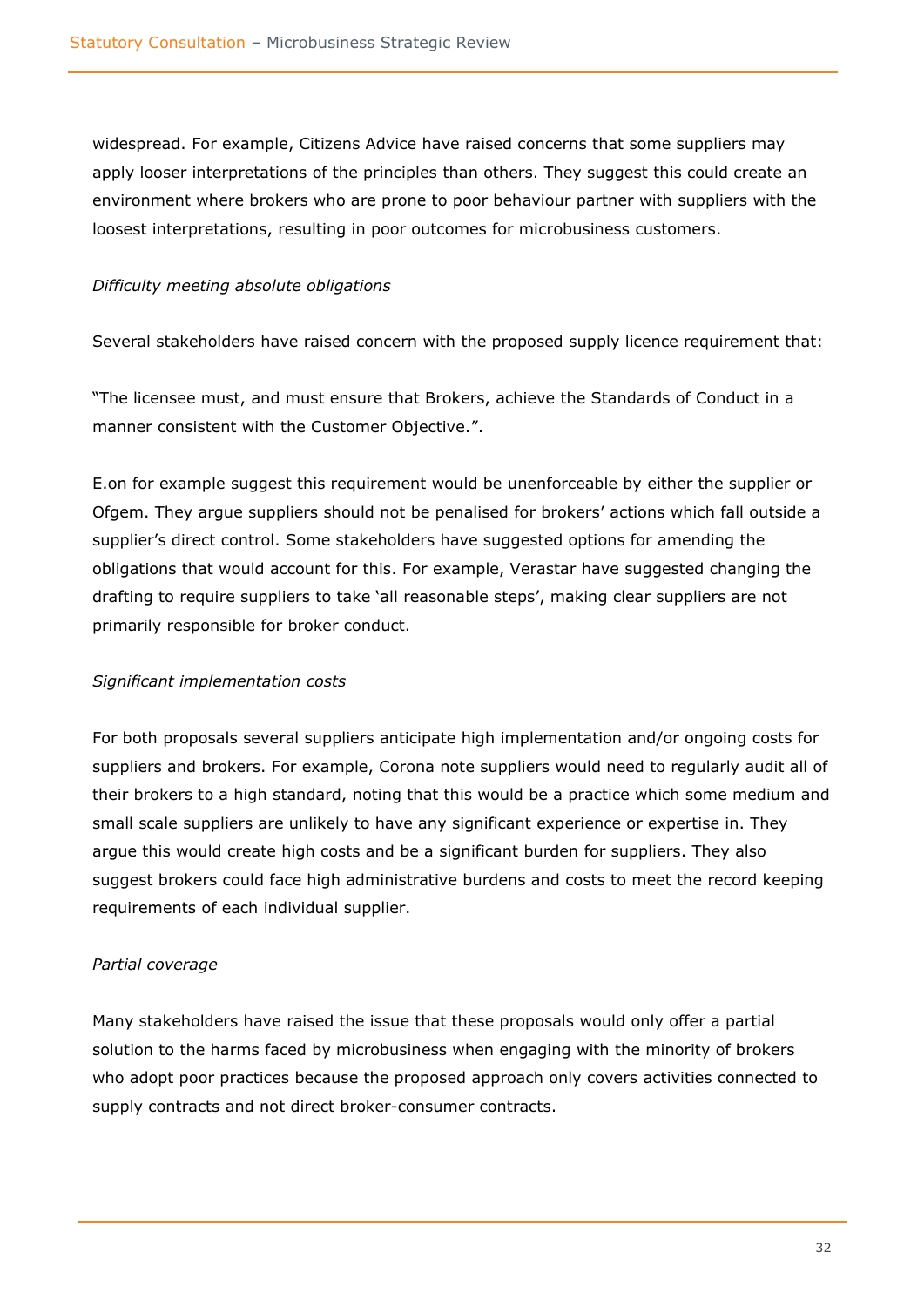#### Cooling-off period

Stakeholders hold mixed views regarding our proposal for a 14-day cooling-off period. Consumer groups are strongly supportive of the proposal, highlighting the benefits to consumers who enter into unfavourable contracts. Some have also suggested that a period of longer than 14 days would be appropriate. A minority of suppliers, including for example Bulb, are also supportive of the proposal, with Bulb stating that they already offer a coolingoff period to all their microbusiness customers. Conversely, the majority of suppliers oppose the proposal, believing that a range of different costs and unintended consequences would ultimately outweigh the benefits. Brokers and TPIs' views are mixed. Some, including for example Commercial Energy Solutions support the proposal while others, including for example Full Power Utilities either oppose the proposal or recommend that it should only apply where a contract is entered into verbally.

#### *Overlap with the Switching Programme*

Most suppliers have raised significant concerns with implementing a microbusiness cooling-off period concurrently with the systems and process changes they are making to implement faster switching. Many have highlighted that a microbusiness cooling-off period has not been included into the current central systems design and that further changes to this have not been factored into the revised Switching Programme delivery timetable. They have cited concerns about their practical ability to deliver changes concurrently, significant cost implications, and impacts on the delivery timeline for the Switching Programme. For example, the Industrial and Commercial Shippers and Suppliers (ICoSS) trade body have noted that in their view it would not be possible to deliver both the system changes for the Switching Programme and the systems changes needed for a microbusiness cooling-off period.

#### *Additional risk premiums*

Many stakeholders have noted that suppliers would need to account for a cooling-off period in their hedging and pricing strategies. They have pointed to suppliers including a premium in contract prices to offset the risk of a consumer cooling-off and the supplier having to resell purchased energy back to the market at a lower price in a scenario where wholesale prices had fallen in the period between the customer agreeing contact terms and cooling-off from the contract. For example, SSE raise concerns that falling market prices may drive consumers to cool-off so that they can take advantage of lower contract rates.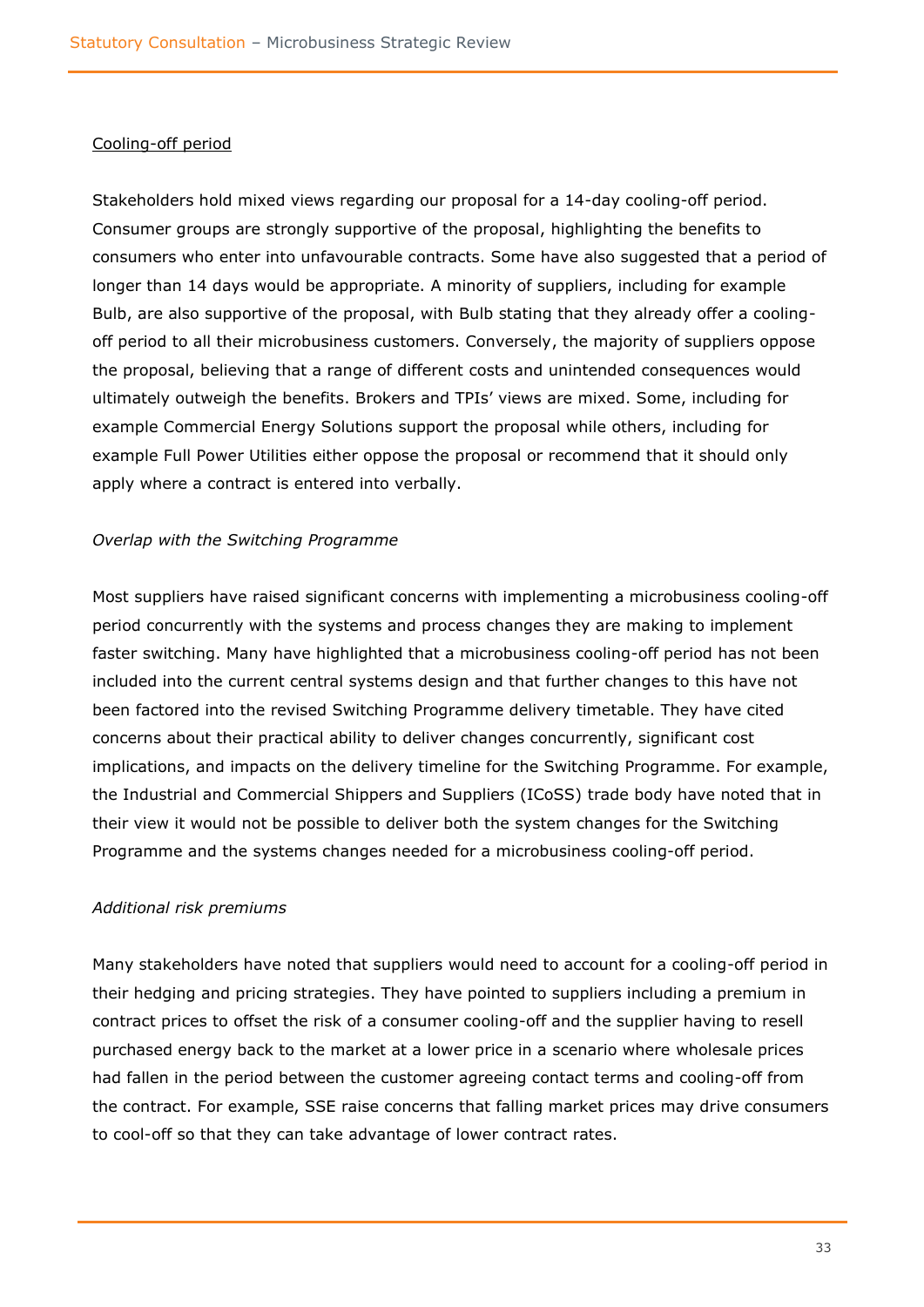#### *Unsolicited sales activity during the cooling-off period*

Many stakeholders have raised concerns that consumers in the cooling-off period could be targeted with unsolicited sales activity which would in some cases be unwelcome or inappropriate. In particular, stakeholders including for example the Utilities Intermediaries Association have suggested that a cooling-off period would present an opportunity for unscrupulous brokers to lure consumers away from competitive contracts entered into in good faith. Other stakeholders, including for example Black Sheep Utilities have raised their concern that a cooling-off period could end up driving down switching rates if it were used by a customer's current supplier as an opportunity to 'win-back' business where the customer had agreed a switch to a new supplier and entered into a contract with them in good faith.

#### <span id="page-33-0"></span>**Revised policy proposals**

#### Broker conduct principle & Informed contract choices

After considering stakeholder views and evidence, and wider developments concerning the regulation of TPIs, **we are not now pursuing our proposals for a Broker conduct principle and Informed contract choices supply licence obligations at this time.**

We acknowledge that there would be challenges associated with effectively implementing these measures. We also recognise that since publishing our Policy Consultation, there has been an important development in the regulatory landscape concerning TPI regulation so we are accounting for this in our revised proposals.

In their December 2020 Energy White Paper, BEIS outlined their plans to ensure the retail market regulatory framework adequately covers the wider market. BEIS committed to consult on regulating third parties such as energy brokers, and we understand BEIS will shortly publish a Call for Evidence on consumer harms emanating from the activities of TPIs currently operating in the market. We welcome BEIS' commitment to take forward work in this area and view it as a positive step. We are sharing our evidence base with BEIS to help inform the development of plans for TPI regulation. We look forward to BEIS' upcoming publication and will continue to monitor this market segment. In the meantime, we believe that the remainder of our reform package will significantly improve outcomes for microbusinesses in the short-term.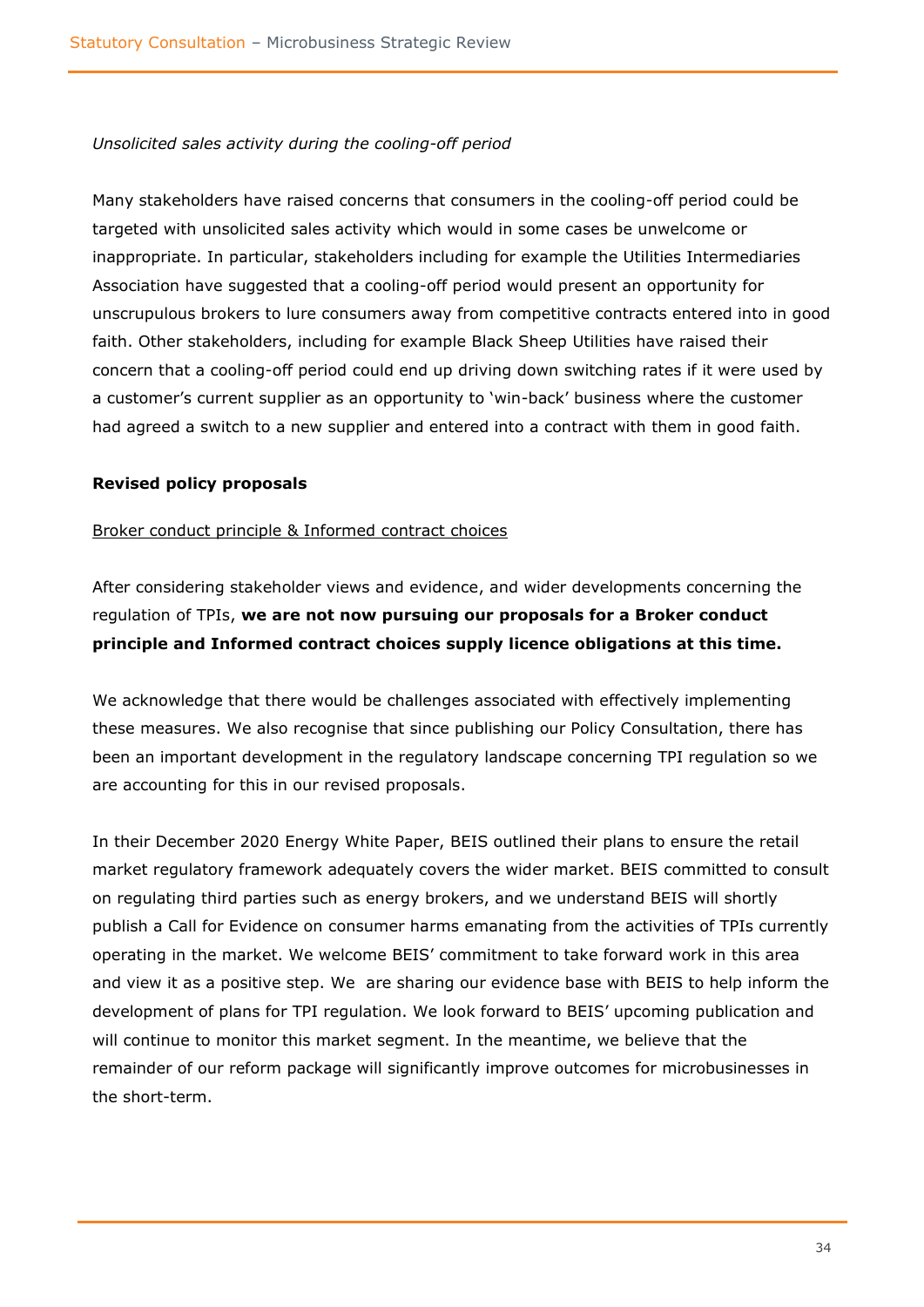#### Cooling-off period

After considering stakeholder views and evidence, **we are retaining our proposal for a cooling-off period**, while making some adjustments to minimise cost and unintended consequences while maximising consumer benefits.

We continue to believe that a cooling-off period will provide a valuable protection for microbusiness customers, especially those who have unwittingly signed up to a deal over the phone, or feel as though they have been misinformed or have been provided with incomplete information. A cooling-off period will provide these consumers with the time and space to reflect on the terms of their new deal before being bound by it.

At the same time, we acknowledge that implementing the proposal as originally designed would overlap with the systems and process changes needed to facilitate our Switching Programme reforms resulting in undesirable consequences. We have therefore adjusted our proposal to minimise the overlap with the Switching Programme while maximising consumer benefits.

#### *Provision of written Principal Terms*

As detailed in the previous chapter, we now propose amending the existing supply licence obligations so that the written Principal Terms must be sent to the consumer no later than one working day after the contract has been entered into. We are also proposing amending the drafting of the definition of 'Principal Terms' in the supply licence so that they include information about cancellation rights. This will ensure that consumers are informed of their rights concerning cooling-off in all cases pre and post-contract entry.

#### *Overlap with the Switching Programme*

We have considered concerns raised by some suppliers that the implementation of a coolingoff period for microbusiness consumers may impact upon their ability to deliver the changes required to facilitate the Switching Programme and would generate significant cost that would ultimately be passed on to consumers. The implementation of faster and more reliable switching continues to be a priority for Ofgem and is expected to bring considerable benefits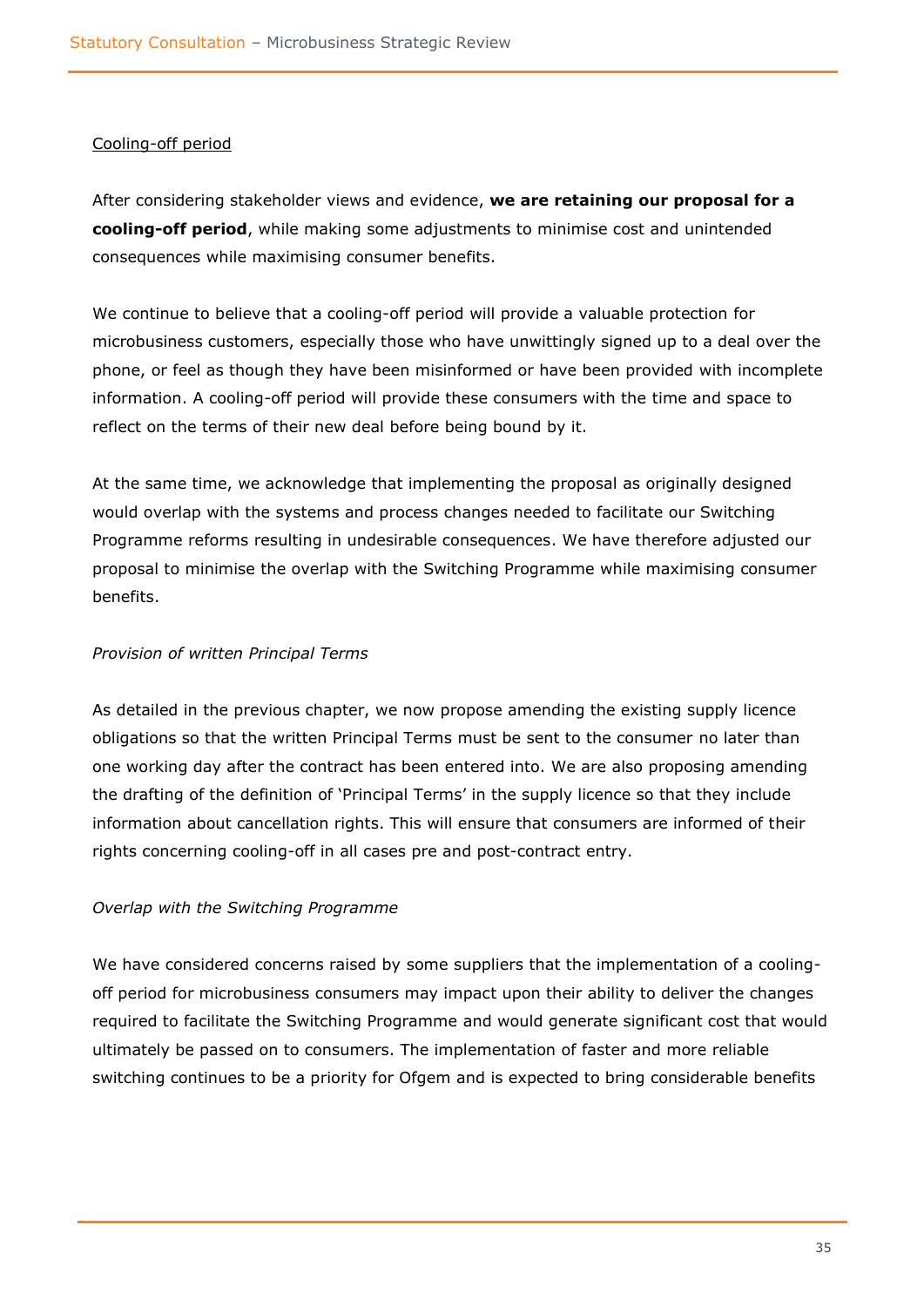to consumers.<sup>33</sup> We have therefore considered how to minimise the impact of our proposal on the work being undertaken to deliver the Switching Programme, while at the same time maximising the benefits consumers can gain from our proposal.

In response to stakeholder feedback, we propose limiting the applicability of the cooling-off period so that a customer can only exercise their right to cool-off up to the point when the switching process is initiated on central systems. This will significantly reduce the impact on non-domestic suppliers' systems and processes being put in place to facilitate the Switching Programme.

We consider that the limit for a customer to cool-off should be 28 days before the date on which supply is due to start under the terms of that contract as this is the earliest date a supplier will be able to submit a switch request for both electricity and gas under the new switching arrangements.<sup>34</sup>

The majority of microbusiness consumers enter into contracts well in advance of the expected supply start date and so would be entitled to cool-off under our revised proposal. Data we received from suppliers showed that in 2019 59% and 55% of negotiated gas and electricity microbusiness contracts respectively were entered into more than 28 days ahead of the date on which supply was due to start and so would have been eligible for a cooling-off period under our revised proposal. 35

Other sources suggest that contracting via TPIs is taking place well in advance too. For example, Love Energy Savings stated that on average their customers enter into a contract 4.5 months ahead of the intended start date. This further supports the principle that for many microbusinesses, a 14 day cooling-off period running up until 28 days before the supply start date will be accessible to them should they need to use it.

We acknowledge that the design of our revised proposal will result in a minority of consumers benefiting from a lesser degree of protection depending on the point at which they agree a

<sup>&</sup>lt;sup>33</sup> The overall monetised benefit to consumers is estimated to be between £185m and £1,077m. We continue to believe that the non-monetised benefits outweigh the monetised benefits.

<sup>&</sup>lt;sup>34</sup> The current maximum switch request period is 28 days for electricity and 30 days for gas, this will be harmonised to 28 days for both under the Central Switching Service as part of the Switching Programme.

<sup>&</sup>lt;sup>35</sup> We requested this information from suppliers that serve approximately 90% of the small business market segment. These suppliers are British Gas, Corona, CNG, EDF, Eon, Gazprom, Npower, Opus, Haven, Scottish Power, SSE, and Total Gas & Power.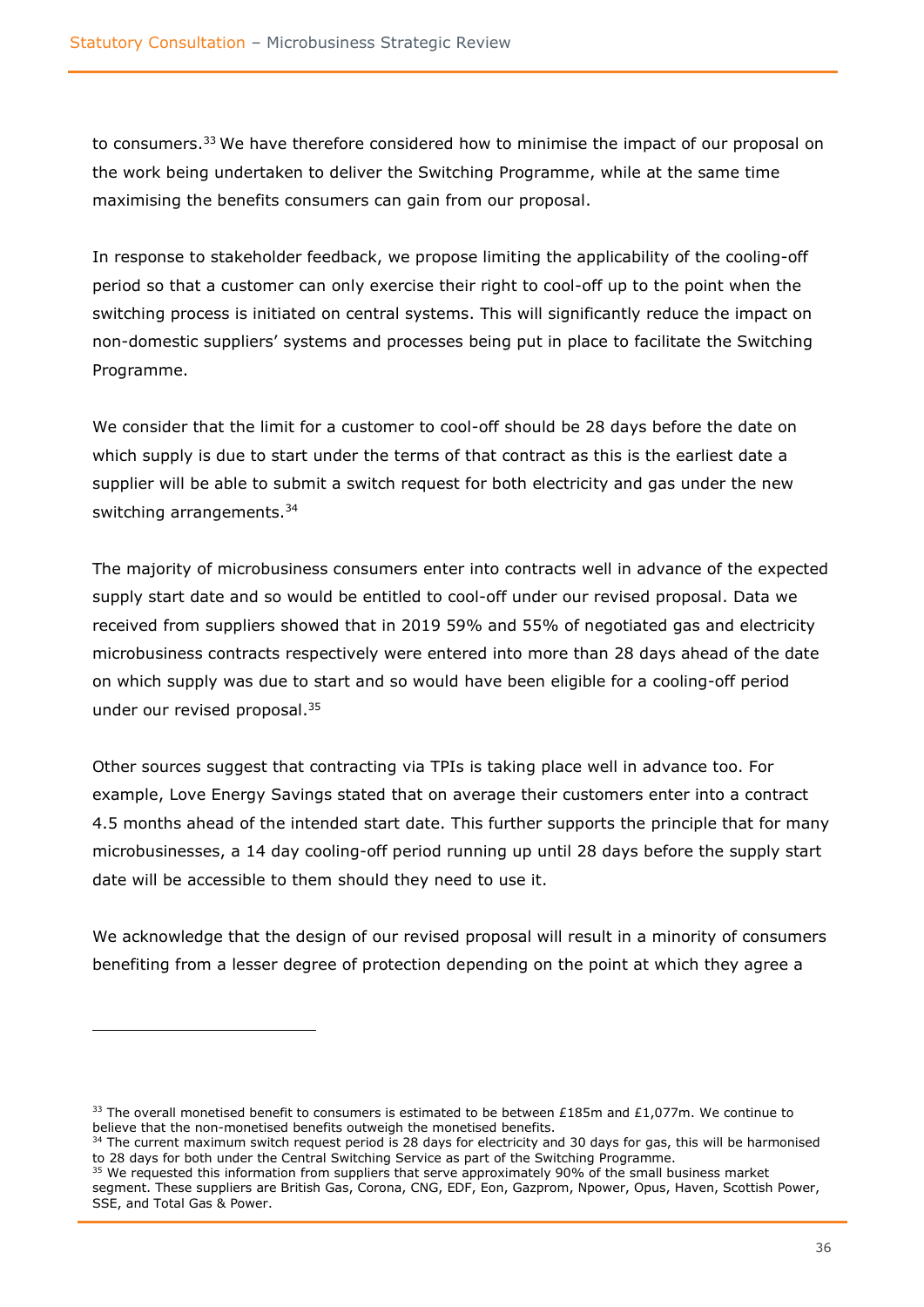new deal. Monitoring the usage and impact of a cooling-off period and contracting trends will enable us to establish whether a future expansion of coverage may be warranted.

#### *Additional risk premium*

While we acknowledge that a cooling-off period may impact suppliers' hedging and pricing strategies, our analysis suggests that the impact would not be significant and that suppliers should be able to efficiently manage their exposure. Wholesale prices on forward markets are not particularly volatile over a 14-day period - our analysis of season +1 and season +2 contracts suggests on average a movement of roughly 3% for electricity contracts and 4% for gas contracts.<sup>36</sup>

Given the small saving that variations of these magnitudes would represent to a consumer, we do not consider it likely that a significant number of consumers would cool-off purely to take advantage of a change in wholesale prices. Instead, we consider that only a small minority of consumers, mainly those that have inadvertently entered into inappropriate contracts, are likely to utilise their cooling-off rights. Further detail on our analysis can be found in our Impact Assessment published alongside this consultation.

#### *Unsolicited sales activity during the cooling-off period*

Under our revised proposal, the cooling-off period would only be applicable up until the first point when a switch can be registered on central systems. We believe this will mean that a consumer's decision to switch will be known only to themselves and their chosen supplier, along with their broker should they chose to use one. This should help minimise the volume of unsolicited third party sales activity that takes place during the cooling-off period.

#### *Extended implementation time*

We consider that this proposal may take longer to implement than some of the other measures that form part of our proposed package due to the system and process change requirements this specific proposal will generate for suppliers. We therefore propose that this measure should take effect from 1 January 2022.

 $36$  Season +1 and season +2 contracts are wholesale market contracts for delivery in subsequent winter or summer seasons. Our analysis covers contract prices during 2017-2020 sourced from ICIS Heren.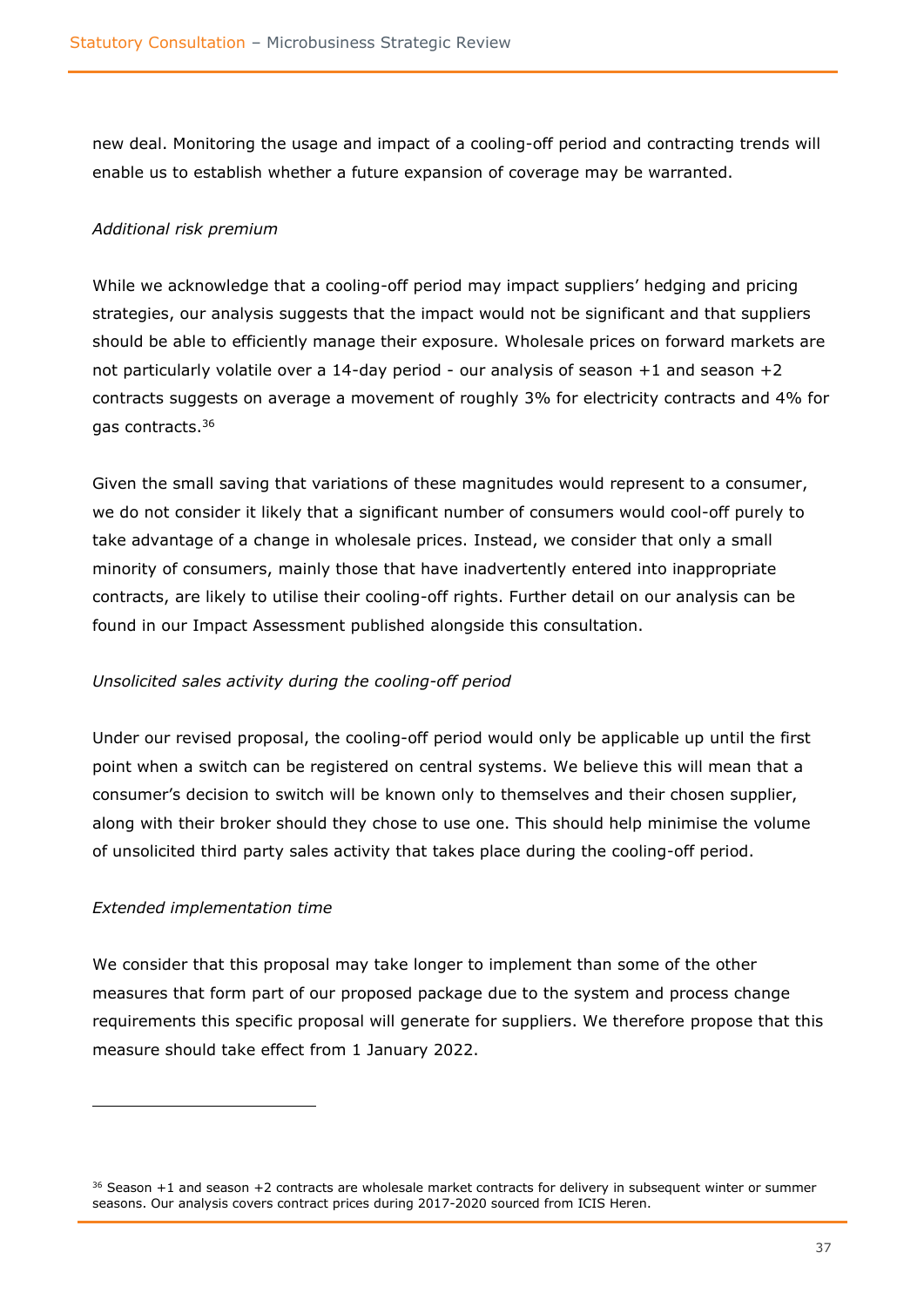#### **Question 1**

Do you agree that 1 January 2022 represents an achievable start date for implementing a 14 day cooling-off period for microbusiness consumers?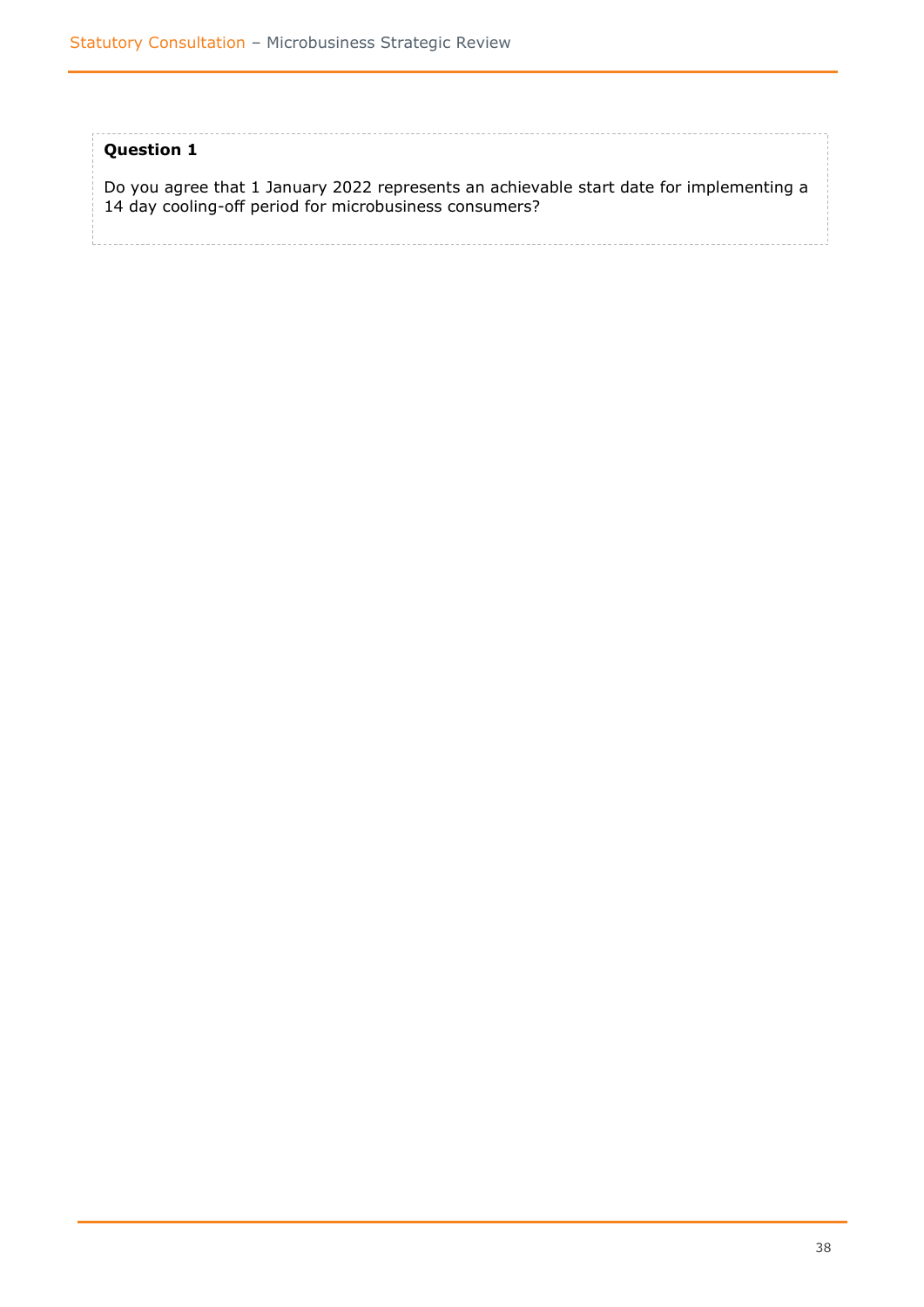### <span id="page-38-0"></span>**Dialogue: Two-way communication with service providers**

#### <span id="page-38-1"></span>**Section summary**

In this chapter we signpost readers to the outcomes we want to see at this stage of the customer journey, along with the consumer harms we identified and prioritised earlier in the review. We go on to recap our original policy proposals; set out stakeholder views and evidence in response to these plans; and our revised proposals.

#### <span id="page-38-2"></span>**The outcomes we want to see and the consumer harms impacting these outcomes**

In our Policy Consultation we set out the outcomes we want to see at this stage of the customer journey. We went on to describe the key consumer harms we had identified and how these harms were adversely affecting consumers' experience at this stage of their journey.<sup>37</sup>

#### <span id="page-38-3"></span>**Original policy proposals**

In our Policy Consultation we proposed introducing a supply licence condition requiring suppliers to only work with brokers signed up to a qualifying Alternative Dispute Resolution (ADR) scheme. This would allow microbusinesses to raise a complaint to the ADR provider if they cannot resolve a dispute with their broker directly. We proposed outlining high-level requirements for the scheme in the supply licence, with the scheme provider(s) setting out detailed scheme arrangements and requirements in their terms of reference.

#### <span id="page-38-4"></span>**Stakeholder views and evidence**

Most stakeholders are strongly supportive of our policy proposal, agreeing that the proposal would address a clear protection gap. Several stakeholders have noted that the effectiveness of the proposal would depend on the detail of how such a scheme would operate. BIRA, for example, acknowledge the effectiveness of similar ADR schemes in other sectors including the private rental sector, and consider that when implemented well can protect all parties.

<sup>&</sup>lt;sup>37</sup> Microbusiness Strategic Review: Policy Consultation, Ofgem, [https://www.ofgem.gov.uk/publications-and](https://www.ofgem.gov.uk/publications-and-updates/microbusiness-strategic-review-policy-consultation)[updates/microbusiness-strategic-review-policy-consultation,](https://www.ofgem.gov.uk/publications-and-updates/microbusiness-strategic-review-policy-consultation) page 40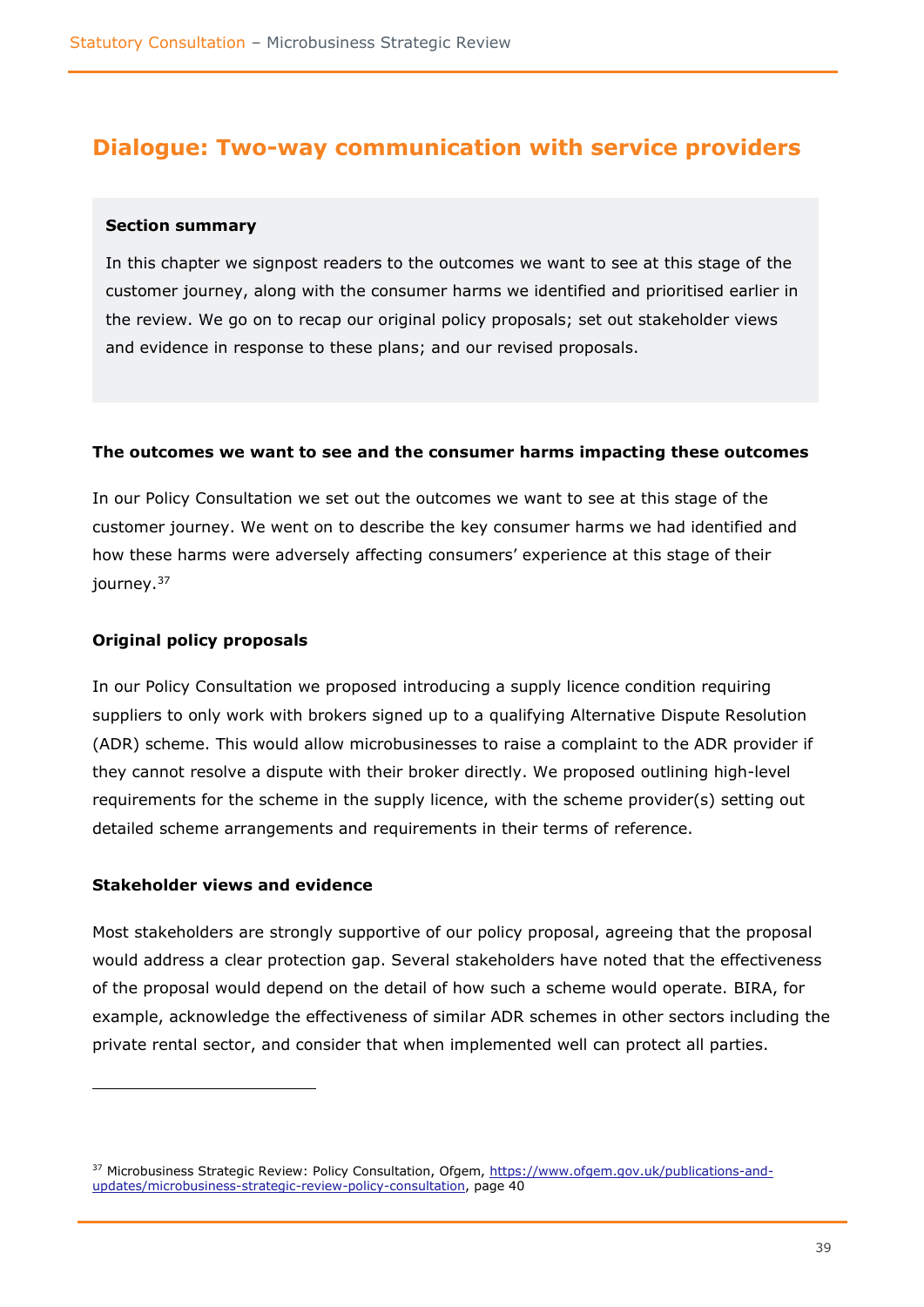#### *Multiple scheme providers*

Several stakeholders have raised concerns that the potential for multiple scheme providers could risk a drop in the quality of redress service provided to consumers and increase complexity, particularly given the requirement for suppliers to determine whether a scheme is appropriate. For example, Money Advice Trust has raised a concern that this could encourage the least committed firms to adopt the cheapest and least rigorous scheme available.

Some stakeholders have suggested that there should only be one scheme provider and that Ofgem should approve this provider. A number of these stakeholders have suggested that Ombudsman Services would be the most appropriate provider given their experience operating the existing energy supplier ADR scheme. For example, Citizens Advice have stated that having one scheme provider would reduce confusion and that Ombudsman Services taking on this role would bring valuable expertise and the ability to manage cases where there are issues concerning both the broker and the supplier.

A minority of suppliers believe that competition in the provision of ADR services could be positive. For example, Centrica have highlighted their use of an independent ADR provider for their Services customers, which involves an additional provisional stage between a case being raised and final determination, where potential remedies are discussed/negotiated between parties. For example, Gazprom have stated that a provider with specialist knowledge of the non-domestic sector would be beneficial.

#### *Supplier involvement in the scheme*

Several stakeholders have suggested that it may be difficult to determine whether a complaint should be raised against a supplier or broker and therefore which scheme the complaint would be progressed through. They advocate further consideration being given on how to prevent the same case progressing through both schemes simultaneously.

Most suppliers have questioned the extent of involvement they would have in the scheme. For example, Corona have suggested that supplier dispute resolution should not be in scope other than providing evidence where appropriate. Several suppliers have stated that the broker ADR scheme should be clearly separated from the existing supplier ADR scheme and have raised concerns about whether the new scheme would have powers to cancel supply contracts between a customer and their supplier. For example, E.on have stated that the 'at fault' party should be responsible for all of the supplier costs associated with implementing a remedy.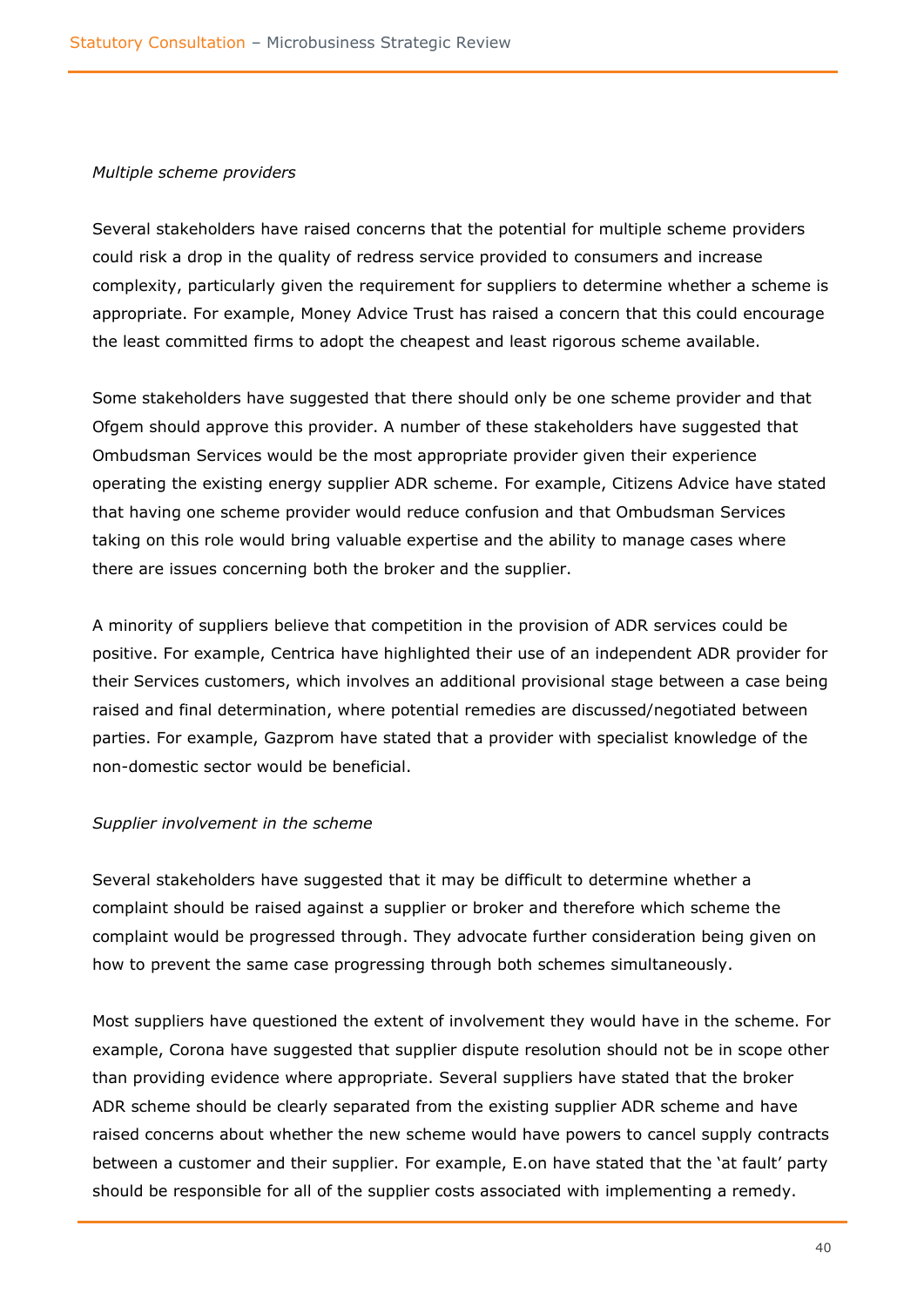#### *Information sharing*

Some suppliers have highlighted that information from a broker ADR scheme could benefit their monitoring of broker conduct. Other stakeholders have also noted the potential value of intelligence gathered by the scheme provider(s). For example, the Utilities Intermediaries Association has suggested that information gathered from the scheme could be used to inform future policy decisions and alert Ofgem to areas of harm.

#### *Funding*

A number of suppliers, including for example Drax, have stated that the scheme should be fully funded by participating brokers. Some brokers and TPIs have highlighted that the fees should be proportionate and not be a barrier to entry for brokers who do not engage in poor practice. For example, Love Energy Savings have stated that fees should be proportionate and manageable in relation to the fees earned from the disputed sale.

#### <span id="page-40-0"></span>**Revised policy proposals**

After considering stakeholder views and evidence, **we are retaining our proposal to introduce a supply licence condition requiring that suppliers only work with brokers signed up to a qualifying ADR scheme.** We propose making some amendments to the supply licence conditions to address stakeholder feedback**.**

#### *Requirement for further development by the scheme provider(s)*

We are conscious that the implementation of a broker ADR scheme would require further development by the scheme provider(s). It would also require a large volume of entities to be fully on-boarded onto the scheme before supply licence obligations took effect. For a scheme to be effective, particular consideration will need to be given to requirements for entry and exit. These would include checking appropriate complaints procedures are in place, obtaining written commitments to the scheme rules from participants, and establishing a robust and fair process for expulsion if these rules are not adhered to.

We therefore consider that this proposal may take longer to implement than some of the other measures that form part of our proposed package and so propose that this measure takes effect form 1 January 2022.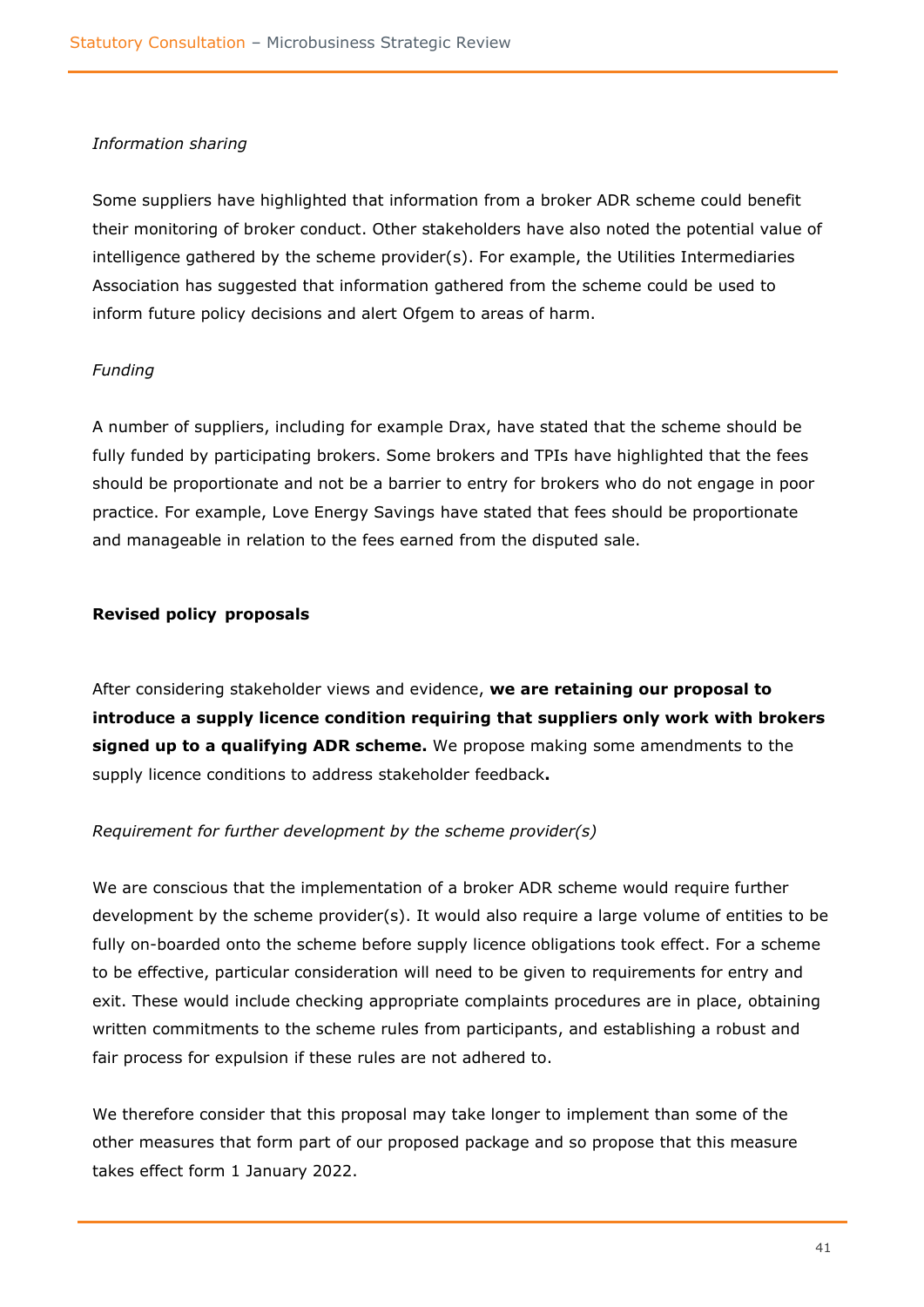We note that Ombudsman Services are continuing to develop a model for scheme design and operation. Following on from a workshop they held with some suppliers and TPIs in February, we understand they are continuing stakeholder engagement and planning further workshops to present and gain feedback on their updated plans in preparation for publishing a scheme design document. We are encouraged to see the continued development of a broker ADR scheme by Ombudsman Services and acknowledge many stakeholders' view that Ombudsman Services would be well placed to act as ADR provider.

#### *Multiple scheme providers*

We have considered stakeholders' concerns about the potential for multiple ADR scheme providers leading to less rigorous schemes and a drop in quality of service. To account for this, we propose introducing an obligation on suppliers to abide by any future guidance we may issue on what constitutes a Qualifying Dispute Settlement Scheme. This would allow us to provide direction to suppliers should it appear as though prospective providers may not be suitably placed to deliver a robust broker ADR scheme.

#### *Supplier involvement in cases*

We share stakeholders' views that dispute resolution processes should be simple for consumers to access. We acknowledge concerns that it may be difficult for consumers to determine whether a complaint should be raised against a supplier or broker. However before any complaint is raised to an ADR scheme, the complaint must first be brought to the supplier or broker directly. At this point we expect suppliers and brokers they work with to communicate with one another and the consumer to resolve the issue if at all possible, and identify which party any further complaint should be raised against.

We recognise there may be rare occasions where a consumer has a complaint about both a supplier and broker in relation to a single issue that they are unable to resolve. In this scenario, two separate cases could be brought before two different ADR schemes. However, we also believe that there is scope for the different ADR schemes to communicate and make this process more efficient. For example, it may be possible for a broker ADR scheme to produce recommendations in respect of a complaint against a supplier (or vice versa) which could allow for an expedited resolution. Suppliers should account for this as part of their evaluation of what constitutes an effective and efficient broker ADR scheme.

We acknowledge some suppliers concerns around a broker ADR scheme determining that a supply contract between a customer and the supplier should be terminated as the result of an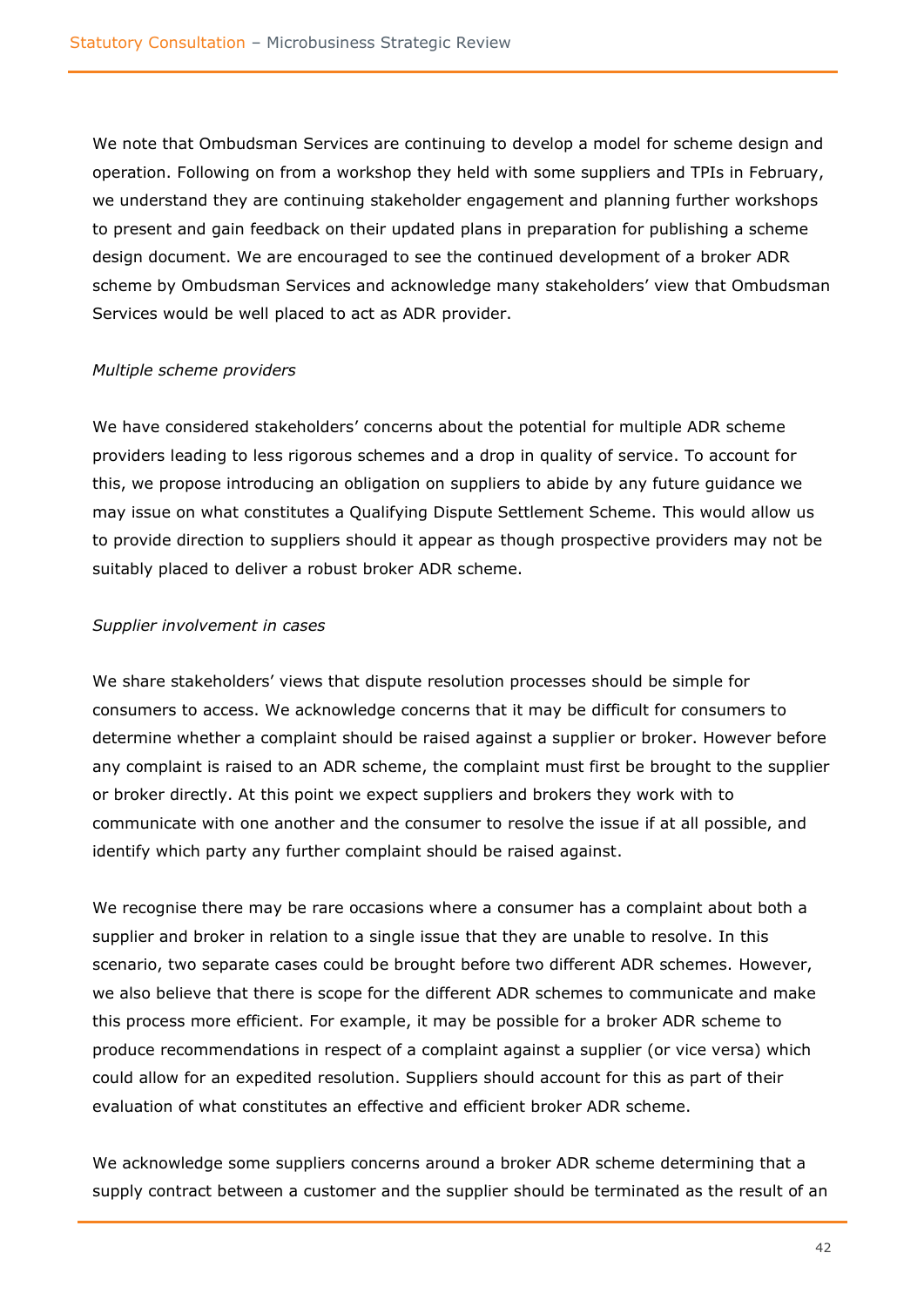upheld dispute. Responsibility for determining suitable remedies is something that that will lie with the scheme provider(s). Scheme design and remedies in individual cases should be guided by the principle of ensuring that consumers receive redress which is proportional to the nature of the issue and the effect it has had on them.

Through our Autumn 2020 workshops<sup>38</sup> and bi-lateral engagement with Ombudsman Services we have identified that suppliers may hold information which could be relevant to a consumer's complaint with a broker, such as details of the supply contract and brokerage costs. We believe that requiring suppliers to provide relevant information directly to the broker ADR scheme provider(s) would reduce the burden on microbusinesses to gather these data and speed up the dispute resolution process. We therefore propose placing an obligation on suppliers to provide information requested by a broker ADR scheme provider in relation to one of the supplier's previous or existing customers where the ADR scheme provider is dealing with a dispute involving that customer.

#### *Funding*

The structure of funding for any scheme will be a matter for the scheme provider(s) to determine. Nevertheless, for a broker ADR scheme to be effective and operate in consumers' best interests we consider it should be sufficiently funded so that complaints can be effectively and expeditiously investigated and resolved. Ombudsman Services have provided us with an illustrative funding model for such a scheme which is detailed in our accompanying Impact Assessment.

### **Question 2**

Do you agree that 1 January 2022 represents an achievable start date for fully implementing both the proposed supply licence obligation and the associated scheme needed to introduce independent dispute resolution for microbusinesses in dispute with a broker?

<sup>&</sup>lt;sup>38</sup> We held three online stakeholder events covering our policy proposals to help inform our policy thinking. PowerPoint slide packs presented at these events are available to download from the following page on our website: <https://www.ofgem.gov.uk/publications-and-updates/microbusiness-strategic-review-policy-consultation>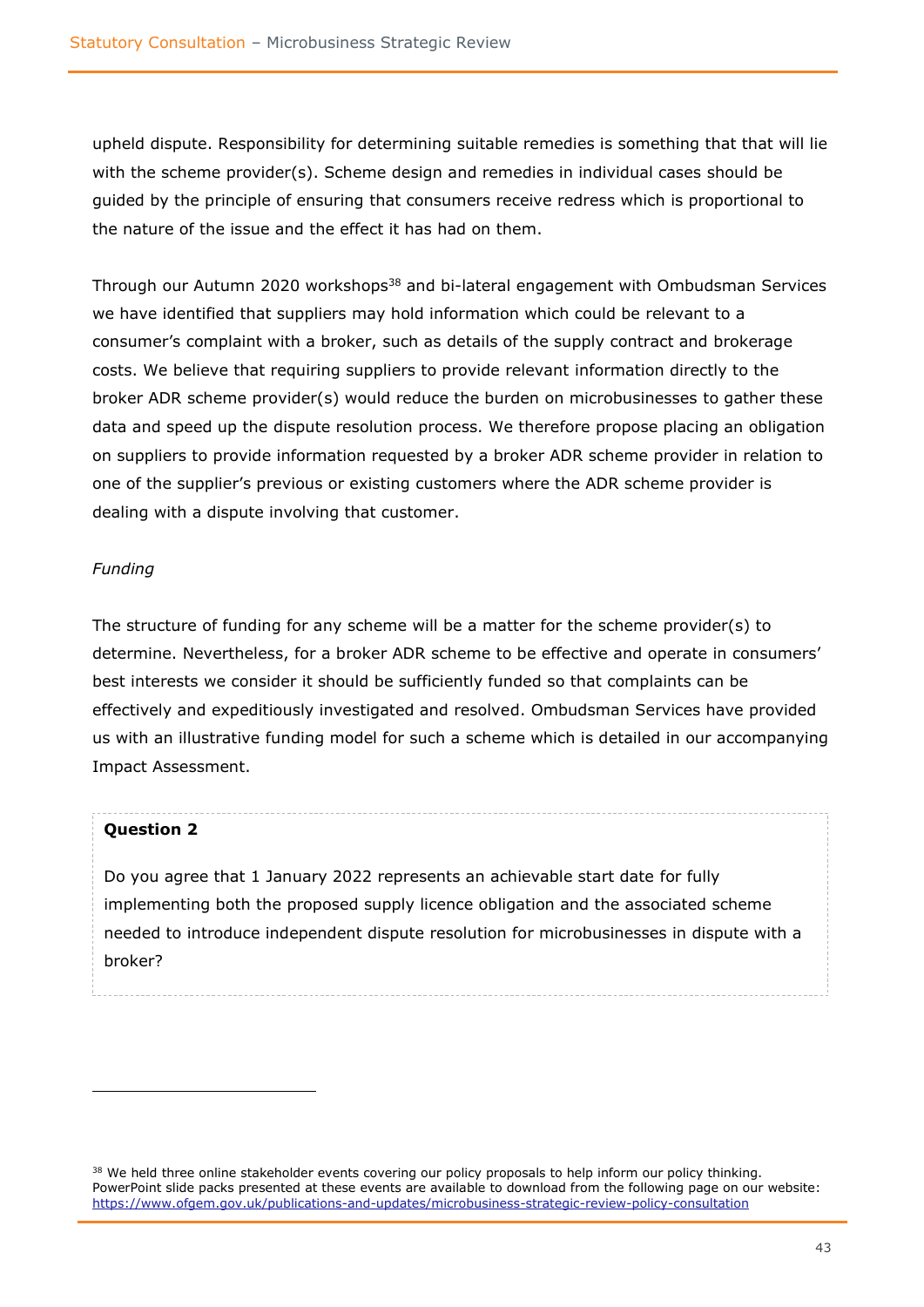### <span id="page-43-0"></span>**Exiting: Switching away from an old contract**

#### <span id="page-43-1"></span>**Section summary**

In this chapter we signpost readers to the outcomes we want to see at this stage of the customer journey, along with the consumer harms we identified and prioritised earlier in the review. We go on to recap our original policy proposals; set out stakeholder views and evidence in response to these plans; and our revised proposals.

#### <span id="page-43-2"></span>**The outcomes we want to see and the consumer harms impacting these outcomes**

In our Policy Consultation we set out the outcomes we want to see at this stage of the customer journey. We went on to describe the key consumer harms we had identified and how these harms were adversely affecting consumers' experience at this stage of their journey.<sup>39</sup>

#### <span id="page-43-3"></span>**Original policy proposals**

#### Termination notices

In our Policy Consultation, we proposed amending the supply licence to prohibit suppliers from requiring customers to submit a termination notice before terminating a contract. Notice of a proposed transfer from a gaining supplier would instead be sufficient for a switch to proceed. We stated our view that this change would speed up the switching process and help prevent microbusinesses who wish to negotiate a new contract from unnecessarily spending periods of time on costly Out-of-Contract rates. Suppliers would still be able to charge appropriate termination fees if a customer wishes to terminate a contract before any initial fixed-term period ends and customers would still need to provide notification if they want to prevent a contract from being extended into a Roll-Over Period.<sup>40</sup>

<sup>&</sup>lt;sup>39</sup> Microbusiness Strategic Review: Policy Consultation, Ofgem, [https://www.ofgem.gov.uk/publications-and](https://www.ofgem.gov.uk/publications-and-updates/microbusiness-strategic-review-policy-consultation)[updates/microbusiness-strategic-review-policy-consultation,](https://www.ofgem.gov.uk/publications-and-updates/microbusiness-strategic-review-policy-consultation) page 45  $^{40}$  The Roll-Over period is the period of time after the Initial Period for which a Micro Business Consumer Contract will continue.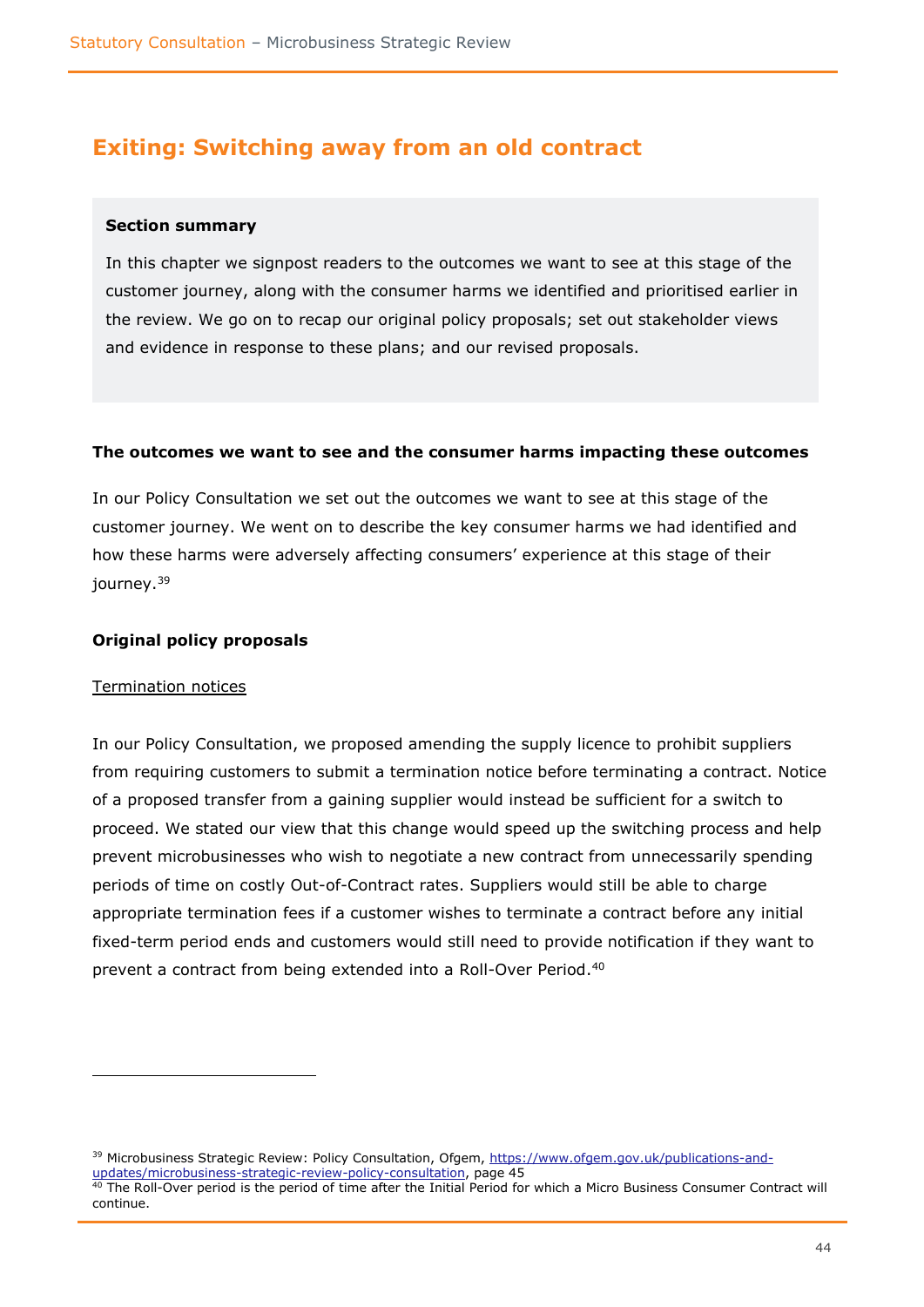We proposed that negotiated Evergreen Contracts should be exempt from this prohibition and suppliers should still be allowed to require up to 30 days' notice to be given.<sup>41</sup> This would continue to allow suppliers to provide non fixed-term contract options at a lower cost than Deemed or Out-of-Contract rates.

We proposed applying this requirement to both existing and future contracts to avoid complicating the requirements to terminate contracts. We noted how a misalignment in approach between existing and future contracts could persist for an extended period of time as many microbusiness contracts last for multiple years.

#### 30-day contract extensions

To limit the financial impact of being moved onto costly Out-of-Contract rates when a switch is blocked, we also proposed introducing a requirement for suppliers to continue to charge consumers on the basis of the rates in place prior to a blocked switch until the customer has either agreed a new contract with their existing supplier; agreed a new contract with another supplier (and supply has started); or 30 days have passed. We proposed this to prevent engaged customers from being disadvantaged by facing increased charges while an issue with their switch is resolved.

#### <span id="page-44-0"></span>**Stakeholder views and evidence**

#### Termination notices

The majority of stakeholders are supportive of our proposal to ban termination notices, agreeing that they represent a barrier to switching and an unnecessary administrative burden for microbusinesses.

Several suppliers, including for example Gazprom, have stated they have either already removed termination notice requirements or are in the process of doing so. Verastar have highlighted that written notice is not required for switching for other utilities such as water and telecoms.

 $41$  An Evergreen Contract is a Micro Business Consumer Contract which is for a period of an indefinite length and which does not contain a fixed-term period and is not an Out-of-contract Contract.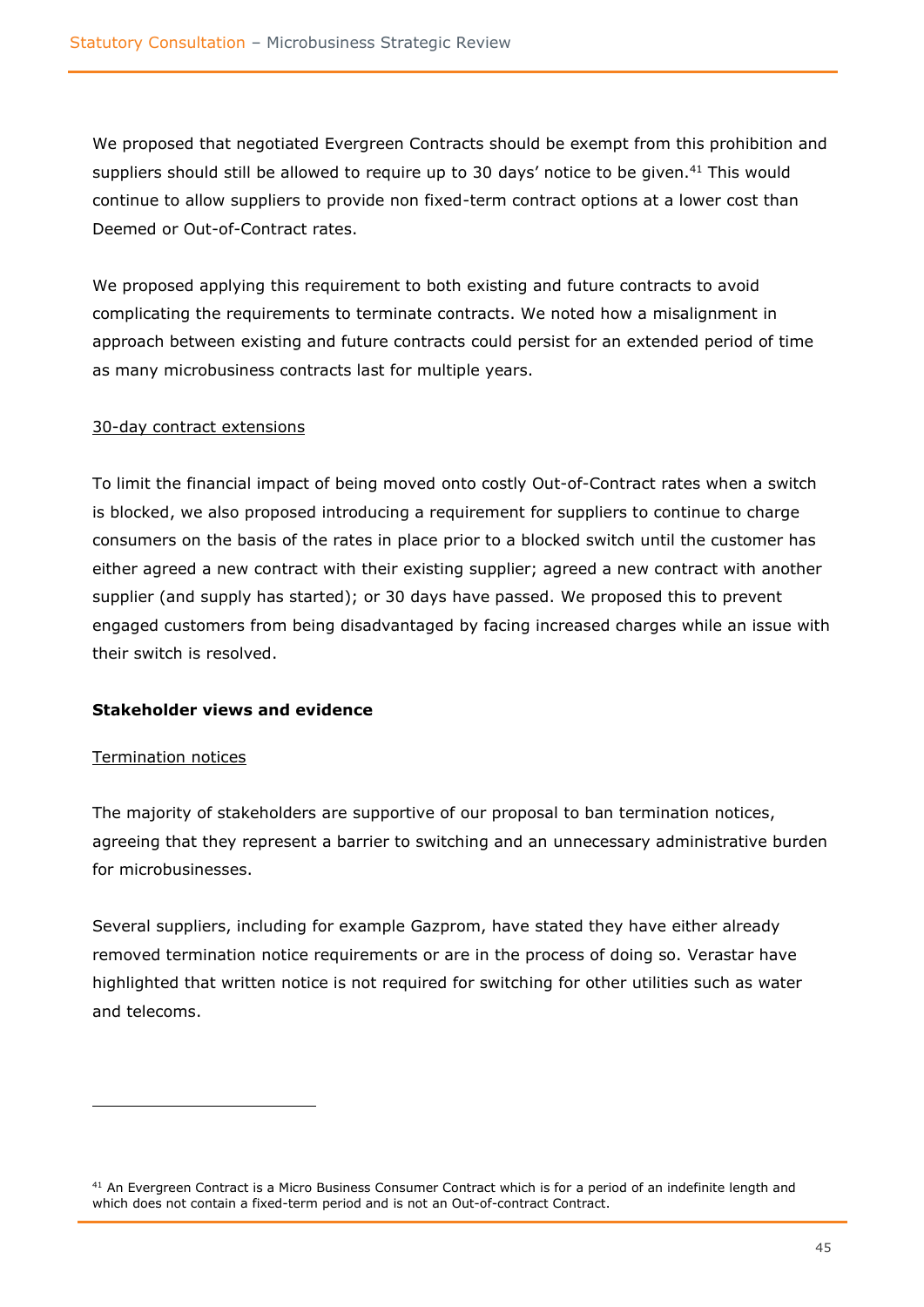#### *Supply licence drafting allowing customers to exit fixed-term contracts early*

Some stakeholders have raised concerns that the draft supply licence conditions may inadvertently require suppliers to allow customers to exit fixed-term contracts before their conclusion. These stakeholders have noted that suppliers would have to account for this risk through increased prices or exit fees.

#### *Application to existing as well as future contracts*

The majority of stakeholders who have provided a view on whether the prohibition of termination notices should apply to existing as well as future contracts agree that the proposal should apply to both. A few stakeholders including for example SSE note that applying the proposal to existing contracts would require changes to contract terms and related customer communications to be delivered, which would require an appropriate lead time to implement.

#### *Requiring notice triggering engagement with existing supplier*

Of the small minority of suppliers who disagree with the proposal, most have stated that they believe the requirement to give termination notice creates a valuable point of engagement with the customer. These suppliers highlight the opportunity this brings to win-back customers with competitive offers, remind them of any termination fees that may apply and prevent erroneous transfers.

#### 30-day contract extensions

Stakeholders hold mixed views on our proposal for a requirement that suppliers continue to charge consumers on the basis of rates in place prior to a blocked switch until the customer has agreed a new contract or 30 days has passed.

The majority of consumer groups and TPIs are supportive of the proposal, with some suggesting that the period of time should be longer than 30 days. Money Advice Trust for example have suggested that there should be no limit and that the extension should last until the switch is finalised. Some stakeholders, including the Utilities Intermediaries Association, have highlighted that the proposal would incentivise suppliers to make their objections process more efficient and faster.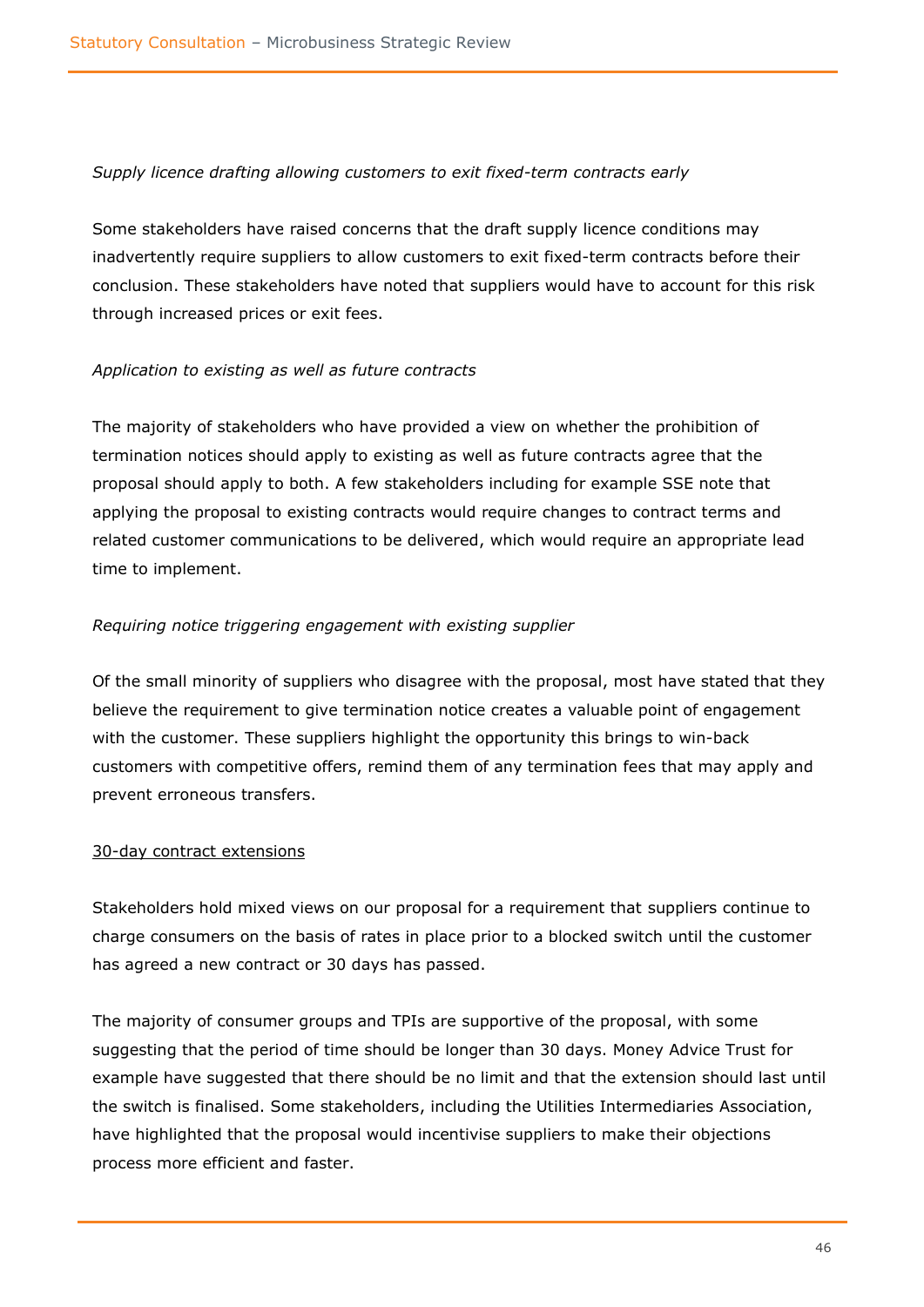The majority of suppliers do not support the proposal. Many have raised concerns that the proposal does not address the root cause of the issue and that the implementation costs would outweigh the benefits.

#### *Increased risk premiums*

Many stakeholders have noted that suppliers would need to account for contract extensions in their hedging and pricing strategies. Many suppliers have commented that this impact could be significant as wholesale prices and non-commodity costs may have changed substantially since the point when the contract price was initially agreed. For example, Corona noted that they have seen 100% commodity price movements in recent years that would need to be accounted for. These suppliers have highlighted the significant difficulty in forecasting these variations over the length of a contract term which can be multiple years in length.

Several stakeholders, including for example Engie have also raised concerns that the potential for substantial variations between the existing contract prices and those available years later could incentivise consumers to attempt to cause supplier objections so that the original contract is extended.

#### *Application where the supplier is not at fault*

While several suppliers support the principle of ensuring a customer is not financially impacted where a supplier is at fault for a delayed switch, many have raised concerns that the proposal would apply when the supplier has objected to a switch for a valid reason such as where the customer is in debt. Some suppliers have highlighted that the majority of objections are for valid reasons rather than a supplier error and so the proposal may not effectively target the root cause of delays.

#### <span id="page-46-0"></span>**Revised policy proposals**

#### Termination notices

After considering stakeholder views and evidence, **we are retaining our proposal to prohibit termination notices for the majority of contracts while amending the draft supply licence conditions to clarify that suppliers can still object to switches for other valid contractual reasons**. We are also proposing to make some consequential changes to licence condition 7A as well as removing redundant transitional provisions in this part of the supply licence.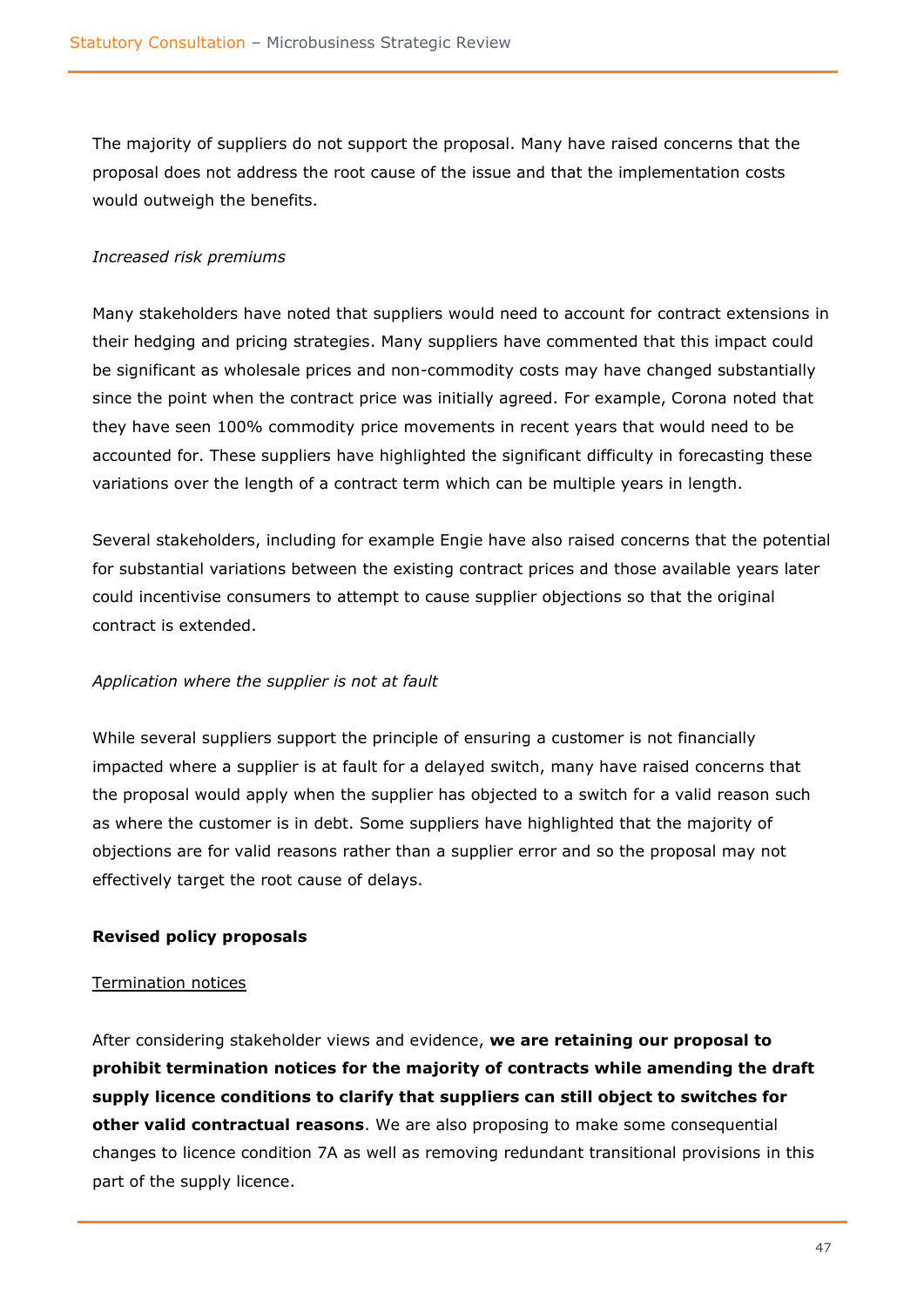#### *Supply licence drafting allowing customers to exit fixed-term contracts early*

It is not our intention to require that suppliers allow microbusinesses to exit fixed-term contracts before their conclusion (where the contract does not allow for early exit). We have therefore amended our draft supply licence conditions to reflect this.

### *Application to existing as well as future contracts*

We have considered the concerns of some stakeholders around applying our proposal to existing, as well as future contracts. Our view remains that an application to both existing and future contracts would best avoid further complicating the requirements to terminate contracts. If the proposal is only applied to future contracts then there is a risk that some consumers may falsely believe they are not subject to a notice period and thus have switches blocked unnecessarily where they do not provide a termination notice.

#### *Requiring notice triggering engagement with existing supplier*

While we acknowledge some suppliers' views that the engagement created by requiring a termination notice may have a value, we do not consider this sufficient to merit maintaining the status quo. Our proposal does not prevent suppliers from continuing to carry out proactive retention and other communications activity at any time, including where their customer is approaching the end of their contract.

#### 30-day contract extensions

After considering stakeholder views and evidence, **we are not now pursuing our proposal for 30-day contract extensions**.

We recognise that the benefits of this proposal would always be limited given that the time consumers spend on increased rates while issues with a blocked switch are resolved is also limited, with our proposed 30-day cut-off point reflecting this.

We have balanced this against the significant uncertainty in forecasting the cost to supply at the end of a contract and thus the potentially significantly higher risk premium that suppliers would likely pass on to consumers. We also recognise that requiring suppliers to apply the extension in certain cases such as where consumers are in debt or may have provided incorrect information appears inappropriate.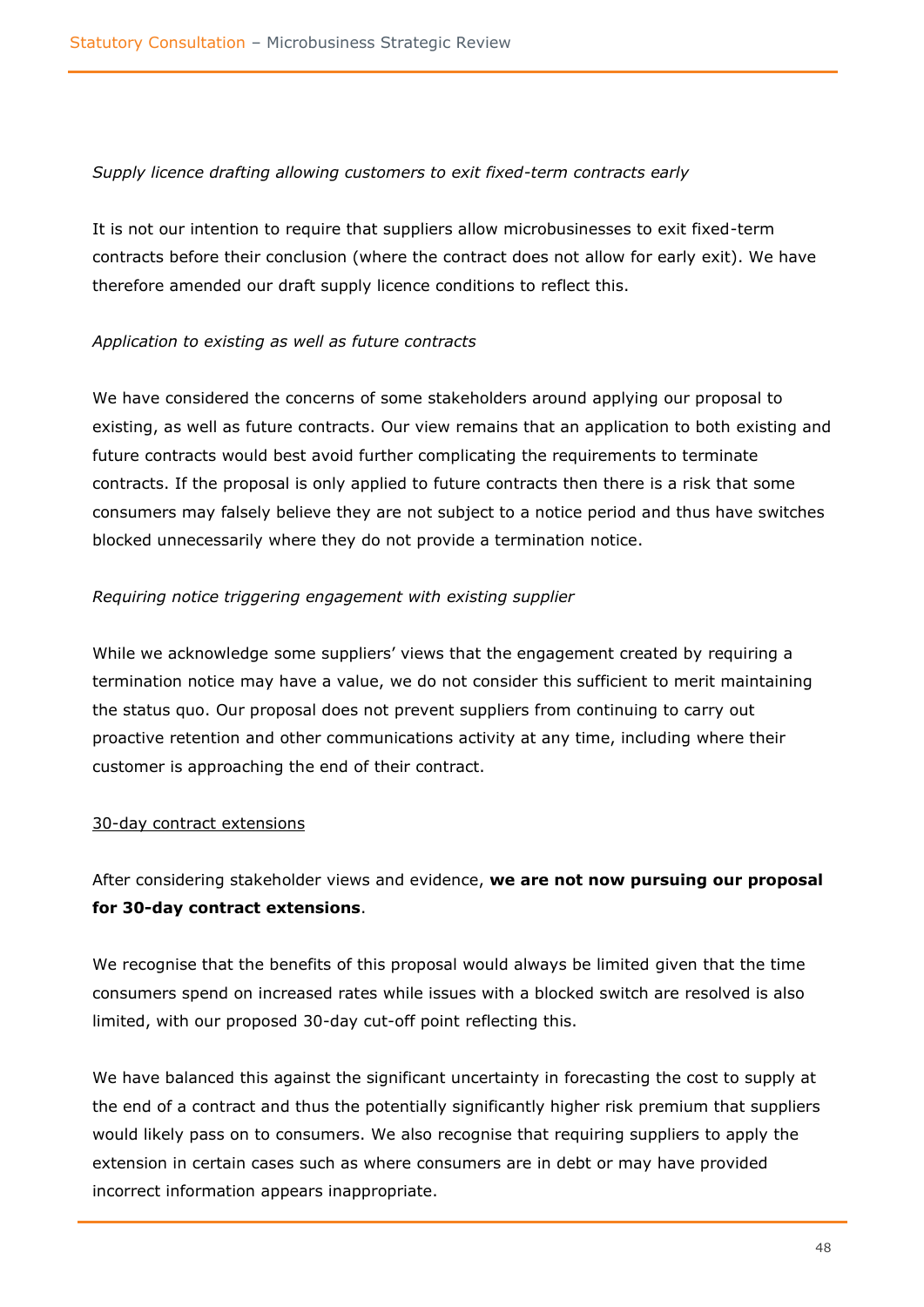Our proposal to prohibit termination notices should reduce the number of switches blocked unnecessarily. The planned reforms to the switching process as part of our Switching Programme should reduce the number of switches delayed due to process issues and will speed up the switching process.<sup>42</sup>

We are also conscious of work being undertaken by the Erroneous Transfer Performance Assurance Board to address poor supplier performance regarding erroneous transfers and Change of Supplier events with an aim of reducing the number of erroneous transfers and minimising the time taken by suppliers to resolve any that do occur.<sup>43</sup> We are encouraged by the progress being made to transition this work to the REC Performance Assurance Framework, which has a key objective to ensure that consumers have a positive experience when engaging in the retail energy market.

We also recognise that, alongside the existing supplier ADR scheme, our proposal for a broker ADR scheme would provide consumers with access to appropriate redress where a switch is blocked unfairly.

 $42$  The Switching Programme reforms include improvements to industry address data quality would reduce the instances of something going wrong for consumers who have chosen to switch.

<sup>&</sup>lt;sup>43</sup> The Erroneous Transfer Performance Assurance Board was established in 2019 under the joint auspices of the SPAA and the MRA to assist suppliers in the discharge of their obligations under licence.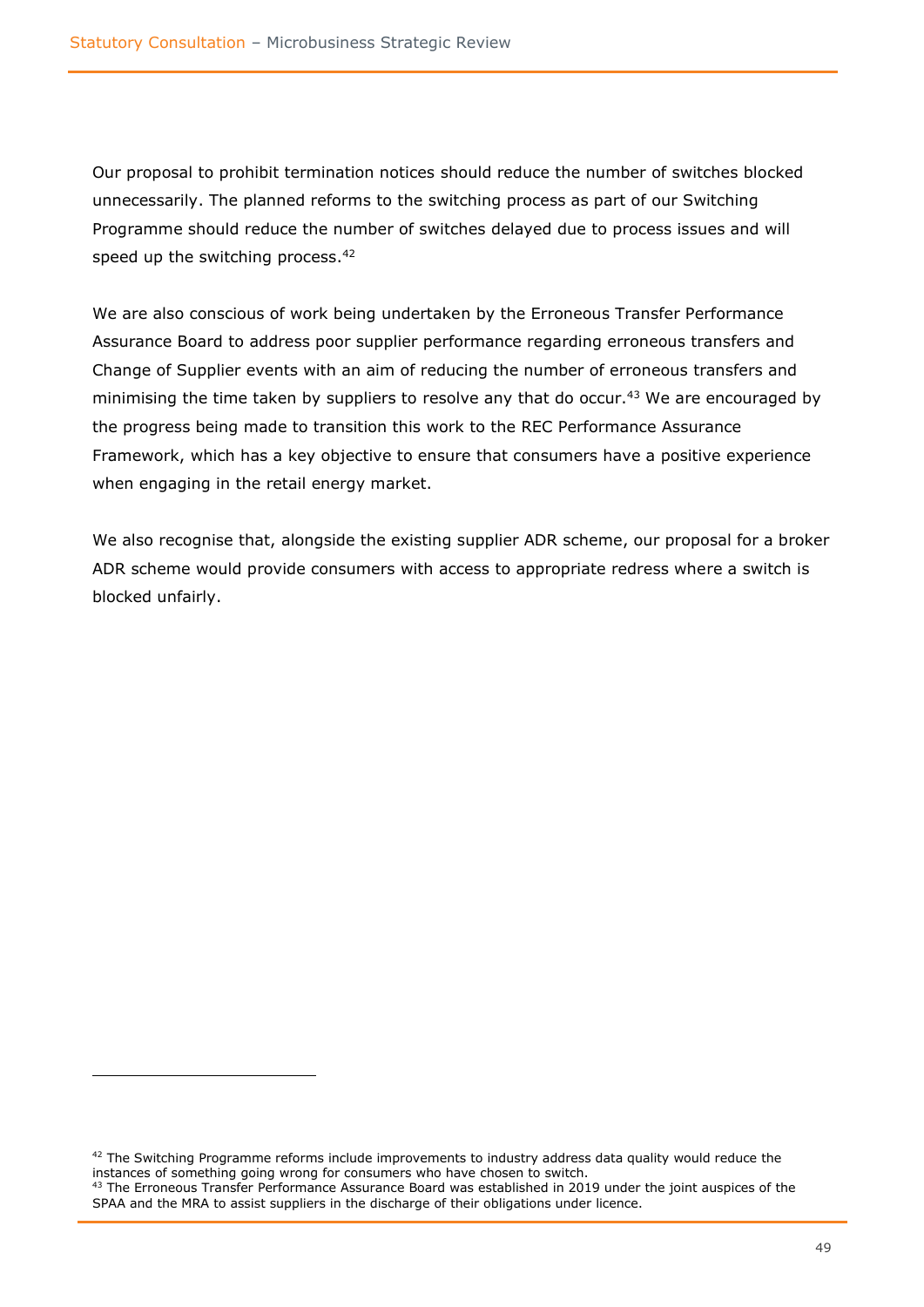# <span id="page-49-0"></span>**Appendices**

### **Index**

| <b>Appendix</b> | Name of appendix                        | Page no. |
|-----------------|-----------------------------------------|----------|
|                 | Working draft supply licence conditions | 51       |
|                 | <b>Consultation Questions</b>           | 66       |
|                 | Privacy notice                          | 67       |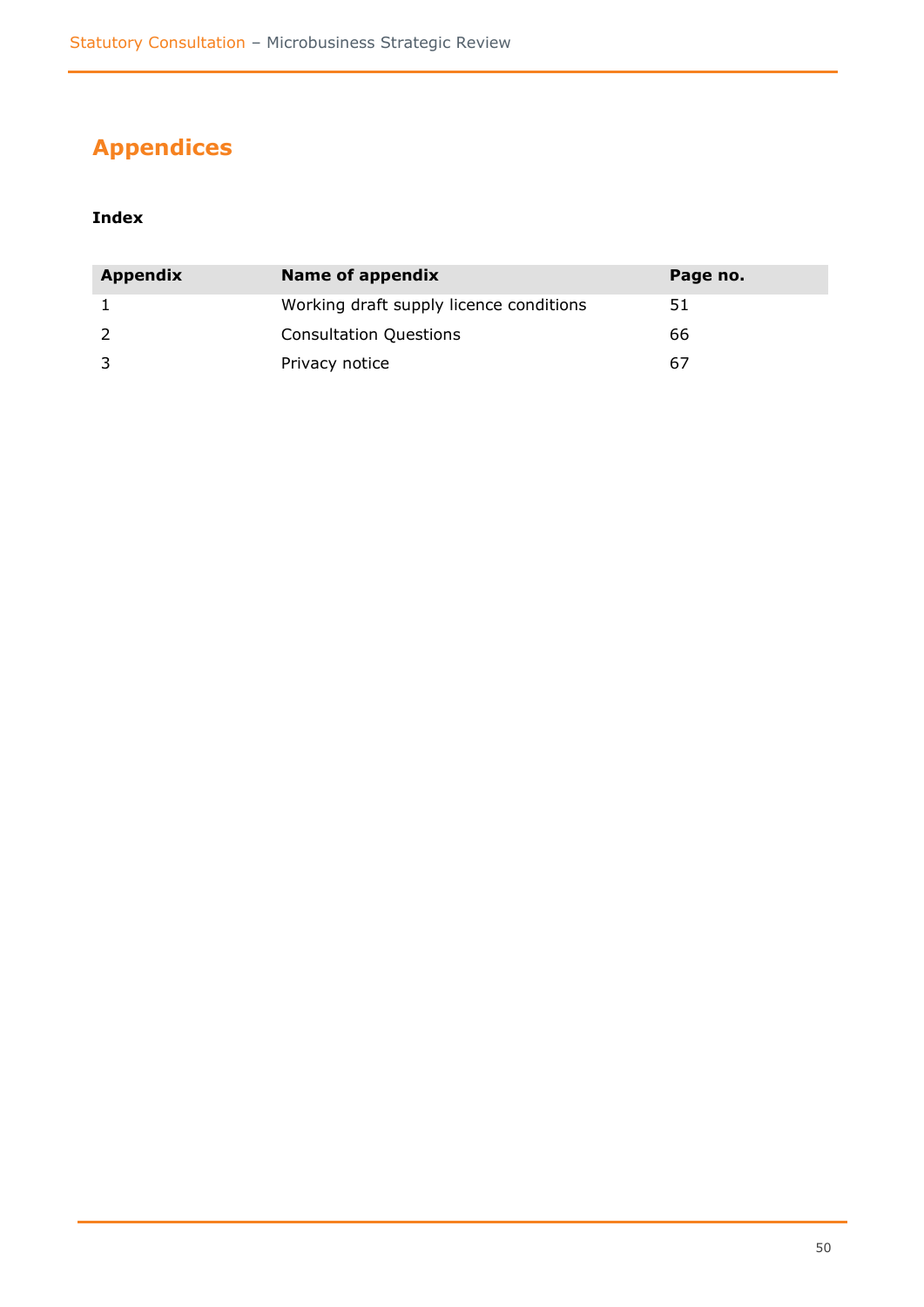# <span id="page-50-0"></span>**Appendix 1 –Draft supply licence conditions**

We have included the sections of the electricity supply licence SLCs we have propose removing or amending below. We propose making corresponding changes to the gas supply licence.

Alongside our proposals to address harms to microbusiness consumers we are also proposing making a minor 'housekeeping' amendment to Licence Condition 8 by updating a cross reference to Licence Condition 22.

Deletions are shown in strike through and new text is double underlined. We have only shown those licence conditions where modifications are proposed.

#### **Condition 1. Definitions for standard conditions**

1.3 In this licence, unless the context otherwise requires:

| <u>'Broker'</u>   |                                                                                                                                                                                                                                  | means a third party organisation or individual that, either on its<br>own or through arrangements with other organisations or<br>individuals, provides information and/or advice to a Micro Business<br>Consumer about the licensee's Charges and/or other terms and<br>conditions and whose payment or other consideration for doing so<br>is made or processed by the licensee; |  |
|-------------------|----------------------------------------------------------------------------------------------------------------------------------------------------------------------------------------------------------------------------------|-----------------------------------------------------------------------------------------------------------------------------------------------------------------------------------------------------------------------------------------------------------------------------------------------------------------------------------------------------------------------------------|--|
| 'Brokerage Costs' | means any fees, commission or other consideration including a<br>benefit of any kind, processed by the licensee and paid or made or<br>due to be paid or made to the Broker in respect of a Micro Business<br>Consumer Contract. |                                                                                                                                                                                                                                                                                                                                                                                   |  |
| 'Principal Terms' | means, in respect of any form of Contract or Deemed Contract, the<br>terms that relate to:                                                                                                                                       |                                                                                                                                                                                                                                                                                                                                                                                   |  |
|                   | (a)                                                                                                                                                                                                                              | Charges;                                                                                                                                                                                                                                                                                                                                                                          |  |
|                   | (aa)                                                                                                                                                                                                                             | where the licensee is relying on sub-paragraph<br>22C.11(a) of standard condition 22C or sub-paragraph<br>23.8(a) of standard condition 23, the method by which<br>Charges forthe Supply of Electricity fluctuate<br>automatically;                                                                                                                                               |  |
|                   | (ab)                                                                                                                                                                                                                             | where the licensee is relying on sub-paragraph<br>22C.11(b) of standard condition 22C or sub-paragraph<br>23.8(b) of standard condition 23, the precise variations<br>to the Chargesfor the Supply of Electricity;                                                                                                                                                                |  |
|                   | (ac)                                                                                                                                                                                                                             | Where the licensee is relying on paragraph 22C.11B of<br>standard condition 22C and paragraph 23.8A of<br>standardcondition 23:                                                                                                                                                                                                                                                   |  |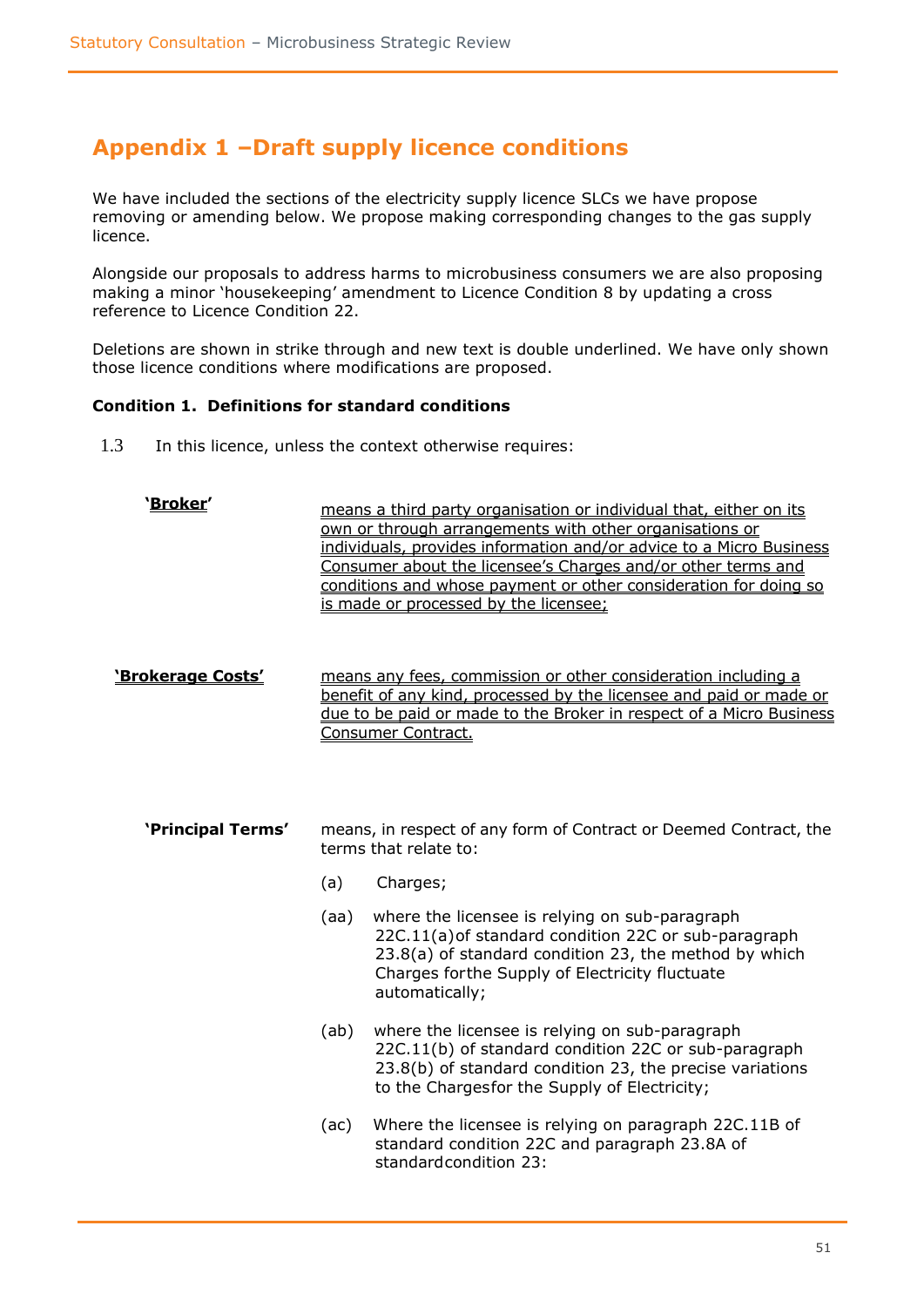- (i) moving a Domestic Customer from one paymentmethod to another and the precise circumstanceswhen that will occur; and
- (ii) the precise variations to the Charges for the Supplyof Electricity and other terms and conditions whichwould occur as a result of the Domestic Customer being moved from one payment method to another;
- (ad) Where the licensee is relying on paragraph 22C.11B of standard condition 22C but not paragraph 23.8A of standard condition 23, moving a Domestic Customer fromone payment method to another and the precise circumstances when that will occur;
- (b) any requirement to pay Charges through a Prepayment Meter;
- (ba) in relation to a Domestic Supply Contract, any Credit Management which applies, including the Credit Limit;
- (bb) in relation to a Domestic Supply Contract, any Load Limiting which applies, including the Load Limit;
- (c) any requirement for a Security Deposit;
- (d) the duration of the Contract or Deemed Contract (including, but not limited to, the duration of any fixed term periods and any arrangements for renewing or extending the duration of the Contract or any fixed term periods);
- (e) the rights to cancel the Contract or end the Contract (including any obligation to pay a Termination Fee) or the circumstances in which a Deemed Contract will end,

and any other term that may reasonably be considered to significantly affect the evaluation by the Customer of the Contract under which electricity may be supplied to his premises including for the avoidance of doubt, in relation to Micro Business Consumers any Brokerage Costs, required to be paid or due to be paid in respect of the full duration of a Microbusiness Consumer Contract and to be presented as monies (whether actual or where that is not possible, estimated amounts).

#### **Condition 7A. Supply to Micro Business Consumers**

#### **Identification and treatment of Micro Business Consumers**

- 7A.1 If the licensee intends to:
	- (a) enter into a Non-Domestic Supply Contract with a Customer; or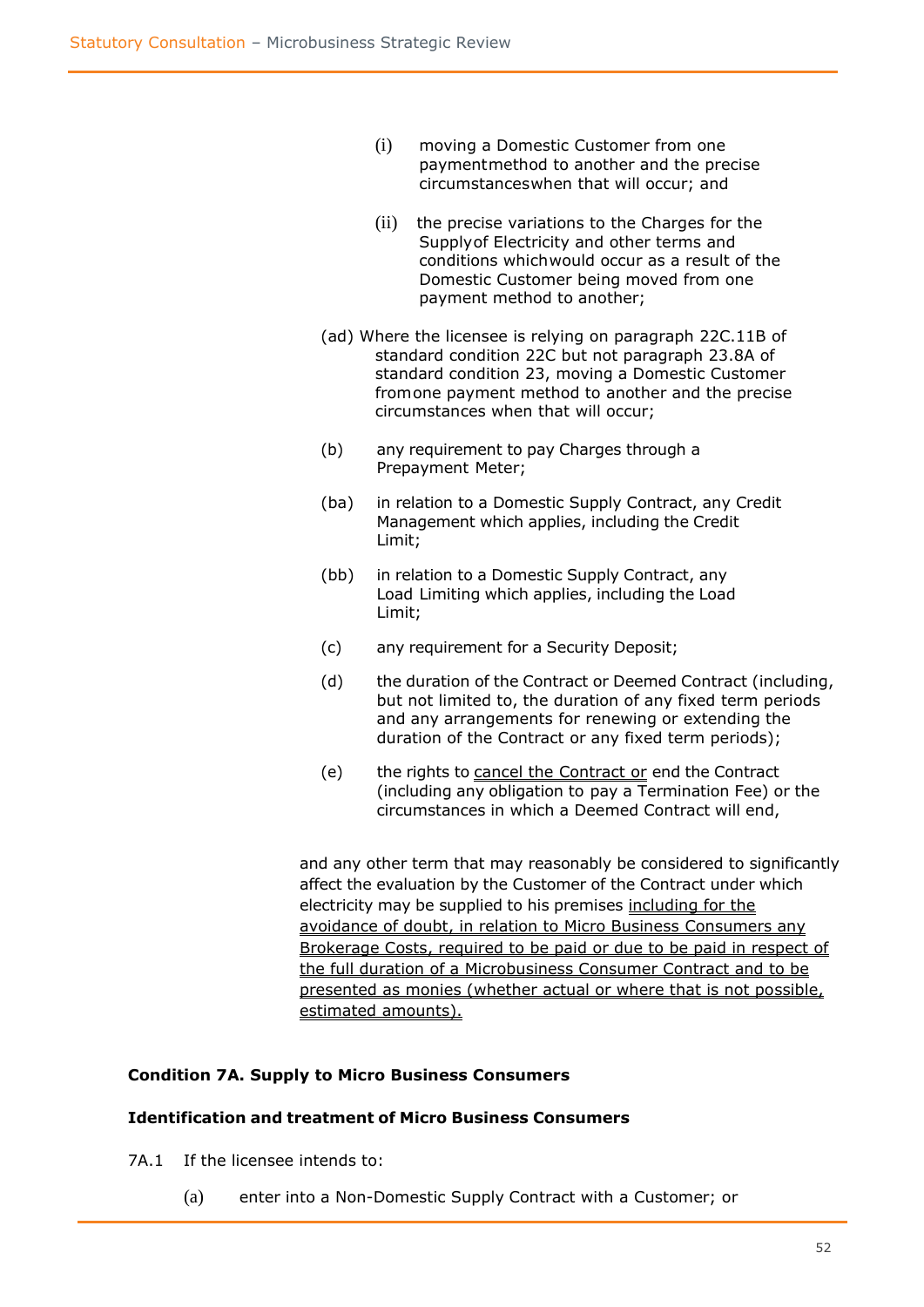(b) extend the duration of a Non-Domestic Supply Contract (including the duration of any fixed term period which may form part of a Contract of anindefinite length)

the licensee must either take all reasonable steps to identify whether that Non- Domestic Customer is a Micro Business Consumer, or deem that Non-Domestic Customer to be a Micro Business Consumer.

- 7A.2 Where any Contract or Contract extension as described in paragraph 7A.1 isentered into with a Non-Domestic Customer that has been identified as, or deemed to be, a Micro Business Consumer, that Contract shall be a "Micro Business Consumer Contract" for the purposes of this Condition.
- 7A.3 The licensee must not include a term in a Micro Business Consumer Contract which enables it to terminate the Contract or apply different terms and conditionsto that Contract during a fixed term period on the grounds that the Customer no longer satisfies the definition of Micro Business Consumer.

#### **Notification of Micro Business Consumer Contract terms and other information**

- 7A.4 Before the licensee enters into a Micro Business Consumer Contract, it must take all reasonable steps to bring, or ensure that the relevant Broker brings, the following information to the attention of the Micro Business Consumer and ensure that the information is communicated in plain and intelligible language:
	- (a) a statement to the effect that the licensee is seeking to enter into a legally binding Contract with the Micro Business Consumer; and
	- (b) the Principal Terms of the proposed Contract.
- 7A.5 The licensee must ensure that all the express terms and conditions of a Micro Business Consumer Contract are:
	- (a) set out in Writing; and
	- (b) drafted in plain and intelligible language.
- 7A.6 Where the licensee enters into, or extends the duration of, a Micro Business Consumer Contract for a fixed term period, it must prepare a statement (hereafter referred to as a "Statement of Renewal Terms") which:
	- (a) is set out in Writing;
	- (b) is drafted in plain and intelligible language;
	- (c) displays the following information in a prominent manner:
		- (i) the date the fixed term period is due to end, or if that date is not ascertainable the duration of the fixed term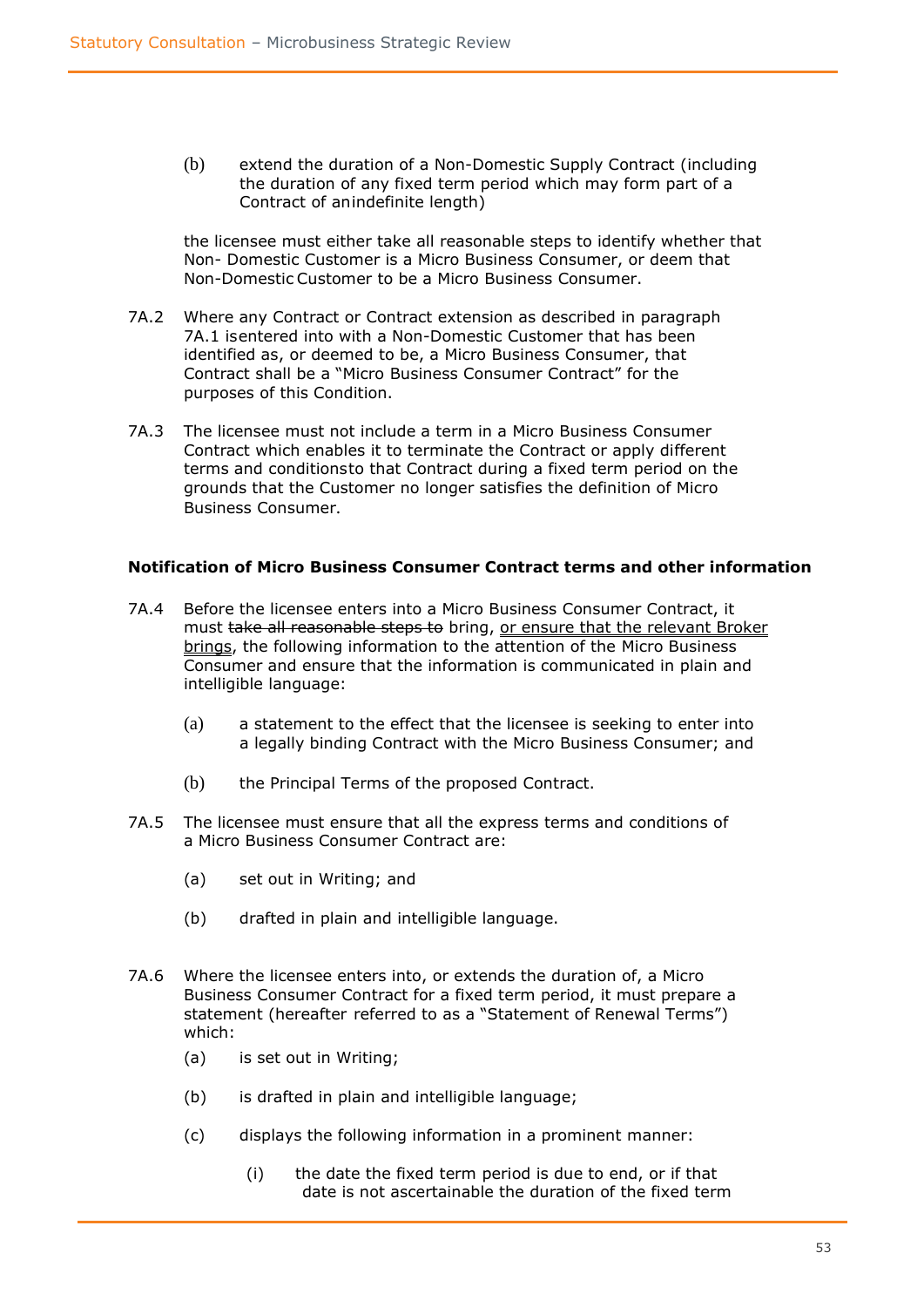period;

- (ii) the Relevant Date, or if not known at the time of providing the Statement of Renewal Terms, a description of how the RelevantDate will be calculated by reference to the end of the fixed term period;
- $(iii)$  (ii) (if applicable) a statement to the effect that the Micro Business Consumer may send a notification in Writing to the licensee at anytime before the Relevant Date in order to terminate the MicroBusiness Consumer Contract with effect from the end of any fixed-term period which currently applies and, where paragraph 7A.13 applies, in order to prevent the licensee from extending the duration of the Micro Business Consumer Contract for a further fixed term period; end of the fixed term that currently applies in order to prevent the Licensee from extending the Micro Business Consumer Contract with effect from the end of any fixed term period;
- $(iv)$  (iii) a postal and Electronic Communication address to which the Customer may send a notification in Writing for that purpose; and
- $(v)$  (iv) a statement explaining the consequences of the Micro Business Consumer not renewing the Micro Business Consumer Contract oragreeing a new Contract before the Relevant Date end of the fixed term period that currently applies.
- 7A.7 Where the licensee enters into or extends the duration (including the duration of any fixed term period) of a Micro Business Consumer Contract, it must take all reasonable steps to provide the Micro Business Consumer with the following information within 10 days, or do so as soon as reasonably practicable thereafter:
	- (a) a copy of all the express terms and conditions of the Micro BusinessConsumer Contract; and
	- (b) if the Micro Business Consumer Contract contains a fixed term period, theStatement of Renewal Terms.
- 7A.8 On or about 30 days before the Relevant Date 60 days before the end of the Initial Period, unless the licensee has alreadyagreed a new Micro Business Consumer Contract with the Micro Business Consumer, the licensee must provide the Micro Business Consumer with:
	- (a) the Statement of Renewal Terms;
	- (b) if paragraph 7A.13 7A.12A applies and subject to paragraph 7A.8(d):
		- (i) a copy of the relevant Principal Terms which might apply to the MicroBusiness Consumer after the current fixed-term period of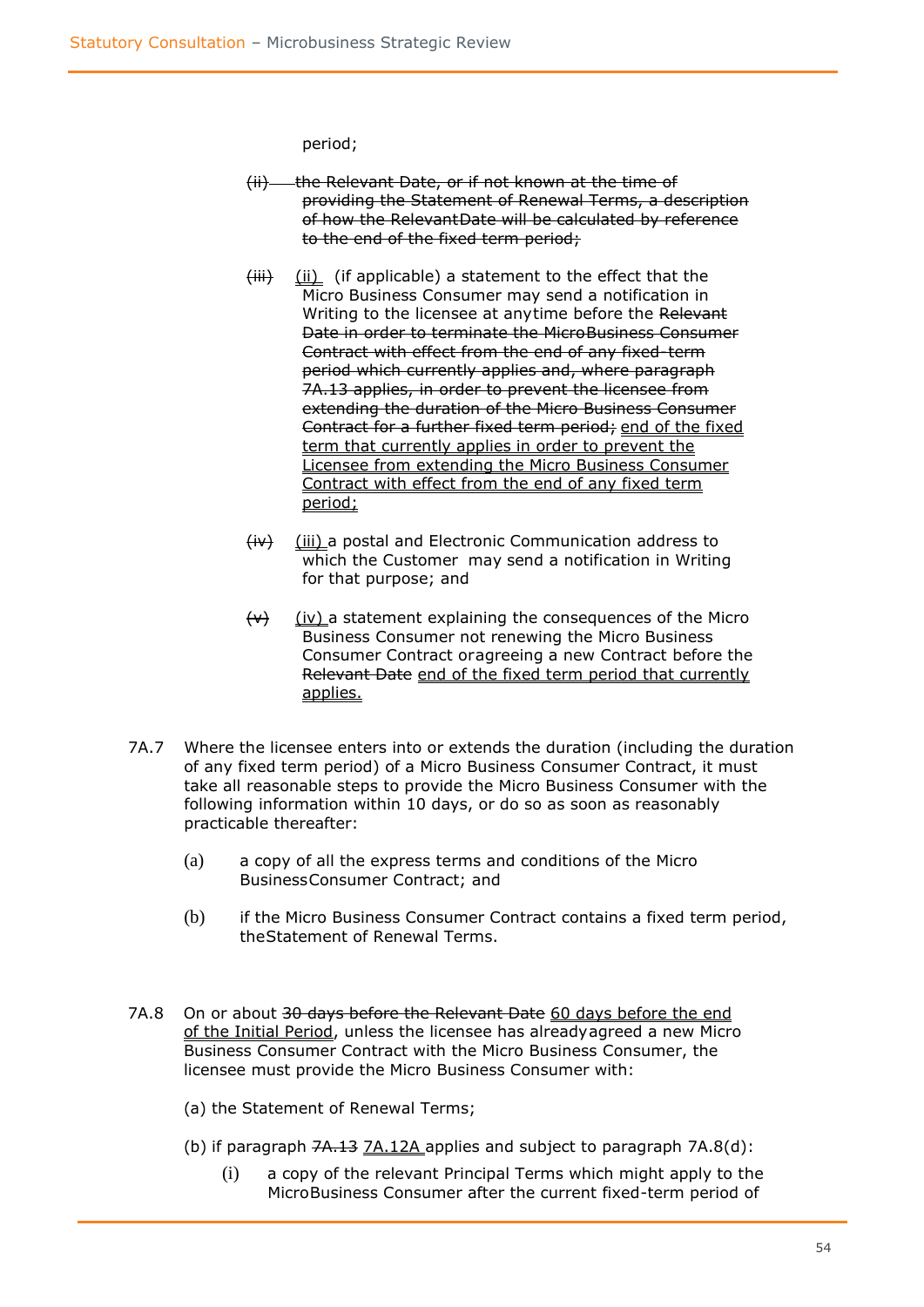the Micro Business Consumer Contract ends, including in the event that the Customer does nothing and the licensee extends the duration of the Contract in accordance with paragraph 7A.13A 7A.12B; and

- (ii) a copy of the Principal Terms which would apply after the current fixed-term period of the Micro Business Consumer Contract ends, inthe event that the Customer sends (or has already sent) a notice notification in Writing before the Relevant Date end of the fixed term period that currently applies to prevent renewal of the Micro Business Consumer Contract but does not appoint another supplier;
- (c) if paragraph 7A.13 7A.12A does not apply, a copy of the Principal Terms, which would apply if the Customer does not change supplier or does not expressly agree a new Micro Business Consumer Contract or a further fixed-term period of the existing Micro Business Consumer Contract by the date that the current fixed-term period is due to end.
- (d) if paragraph 7A.13 7A.12A applies but the licensee has already prevented the Micro Business Consumer from extending the duration of the Micro Business Consumer Contract for a further fixed-term period, the requirements in paragraph 7A.8(b) shall be replaced with a requirement to provide the MicroBusiness Consumer with a copy of the Principal Terms which would apply after the current fixed-term period of the Micro Business Consumer Contract ends if the Customer continues to be supplied by the licensee.
- (e) a statement displaying the Charges for the Supply of Electricity which apply to the Customer as at the date on which such statement is provided; and
- (f) the Customer's Annual Consumption Details.

7A.9 Where pursuant to paragraphs 7A.4 or 7A.8 the licensee is required to provide a Micro Business Consumer with any relevant Principal Terms:

- (a) it must ensure that the Principal Terms are:
	- (i) set out in Writing; and
	- (ii) drafted in plain and intelligible language;
	- (iii) sent by it, or by the relevant Broker, to a Micro Business Consumer no later than one working day after the Micro Business Consumer Contract is entered into.
- (b) if the terms of the Micro Business Consumer Contract provide that the Charges for the Supply of Electricity may vary or fluctuate from time to time, it must provide:
	- (i) an explanation that the Charges for the Supply of Electricity are subject to change from time to time; and, as applicable,
	- (ii) the precise variations to the Charges for the Supply of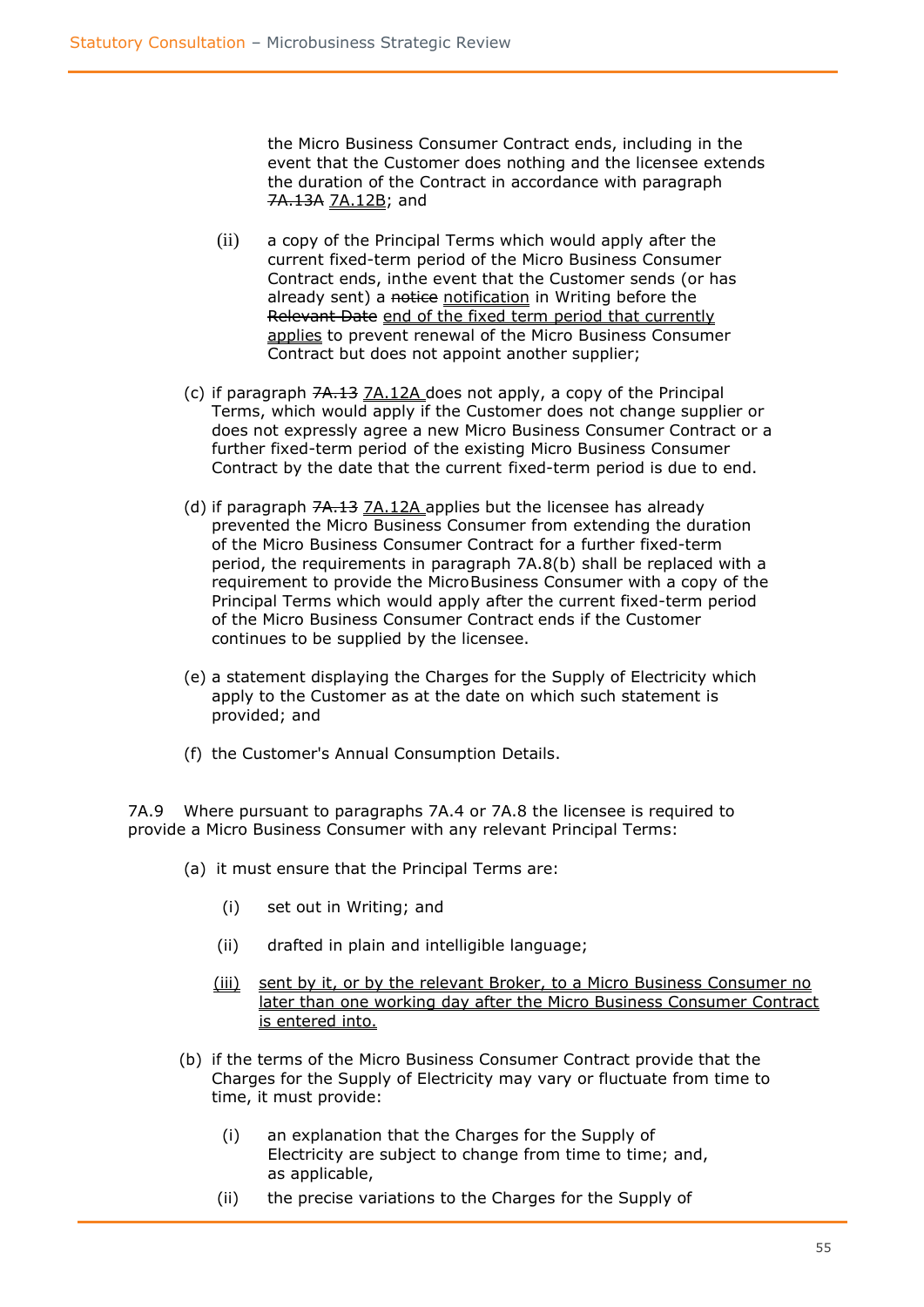Electricity or the method by which the Charges for the Supply of Electricity will fluctuate automatically; or

(iii) where there is no agreed schedule of variations or an agreed fluctuation method in respect of the Charges for the Supply of Electricity, information about how the Micro Business Consumer may obtain the current Charges for the Supply of Electricity from the licensee

#### 7A.9A For the purpose of this Condition 7A.9:

'providing' a Micro Business Consumer with any relevant Principal Terms means the supplier or the relevant broker must send the Principal Terms by email or by first class post to the Micro Business Consumer on the next working day after agreeing the contract at the latest; and that where they are sent by email, the Principal Terms will be 'provided' on the next working day after they are sent and if sent by first class post, they will be provided on the second working day after posting

7A.10 Where pursuant to paragraph 7A.8(b) the licensee provides a Micro Business Consumer with any offers of terms that relate to Charges for the Supply of Electricity, it must ensure that at least one offer is made in Writing which may be accepted at any time before the Relevant Date end of the fixed term period that currently applies.

#### **Information on Bills etc**

- 7A.10A Where the licensee has entered into a Micro Business Consumer Contract for a fixed term period, the licensee must provide the information specified in paragraph 7A.10B on each Bill and statement of account and display that information in a prominent position and ensure that it is drafted in plain and intelligible language.
- 7A.10B The specified information is:
	- (a) the date the fixed term period of a Micro Business Consumer Contract is due to end;
	- (b) where the licensee has entered into a Micro Business Consumer Contract for a fixed term period and it may, in accordance with that Micro Business Consumer Contract, be extended for a further fixed term period:
		- (i) the Relevant Date (or, where applicable, such a later date as maybe specified in the Micro Business Consumer Contract);
		- $(ii)$  (i) a statement to the effect that the Micro Business Consumer may send a notification in Writing to the licensee before the Relevant Date (or, where applicable, such a later date as may be specified inthe Micro Business Consumer Contract) end of any fixed term period that currently applies in order to prevent the licensee from extending the duration of the Micro Business Consumer Contract for a further fixed term period and in order to terminate the Micro Business Consumer Contract with effect fromthe end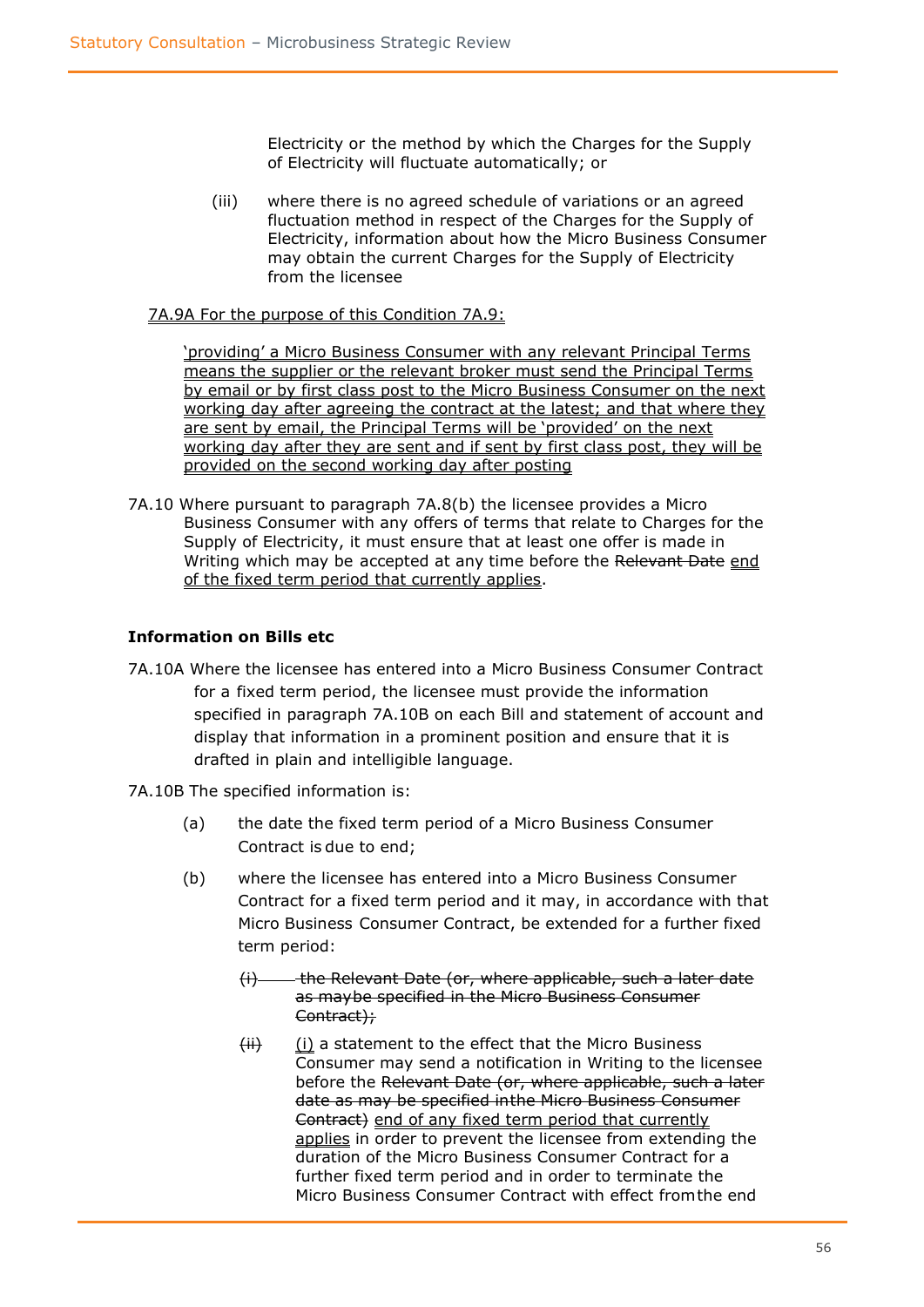of any fixed term period which currently applies; and

- (c) where the licensee has entered into a Micro Business Consumer Contract for a fixed term period and it does not have the ability to extend that MicroBusiness Consumer Contract for a further fixed term period:
	- (i) the latest date the Micro Business Customer could give notice inorder to terminate the Micro Business Consumer Contract with effect from the end of any fixed term period which currently applies; and
	- (ii) a statement to the effect that this is the latest date the Micro Business Customer could give notice in order to terminate the Micro Business Consumer Contract with effect from the end of anyfixed term period which currently applies.
	- (i) a statement to the effect that the Micro Business Customer may send a notification in writing to the licensee at any time before the end of the fixed term period that currently applies in order to terminate the Micro Business Consumer Contract with effect from the end of the fixed term period which currently applies.

#### **Information on Brokerage Costs**

7A.10C.1 In addition to the requirement in condition 7A.9, where the licensee has entered into a Micro Business Consumer Contract, the licensee must provide to the Micro Business Consumer on request, information relating to any form of Brokerage Costs paid or made, or due to be paid or made, to a Broker in respect of the full duration of that Micro Business Consumer Contract;

7A.10C.2 The licensee must ensure that the information that the licensee is required to disclose by virtue of condition 7A.10C.1:

- (a) is disclosed as monies, whether actual amounts or (if that is not possible) estimated amounts;
- (b) enables a Micro Business Consumer to understand the amount of those sums that it is due to pay which are, or are attributable to Brokerage Costs due to the Broker, as well as any Charges (so far as they are different) or other sums; and
- (c) is drafted in plain and intelligible language.

#### **Length of notice periods in Micro Business Consumer Contracts**

- 7A.11 The notice period for termination of a Micro Business Consumer Contract by aMicro Business Consumer must be no longer than 30 days.
- 7A.12 Paragraph 7A.11 is without prejudice to the licensee's ability to enter into a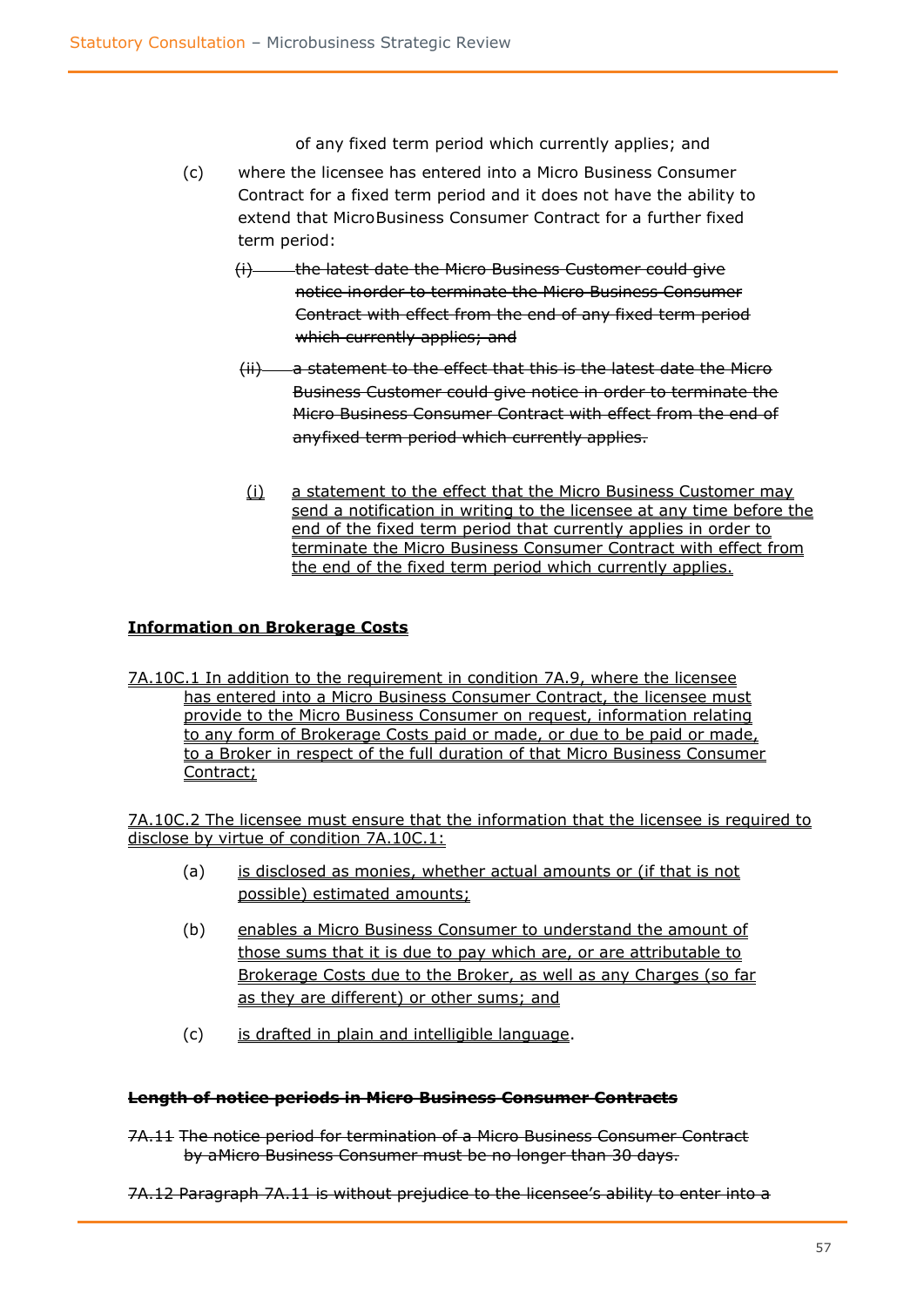MicroBusiness Consumer Contract with a Customer for a fixed term period which is longer than 30 days.

#### **Termination of Micro Business Consumer Contracts which do not include a fixed term period**

7A.12 A Without prejudice to any notice period that complies with paragraph 7A.11, inrelation to any Micro Business Consumer Contract that does not include a fixed term period, the licensee must ensure that the Micro Business Consumer is entitled to give notice to terminate the Micro Business Consumer Contract at anytime.

#### **Termination during Initial Period of Micro Business Consumer Contractswhich include a fixed term period**

- 7A.12B.1 Subject to paragraph 7A.12B. 2 in relation to any Micro Business Consumer Contract which includes a fixed term period, the licensee must ensure that duringthe Initial Period a Micro Business Consumer is entitled to give notice of termination at any time in order to terminate the Micro Business Consumer Contract.
- 7A.12B.2 Where a Micro Business Consumer gives notice to terminate the MicroBusiness Consumer Contract during the Initial Period, the licensee must:

(a) terminate the contract at the end of the Initial Period, if the Micro Business Consumer gives notice to terminate at least 30 days before the endof the Initial Period;

(b) terminate the contract no more than 30 days after the Micro Business Consumer gives notice to terminate, if such notice is given within the last 30 days of the Initial Period.

7A.11 In relation to a Micro Business Consumer Contract that contains a fixed term period, the licensee must ensure that, a Micro Business Customer is not required to give any form of notice to terminate the Micro Business Consumer Contract or to switch supplier from the end of the Initial Period (or earlier, if the Contract allows for this), subject always to paragraphs 14.2-14.3 of Standard Licence Condition 14.

#### **Termination during Roll-Over Period of Micro Business Consumer Contracts**

- 7A.12BA This paragraph applies to Micro Business Consumer Contracts during the Roll-Over Period.
- 7A.12BAA The licensee must ensure that a Micro Business Consumer is entitled to givenotice of termination at any time in order to terminate the Micro Business Consumer Contract with effect from the end of the Relevant Notice Period.
- 7A.12BABWhere a Micro Business Consumer gives notice of termination underparagraph 7A.12BAA, the licensee must not: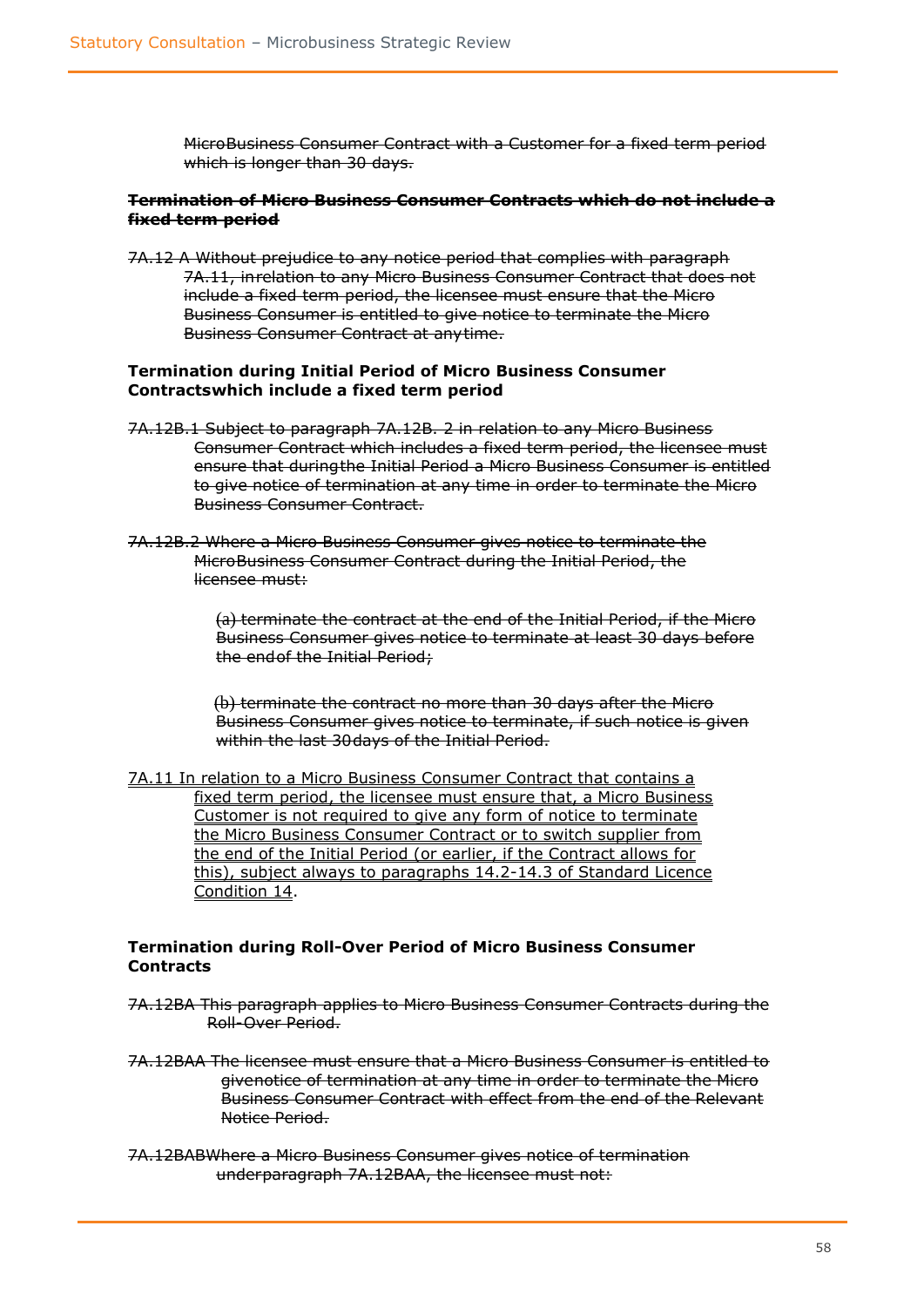(a) charge the Micro Business Consumer a Micro Business Termination Fee;or

(b) engage in any course of action which has the effect of increasing the Standing Charge, Unit Rate or any other charge which the Micro BusinessConsumer must pay pursuant to the Micro Business Consumer Contract.

#### 7A.12 In relation to Micro Business Consumer Contracts during the Roll-Over Period, the licensee must ensure that:

- (a) a Micro Business Consumer is not required to give any form of notice to terminate the Micro Business Consumer Contract or to switch supplier; and
- (b) a Micro Business Consumer is entitled to take steps to facilitate changing to any other Electricity Supplier at any time without having to pay a Termination Fee

#### **Acknowledgement of receipt of termination notice**

7A.12C If the licensee receives notice of termination in accordance with 7A12.A or 7A.12B it must take all reasonable steps to notify the Micro Business Consumerin Writing within 5 Working Days of receipt of such notice of termination, or assoon as reasonably practical thereafter, that such notice of termination has been received.

#### **Extending the duration of Micro Business Consumer Contracts**

- 7A.13 7A.12A This paragraph applies where the relevant Micro Business Consumer Contract is for a fixed-term period and contains a Roll-Over Clause.
- 7A.13 7A.12B Where paragraph 7A.13 7A.12A applies, the licensee may only extend the duration of that Contract for a further fixed term period if:
	- (a) it has complied with paragraphs 7A.7 and 7A.8;
	- (b) the Micro Business Consumer has not sent the licensee a notification in writing before the end of the Initial Period in order to prevent it from extending the duration of the Micro Business Consumer Contract for a further fixed term period and in order to terminate the Micro Business Consumer Contract with effect from the end of any fixed term period which currently applies; and
	- (c) the duration of the further fixed term period is 12 months or less.

#### **Termination of Out-of-contract Contracts and Evergreen Micro BusinessConsumer Contracts**

7A.13BIf the licensee supplies electricity to a Micro Business Consumer's premises under an Out-of-contract Contract or Evergreen Micro Business Consumer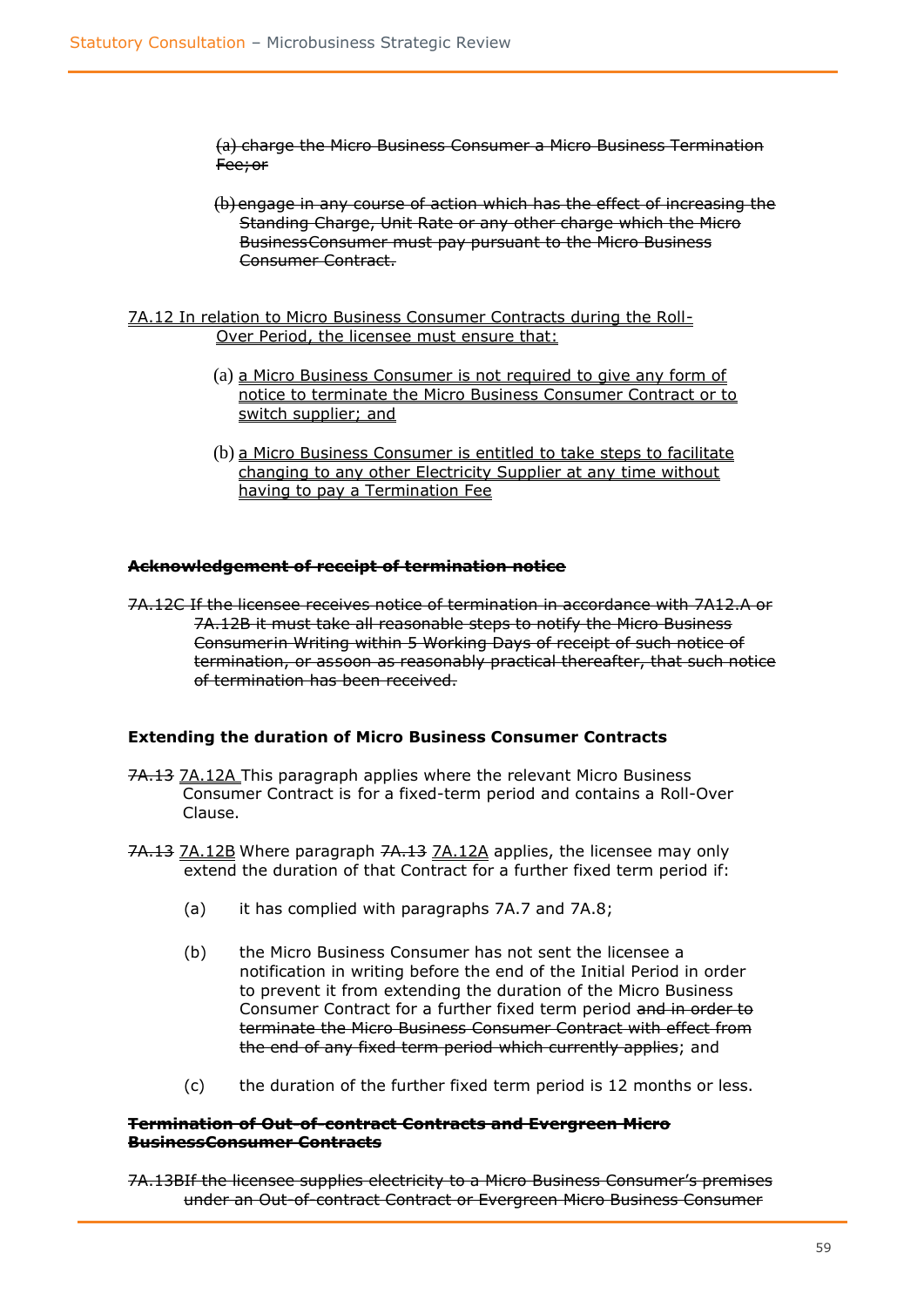Contract, the licensee must not charge the Micro Business Consumer a Micro Business TerminationFee.

#### **Termination of Evergreen Micro Business Consumer Contracts**

7A.13A If the licensee supplies electricity to a Micro Business Consumer's premises under an Evergreen Micro Business Consumer Contract, the licensee must ensure that:

- (a) the notice period for termination of any Evergreen Supply Contract with a Micro Business Consumer is no longer than 30 days; and
- (b) a Micro Business Consumer is entitled to take steps to facilitate changing to any other Electricity Supplier at any time without having to pay a Termination Fee.

7A.13AB Where paragraph 7A.13A applies, notice of termination must include but is not limited to notice given by the proposed new Relevant Electricity Supplier in respect of a Proposed Supplier Transfer.

7A.13AC If the licensee receives notice of termination in accordance with 7A.13A it must take all reasonable steps to notify the Micro Business Consumer in Writing within 5 Working Days of receipt of such notice of termination, or as soon as reasonably practical thereafter, that such notice of termination has been received.

#### **Termination of Out-of-contract Contracts**

7A.13B If the licensee supplies electricity to a Micro Business Consumer's premises under an Out-of-contract Contract, the licensee must ensure that:

- (a) a Micro Business Consumer is entitled to take steps to facilitate changing to any other Electricity Supplier at any time without having to pay a Termination Fee; and
- (b) a Micro Business Consumer is not required to give any form of notice to terminate the Micro Business Consumer Contract or to switch supplier.

#### **Reporting obligation**

- 7A.13C.1 The licensee must give the Authority any Information that it reasonably requests about the licensee's compliance with paragraphs 7A.12B.1 to 7A.13B 7A.11 to 7A.13B as soon as reasonably practicable after receiving a request from the Authority.
- 7A.13C.2 The licensee must give the Authority any Information that it reasonably requests to assess the impact and effectiveness of the obligations contained in paragraphs 7A.12B.1 to 7A.13B 7A.11 to 7A.13B as soon as reasonably practicable after receiving a request from the Authority.

#### **Transitional provisions for standard condition 7A covering notice periods,termination fees and rollovers**

7A.13D.1 Until the Specified Date, this condition 7A.13D applies to any Transitional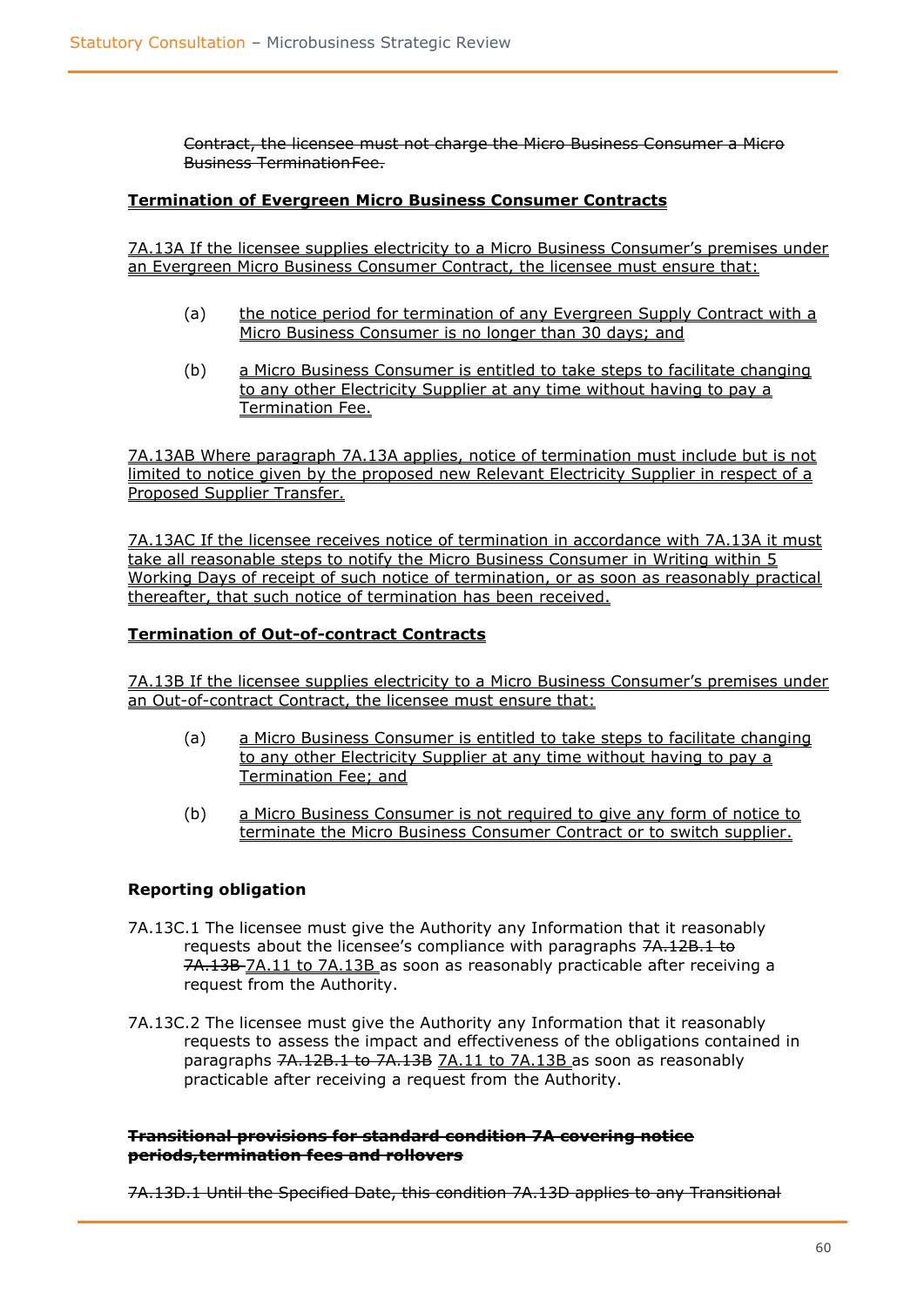MicroBusiness Consumer Contracts.

- 7A. 13D.2 For the purposes of this condition 7A.13D, a "Transitional Micro Business Consumer Contract" is a Micro Business Consumer Contract which was entered intoon or before 15 December 2016.
- 7A.13D.3 In respect of the Transitional Micro Business Consumer Contract, the licensee is notrequired to comply with:
	- (a) paragraphs 7A.12B.1 and 7A.12B.2 of standard condition 7A,
	- (b) paragraphs 7A.12BA, 7A.12BAA and 7A.12BAB of standard condition 7A,

(c) paragraphs 7A.13 and 7A.13A of standard condition 7A,

(d) paragraphs 7A.13B, 7A.13C.1 and 7A.13C.2 of standard condition 7A, and instead, paragraphs 7A.13D.4 to 7A.13D.6 apply.

7A.13D.4Paragraph 7A.12B.1 of standard condition 7A is replaced with:

#### **Termination of Micro Business Consumer Contracts which include a fixed term period**

- 7A.12BIn relation to any Micro Business Consumer Contract which includes a fixed termperiod, the licensee must ensure that:
	- (a) a Micro Business Consumer is entitled to give notice of termination beforethe Relevant Date (or, where applicable, such a later date as may be specified in the Micro Business Supply Contract) in order to terminate the Micro Business Consumer Contract with effect from the end of any fixed term period which currently applies; and
	- (b) without prejudice to any notice period which complies with paragraph 7A.11, if, at the end of any fixed term period, a Micro Business Consumeris not subject to a further fixed term period, the Micro Business Consumeris entitled to give notice to terminate the Micro Business Consumer Contract at any time.

7A.13D.5 Paragraph 7A.13 of standard condition 7A is replaced with:

7A.13 This paragraph applies where the relevant Micro Business Consumer Contract is for a fixed-term period and contains a term entitling the licensee to extend the duration of the Micro Business Consumer Contract for a further fixed-term period.

7A.13D.6 Paragraph 7A.13A of standard condition 7A is replaced with:

7A.13A Where paragraph 7A.13 applies, the licensee may only extend theduration of that Contract for a further fixed term period if:

(a) it has complied with paragraphs 7A.7 and 7A.8;

(b) the Micro Business Consumer has not sent the licensee a notification in Writing before the Relevant Date in order to prevent it from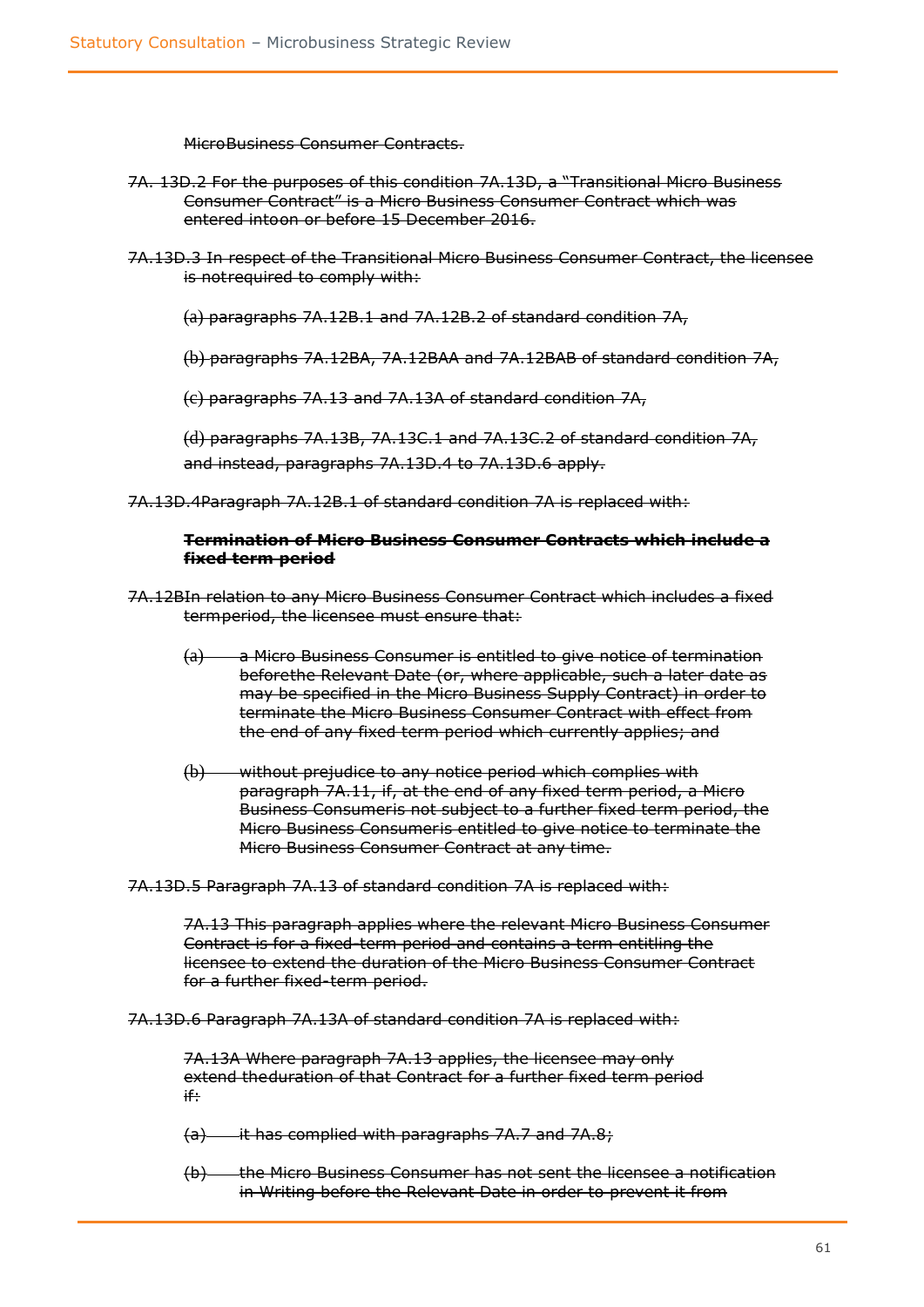extending the duration of the Micro Business Consumer Contract for a further fixed termperiod and in order to terminate the Micro Business Consumer Contract with effect from the end of any fixed term period which currently applies; and

(c) the duration of the further fixed term period is 12 months or less.

#### **Micro Business Consumer Cooling-off Period**

- 7A.13E.1 The licensee must include a term in a Micro Business Consumer Contract that enables a Micro Business Consumer to cancel the Contract at any time in the cancellation period, without giving any reason, by giving notice of cancellation to the licensee.
- 7A.13E.2 Notice of cancellation includes any communication by the Micro Business Consumer to the licensee, made in the cancellation period, setting out the Micro Business Consumer's decision to cancel the Contract.
- 7A.13E.3 The cancellation period begins on the day on which a Micro Business Consumer enters into a Contract with the licensee
- 7A.13E.4 The cancellation period ends at the earlier of:
	- (a) 14 calendar days after the day on which the Contract is entered into and the Micro Business Consumer has been provided with a written copy of the Principal Terms as required under paragraph 7A.9; or
	- (b) 28 calendar days (or such other period as the Authority may specify from time to time) before the date on which the supply of electricity under the terms of that contract, is due to begin.
- 7A.13E.5 Where a Micro Business gives notice of cancellation the licensee must not: (a) charge the Micro Business Consumer a Termination Fee; or
	- (b) apply terms and conditions or Charges for the Supply of Electricity which are not set out under the Micro Business Consumer Contract; or
	- (c) require payment of any Charges for the Supply of Electricity determined under the Micro Business Consumer Contract

7A.13E.6 The provisions in Condition 7A.13E shall take effect on a date specified by the Authority.

#### **Definitions for condition**

7A.14 In this condition:

#### **"Evergreen Micro Business Consumer Contract"**

means a Micro Business Consumer Contract which is for a period of an indefinite length and which does not contain a fixed-term period that applies to any of the terms and conditions of that Micro Business Consumer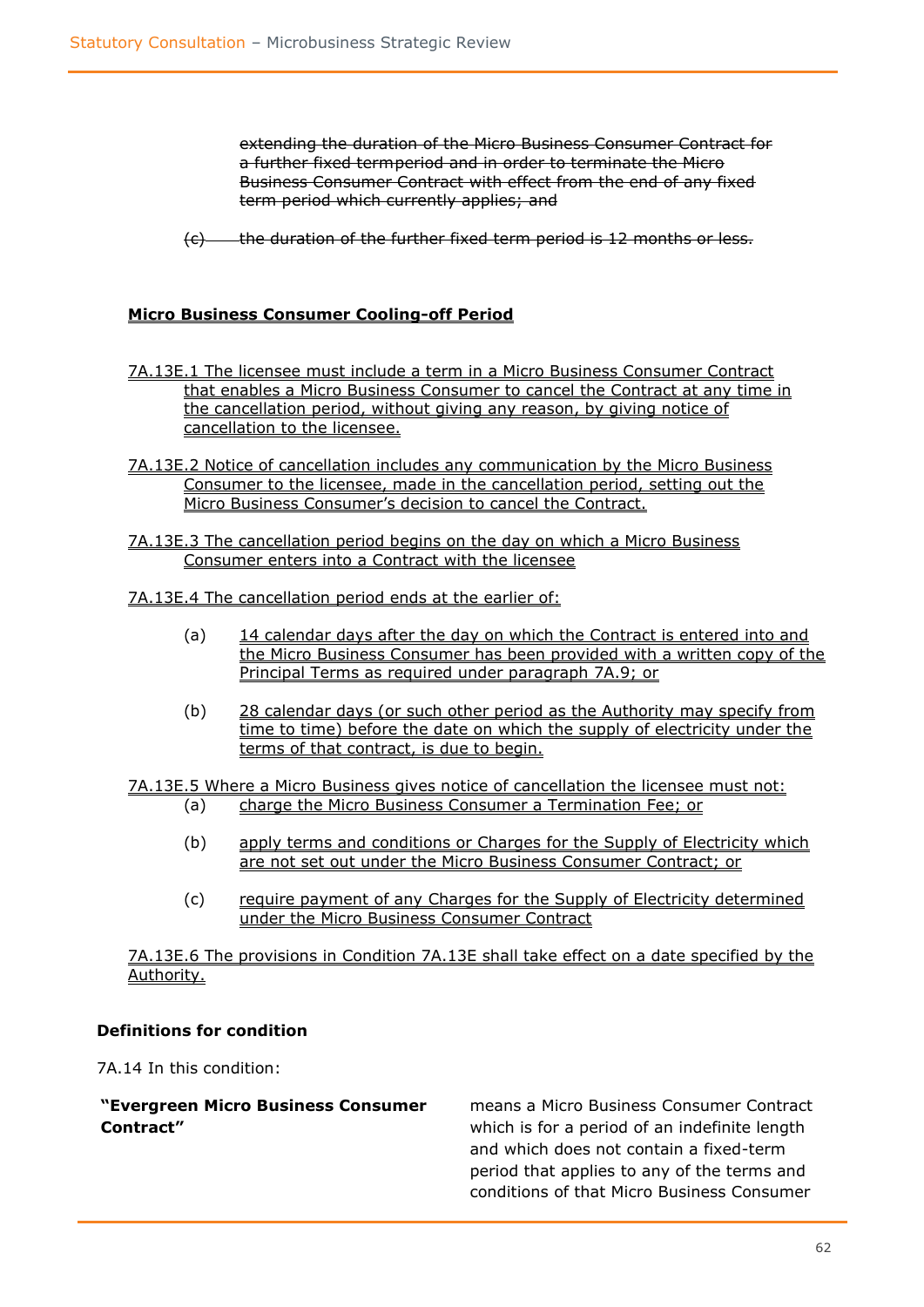|                                  | Contract and is not an Out-of-contract<br>Contract.                                                                                                                                                                                                                                                                                                                                                                                                                                                                                                                                                                 |
|----------------------------------|---------------------------------------------------------------------------------------------------------------------------------------------------------------------------------------------------------------------------------------------------------------------------------------------------------------------------------------------------------------------------------------------------------------------------------------------------------------------------------------------------------------------------------------------------------------------------------------------------------------------|
| "Initial Period"                 | means a period of fixed duration from the<br>start of a contract concerning the supply of<br>electricity.                                                                                                                                                                                                                                                                                                                                                                                                                                                                                                           |
| "Micro Business Termination Fee" | means any sum of money or other<br>compensation (whether financial or not)<br>which might be demanded from a Micro<br>Business Consumer solely because his Micro<br>Business Consumer Contract has ended<br>and/or any sum of money or other reward<br>(whether financial or not) which would have<br>been provided to a Micro Business Consumer<br>if he continued to be supplied under a Micro<br>Business Consumer Contract for a particular<br>period of time and would not be provided to<br>that Micro Business Consumer solely<br>because that contract has ended before that<br>period of time has elapsed. |
| "Out-of-contract Contract"       | means a Non-Domestic Supply Contract<br>which continues to apply to a Micro Business<br>Consumer in circumstances where that Non-<br>Domestic Supply Contract has been<br>terminated or has expired through the<br>passage of time and the same licensee<br>continues to supply electricity to that Micro<br><b>Business Consumer.</b>                                                                                                                                                                                                                                                                              |
| "Relevant Notice Period"         | means a notice period of up to 30 days.                                                                                                                                                                                                                                                                                                                                                                                                                                                                                                                                                                             |
| "Roll-Over Clause"               | means a term providing for a contract to<br>continue (automatically, or at the sole<br>option of the licensee) beyond the expiry of<br>the Initial Period in the event that, during<br>the Initial Period, the Micro Business<br>Consumer has not terminated the Micro<br><b>Business Consumer Contract or otherwise</b><br>expressly agreed that the Micro Business<br>Consumer Contract will continue for a period<br>of fixed duration or an indefinite length.                                                                                                                                                  |
| "Roll-Over Period"               | means the period of time after the Initial<br>Period for which a Micro Business Consumer<br>Contract will continue pursuant to the Roll-<br>Over Clause.                                                                                                                                                                                                                                                                                                                                                                                                                                                            |
| <del>"Specified Date"</del>      | means 25 June 2017.                                                                                                                                                                                                                                                                                                                                                                                                                                                                                                                                                                                                 |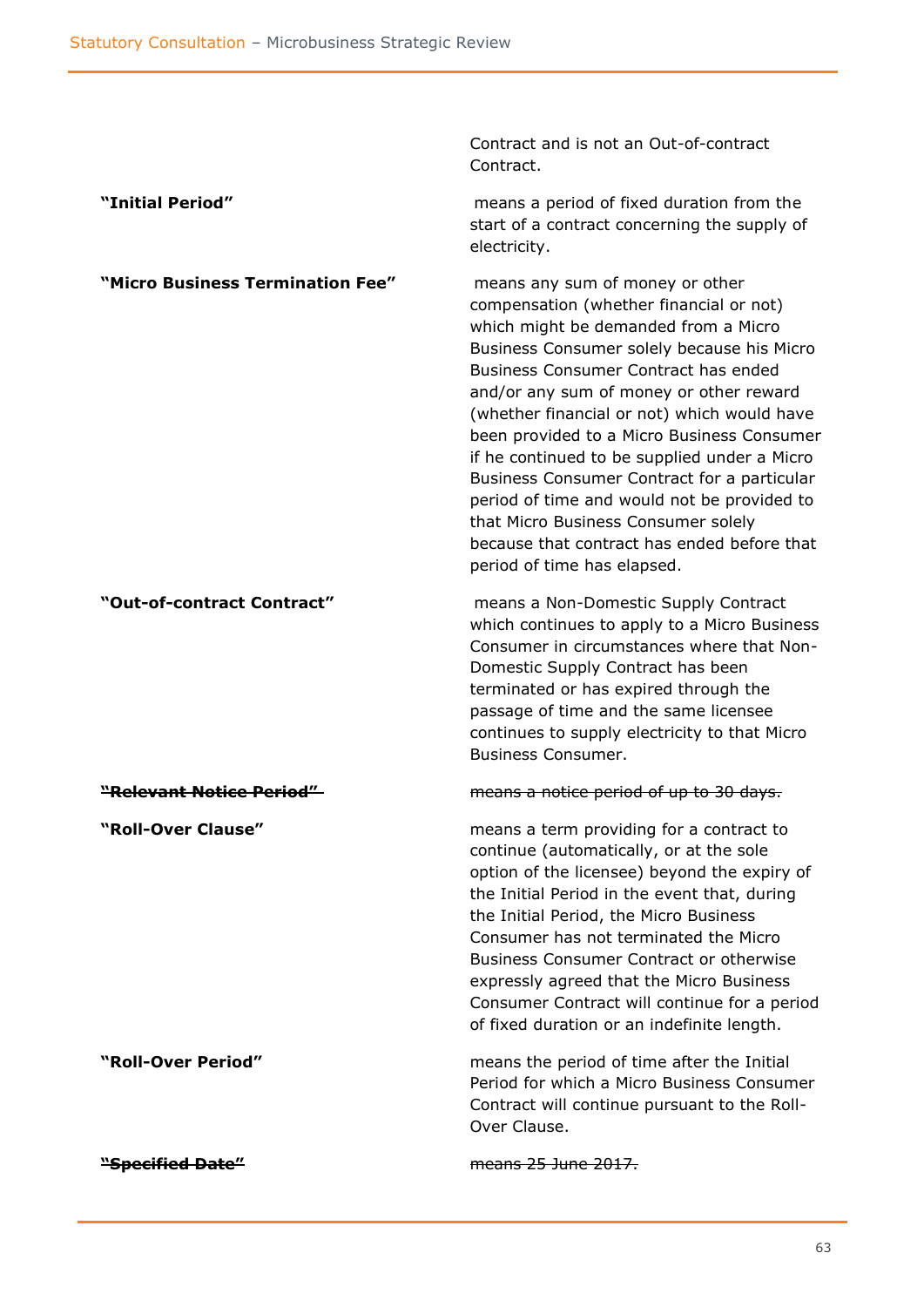| "Micro Business Consumer" | means a Non-Domestic Customer:                                                                                                                                                                                                             |
|---------------------------|--------------------------------------------------------------------------------------------------------------------------------------------------------------------------------------------------------------------------------------------|
|                           | (a) which is a "relevant consumer" (in<br>respect of premises other than domestic<br>premises) for the purposes in article $2(1)$ of<br>The Gas and Electricity Regulated Providers<br>(Redress Scheme) Order 2008 (S.I.<br>2008/2268); or |
|                           | (b) which has an annual consumption of not<br>more than 100,000 kWh.                                                                                                                                                                       |
|                           | means the date which is 30 days, before the<br>date any fixed term period of a Micro<br><del>Business Consumer Contract is due to</del>                                                                                                    |

#### **Condition 8. Obligations under Last Resort Supply Direction**

8.5 The licensee:

- (a) is not required to comply with a Last Resort Supply Direction in respect of premises to which it would not be required to supply electricity because of any of the exceptions set out in sub-paragraphs  $62(a)$  and (b) of standard condition 22 (Duty to offer and supply under Domestic Supply Contract); and
- (b) shall not comply where the Last Resort Supply Direction is in respect of a Green Deal Premises and the licensee is not a Green Deal Licensee

#### **Condition 20. Enquiry service, Supply Number and dispute settlement –for Non-Domestic Customers**

#### **Dispute settlement**

- 20.5 The licensee must provide to each of its Non-Domestic Customers information concerning their rights as regards the means of dispute settlement available to themin the event of a dispute with the licensee or, in the case of a Microbusiness Consumer, any Broker by providing that information on any relevant Promotional Materials sent to the Non-Domestic Customer and on or with each Bill or statement of account sent to each Non-Domestic Customer in relation toCharges or annually if the licensee has not sent such a Bill or statement of account to them. Such information must include, but is not limited to, how the procedures under any Qualifying Dispute Settlement Scheme can be initiated.
- 20.5A The licensee must ensure that any Broker is a member of a Qualifying Dispute Settlement Scheme.
- 20.5B The Licensee must provide any information it holds or controls which, in the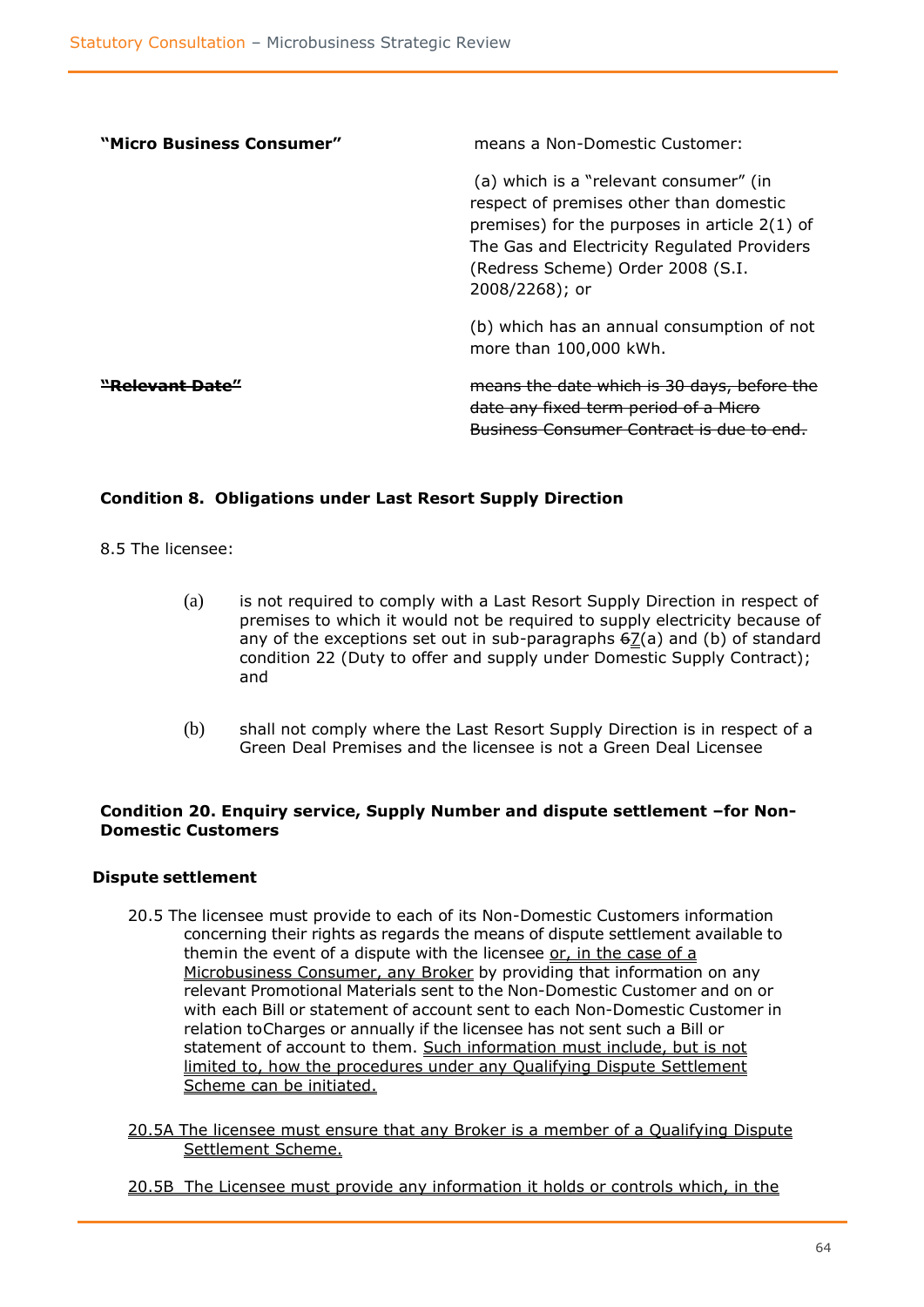view of the provider of the relevant Qualifying Dispute Settlement Scheme, is relevant to a dispute between a Micro Business Consumer and a Broker, to the provider of the relevant Qualifying Dispute Settlement Scheme, on request by that provider.

20.5C The provisions in this Condition 20.5 insofar as they relate to dispute settlement between a Microbusiness Consumer and a Broker shall take effect on a date specified by the Authority.

20.5D For the purposes of this Condition:

| <u>'Qualifying</u><br><b>Dispute</b><br><b>Settlement</b><br>Scheme' | means any scheme of dispute settlement, resolution<br>and/or redress operated by the Relevant Energy<br>Ombudsman or such other organisation as offers, and<br>may be demonstrated to provide, independent, fair,<br>effective and transparent out-of court dispute<br>settlement relating to Relevant Broker Activities and<br>constitutes a Qualifying Dispute Settlement Scheme in<br>accordance with any guidance issued by the<br>Authority. |                                  |  |
|----------------------------------------------------------------------|---------------------------------------------------------------------------------------------------------------------------------------------------------------------------------------------------------------------------------------------------------------------------------------------------------------------------------------------------------------------------------------------------------------------------------------------------|----------------------------------|--|
| 'Relevant Broker                                                     | means any activity undertaken by a Broker in                                                                                                                                                                                                                                                                                                                                                                                                      |                                  |  |
| <b>Activities'</b>                                                   | respect of a Micro Business Supply Contract                                                                                                                                                                                                                                                                                                                                                                                                       |                                  |  |
|                                                                      | including (but without prejudice to the                                                                                                                                                                                                                                                                                                                                                                                                           |                                  |  |
|                                                                      | generality of the foregoing):                                                                                                                                                                                                                                                                                                                                                                                                                     |                                  |  |
|                                                                      | (a) any written or oral communications                                                                                                                                                                                                                                                                                                                                                                                                            |                                  |  |
|                                                                      | relating to the supply of electricity to a                                                                                                                                                                                                                                                                                                                                                                                                        |                                  |  |
|                                                                      | Micro Business Consumer including:                                                                                                                                                                                                                                                                                                                                                                                                                |                                  |  |
|                                                                      | (i)                                                                                                                                                                                                                                                                                                                                                                                                                                               | any pre-sales communications;    |  |
|                                                                      | (ii)                                                                                                                                                                                                                                                                                                                                                                                                                                              | any communications regarding     |  |
|                                                                      |                                                                                                                                                                                                                                                                                                                                                                                                                                                   | <b>Billing or Contractual</b>    |  |
|                                                                      |                                                                                                                                                                                                                                                                                                                                                                                                                                                   | Information; and                 |  |
|                                                                      | (iii)                                                                                                                                                                                                                                                                                                                                                                                                                                             | any matters falling within the   |  |
|                                                                      |                                                                                                                                                                                                                                                                                                                                                                                                                                                   | scope of standard conditions 7A, |  |
|                                                                      |                                                                                                                                                                                                                                                                                                                                                                                                                                                   | 14, 14A and 21B (insofar as they |  |
|                                                                      |                                                                                                                                                                                                                                                                                                                                                                                                                                                   | relate to a Micro Business       |  |
|                                                                      | Consumer); and                                                                                                                                                                                                                                                                                                                                                                                                                                    |                                  |  |
|                                                                      | (b) any processing of information relating to                                                                                                                                                                                                                                                                                                                                                                                                     |                                  |  |
|                                                                      | the supply of electricity to a Micro                                                                                                                                                                                                                                                                                                                                                                                                              |                                  |  |
|                                                                      | Business Consumer, together with any                                                                                                                                                                                                                                                                                                                                                                                                              |                                  |  |
|                                                                      | other Relevant Activities as the                                                                                                                                                                                                                                                                                                                                                                                                                  |                                  |  |
|                                                                      | Authority may direct from time to time,                                                                                                                                                                                                                                                                                                                                                                                                           |                                  |  |
|                                                                      | following consultation.                                                                                                                                                                                                                                                                                                                                                                                                                           |                                  |  |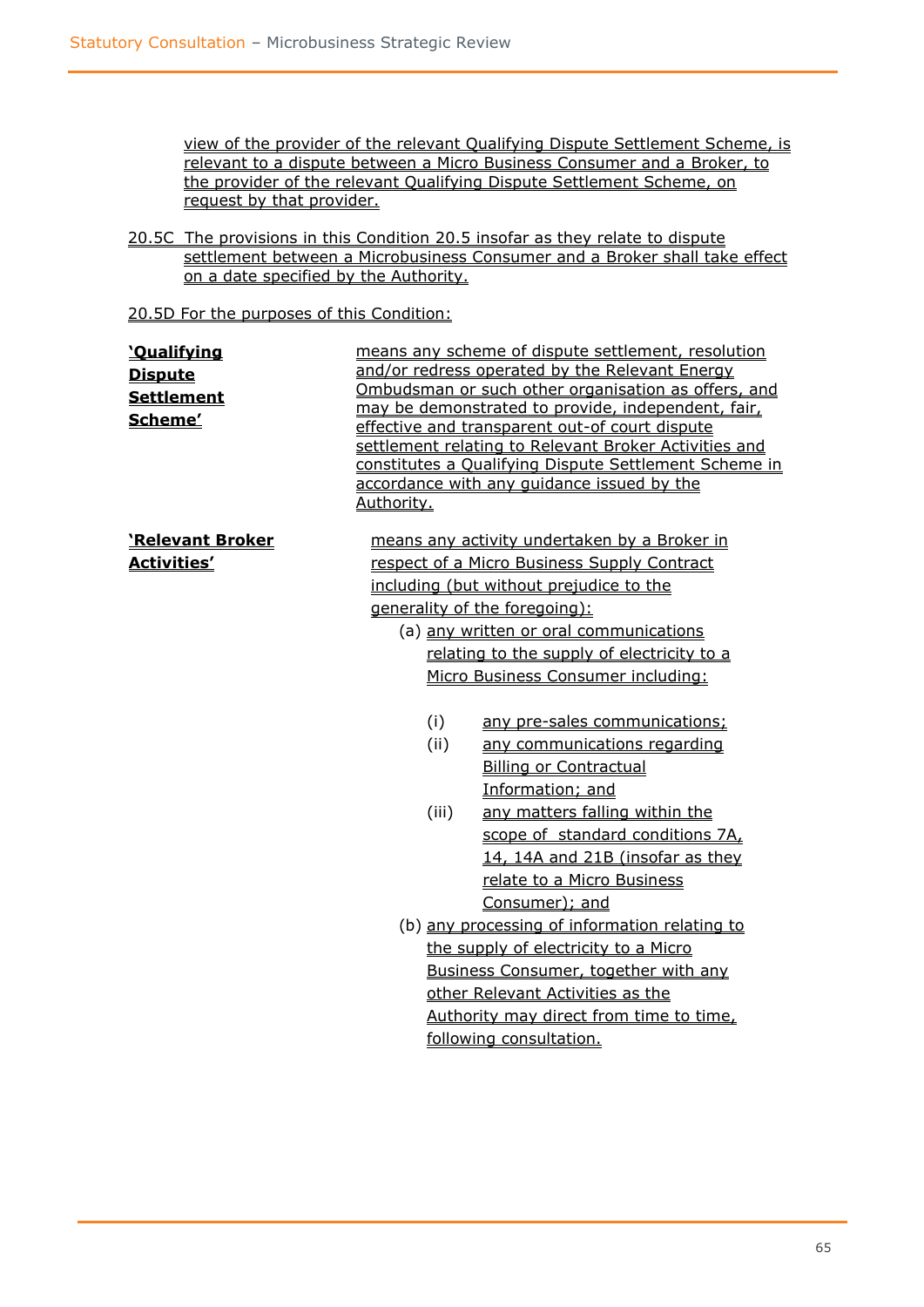## <span id="page-65-0"></span>**Appendix 2 – Consultation questions**

**Question 1**: Do you agree that 1 January 2022 represents an achievable start date for implementing a 14 day cooling-off period for microbusiness consumers?

**Question 2:** Do you agree that 1 January 2022 represents an achievable start date for fully implementing both the proposed supply licence obligation and the associated scheme needed to introduce independent dispute resolution for microbusinesses in dispute with a broker?

**Question 3**: Do you have any other comments on our proposals?

**Question 4:** Do you have any comments on the draft supply licence conditions at Appendix 1 in this document?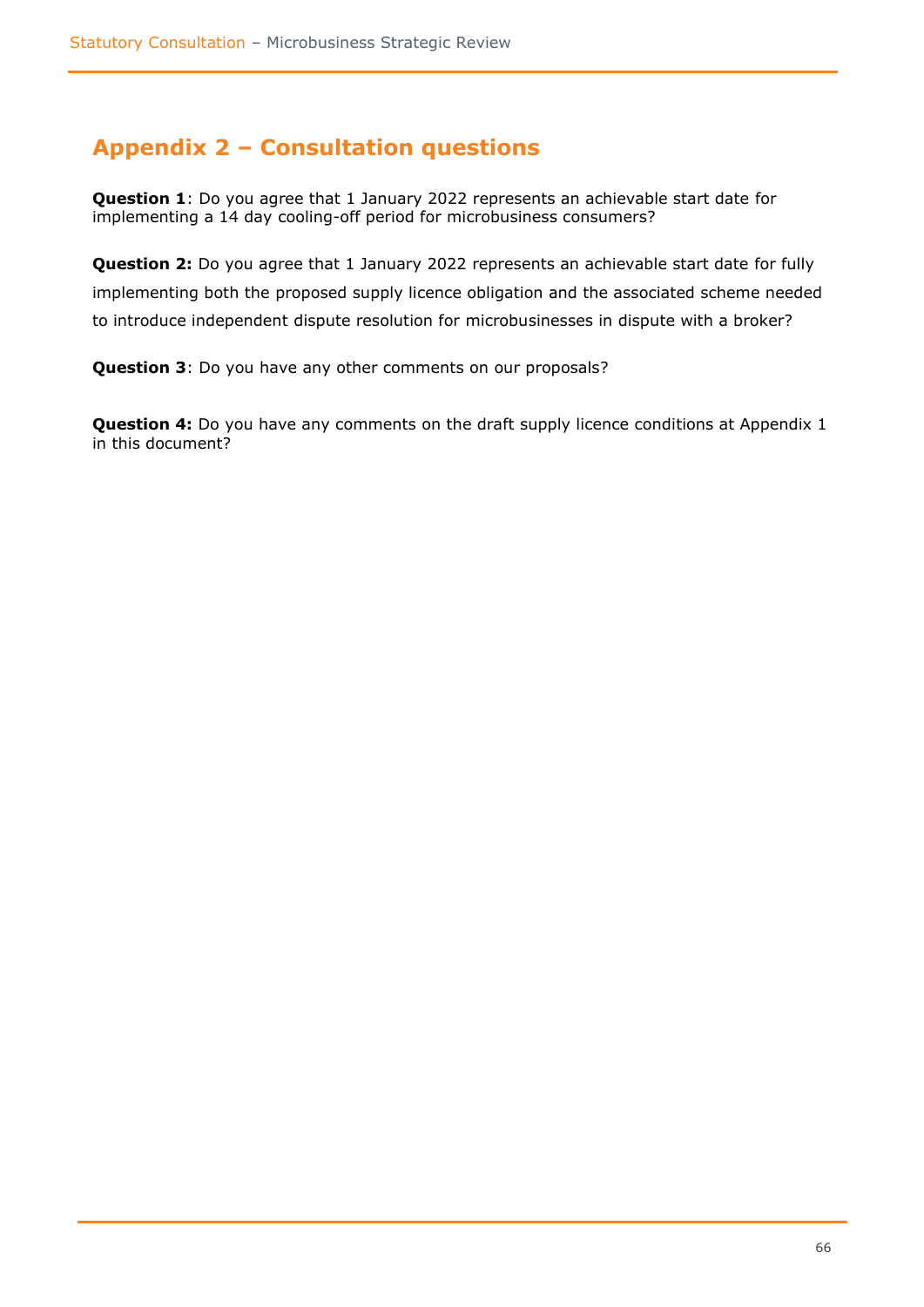# <span id="page-66-0"></span>**Appendix 3 – Privacy notice**

#### **Personal data**

The following explains your rights and gives you the information you are entitled to under the General Data Protection Regulation (GDPR).

Note that this section only refers to your personal data (your name address and anything that could be used to identify you personally) not the content of your response to the consultation.

#### **1. The identity of the controller and contact details of our Data Protection Officer**

The Gas and Electricity Markets Authority is the controller, (for ease of reference, "Ofgem"). The Data Protection Officer can be contacted at [dpo@ofgem.gov.uk](mailto:dpo@ofgem.gov.uk)

#### **2. Why we are collecting your personal data**

Your personal data is being collected as an essential part of the consultation process, so that we can contact you regarding your response and for statistical purposes. We may also use it to contact you about related matters.

#### **3. Our legal basis for processing your personal data**

As a public authority, the GDPR makes provision for Ofgem to process personal data as necessary for the effective performance of a task carried out in the public interest. i.e. a consultation.

#### **3. With whom we will be sharing your personal data**

We will not share personal data contained in confidential consultation responses with any organisation outside of Ofgem unless legally obligated to do so.

### **4. For how long we will keep your personal data, or criteria used to determine the retention period.**

Your personal data will be held for approximately 24 months until after the programme of work is closed.

#### **5. Your rights**

The data we are collecting is your personal data, and you have considerable say over what happens to it. You have the right to:

- know how we use your personal data
- access your personal data
- have personal data corrected if it is inaccurate or incomplete